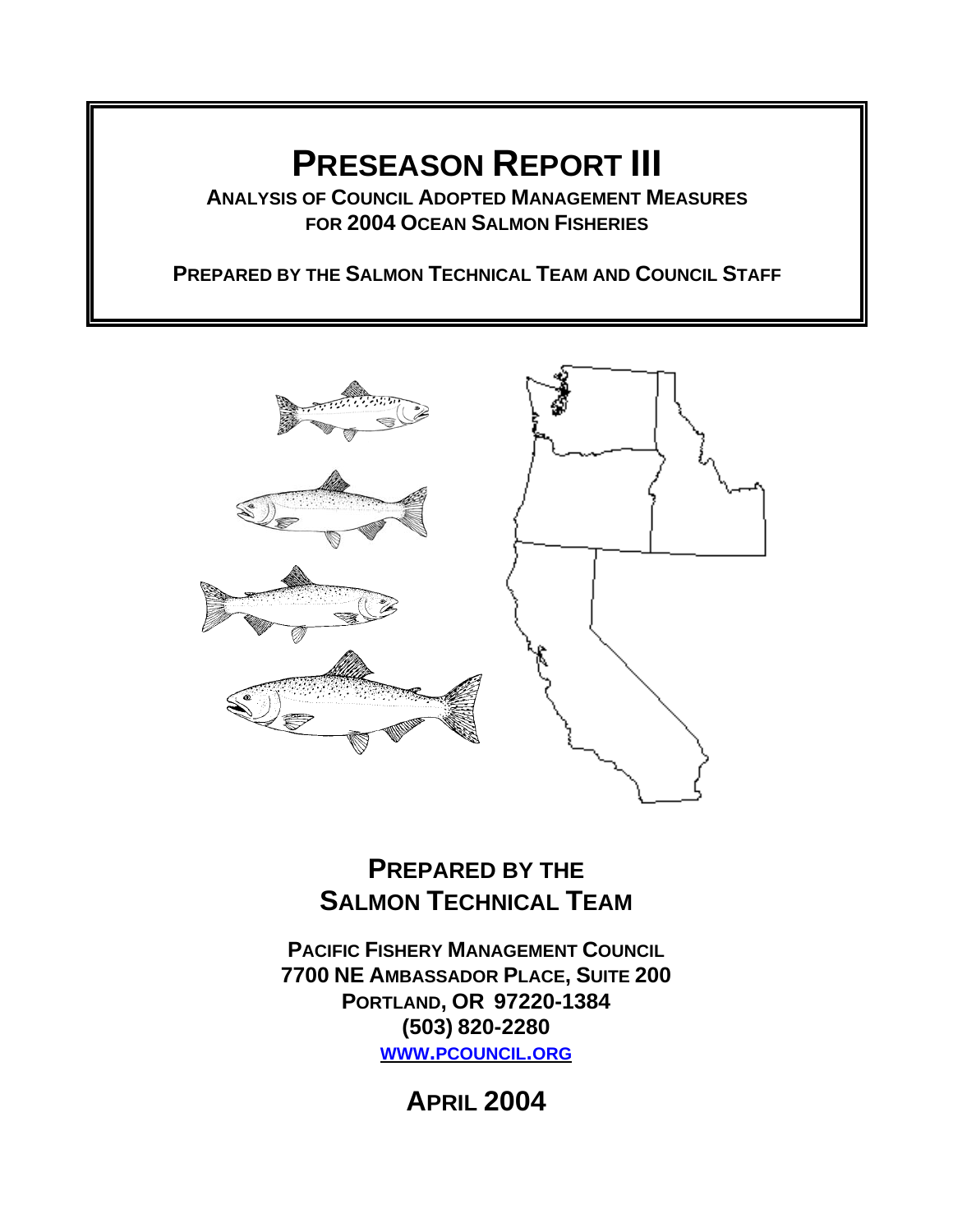## **SALMON TECHNICAL TEAM**

**Mr. Dell Simmons, Chair** National Marine Fisheries Service, Lacey, Washington

**Mr. Allen Grover, Vice Chair** California Department of Fish and Game, Santa Rosa, California

**Mr. Craig Foster** Oregon Department of Fish and Wildlife, Clackamas, Oregon

**Dr. Robert Kope** National Marine Fisheries Service, Seattle, Washington

**Mr. Doug Milward** Washington Department of Fish and Wildlife, Olympia, Washington

**Mr. Michael Mohr** National Marine Fisheries Service, Santa Cruz, California

> **Dr. Gary Morishima** Indian Tribes, Mercer Island, Washington

> > **Mr. Henry Yuen**

U.S. Fish and Wildlife Service, Vancouver, Washington

The Salmon Technical Team and the Council staff express their thanks for the expert assistance provided by Ms. Wendy Beeghley and Mr. Larrie LaVoy, Washington Department of Fish and Wildlife; Ms. Melodie Palmer-Zwahlen, California Department of Fish and Game ; Ms. Sandra Zeiner, Northwest Indian Fisheries Center; and numerous other agency and tribal personnel in completing this report.

This document may be cited in the following manner:

Pacific Fishery Management Council. *Preseason Report III Analysis of Council Adopted Management Measures for 2004 Ocean Salmon Fisheries*. (Document prepared for the Council and its advisory entities.) Pacific Fishery Management Council, 7700 NE Ambassador Place, Suite 200, Portland, Oregon 97220-1384.

## **COUNCIL STAFF**

Mr. Chuck Tracy Mr. Jim Seger Ms. Kerry Aden Ms. Renee Dorval Ms. Donde Hayes



This document is published by the Pacific Fishery Management Council pursuant to National Oceanic and Atmospheric Administration Award Number NA04NMF4410101.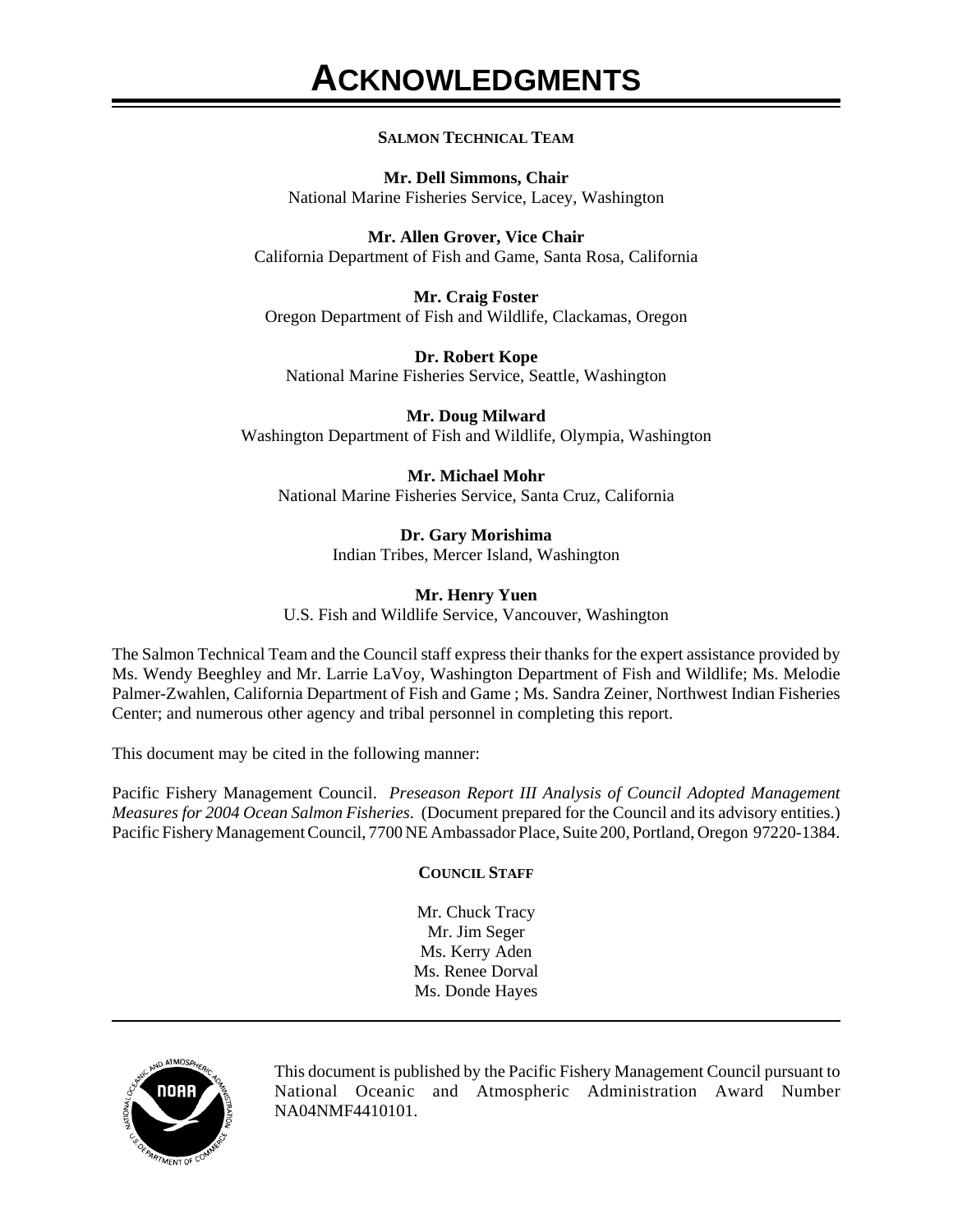## **TABLE OF CONTENTS**

| SOCIOECONOMIC IMPACTS OF PROPOSED                                                                                                    |
|--------------------------------------------------------------------------------------------------------------------------------------|
| APPENDIX A BIOLOGICAL EVALUATION OF 2004 COUNCIL ADOPTED OCEAN<br>SALMON FISHERY IMPACTS ON FISH SPECIES LISTED UNDER THE ENDANGERED |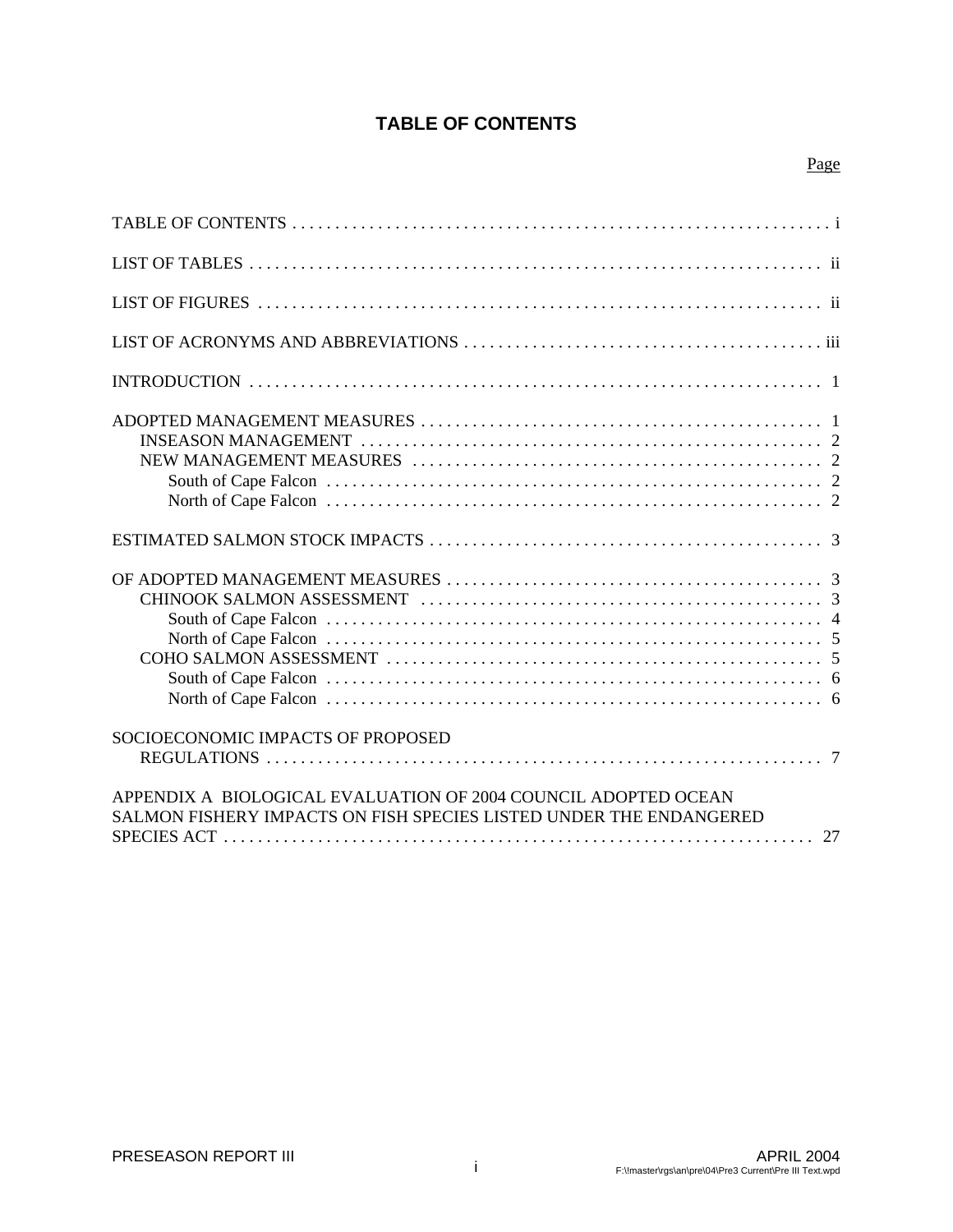## **LIST OF TABLES**

| TABLE 1. Council-adopted non-Indian commercial troll management measures for ocean                                                                                                 |  |
|------------------------------------------------------------------------------------------------------------------------------------------------------------------------------------|--|
| TABLE 2. Council-adopted Recreational management measures for ocean salmon fisheries, 2004 . 13                                                                                    |  |
| TABLE 3. Council adopted treaty Indian ocean troll salmon fishery management measures, 2004 17                                                                                     |  |
| TABLE 4. Council adopted chinook and coho harvest quotas and guidelines (*) for ocean salmon                                                                                       |  |
| TABLE 5. Projected key stock escapements (thousands of fish) or management criteria for Council                                                                                    |  |
| TABLE 6. Projections of chinook and coho harvest impacts for Council adopted ocean salmon                                                                                          |  |
| TABLE 7. Expected coastwide OCN and RK coho exploitation rates for Council adopted ocean                                                                                           |  |
|                                                                                                                                                                                    |  |
| TABLE 9. Estimates of exvessel value for Council adopted 2004 non-Indian commercial troll                                                                                          |  |
| TABLE 10. Estimates of angler trips and coastal community income generated for the Council-<br>adopted 2004 recreational ocean salmon fishery management measures compared to 2003 |  |

## **LIST OF FIGURES**

## Page

| FIGURE 3. Projected coastal community income impacts associated with the 2004 commercial troll<br>fishery under Council-adopted management measures compared to 2003 and the 1976- |  |
|------------------------------------------------------------------------------------------------------------------------------------------------------------------------------------|--|
| FIGURE 4. Projected coastal community income impacts associated with the 2004 recreational fishery<br>under Council-adopted management measures compared to 2003 and the 1976-1990 |  |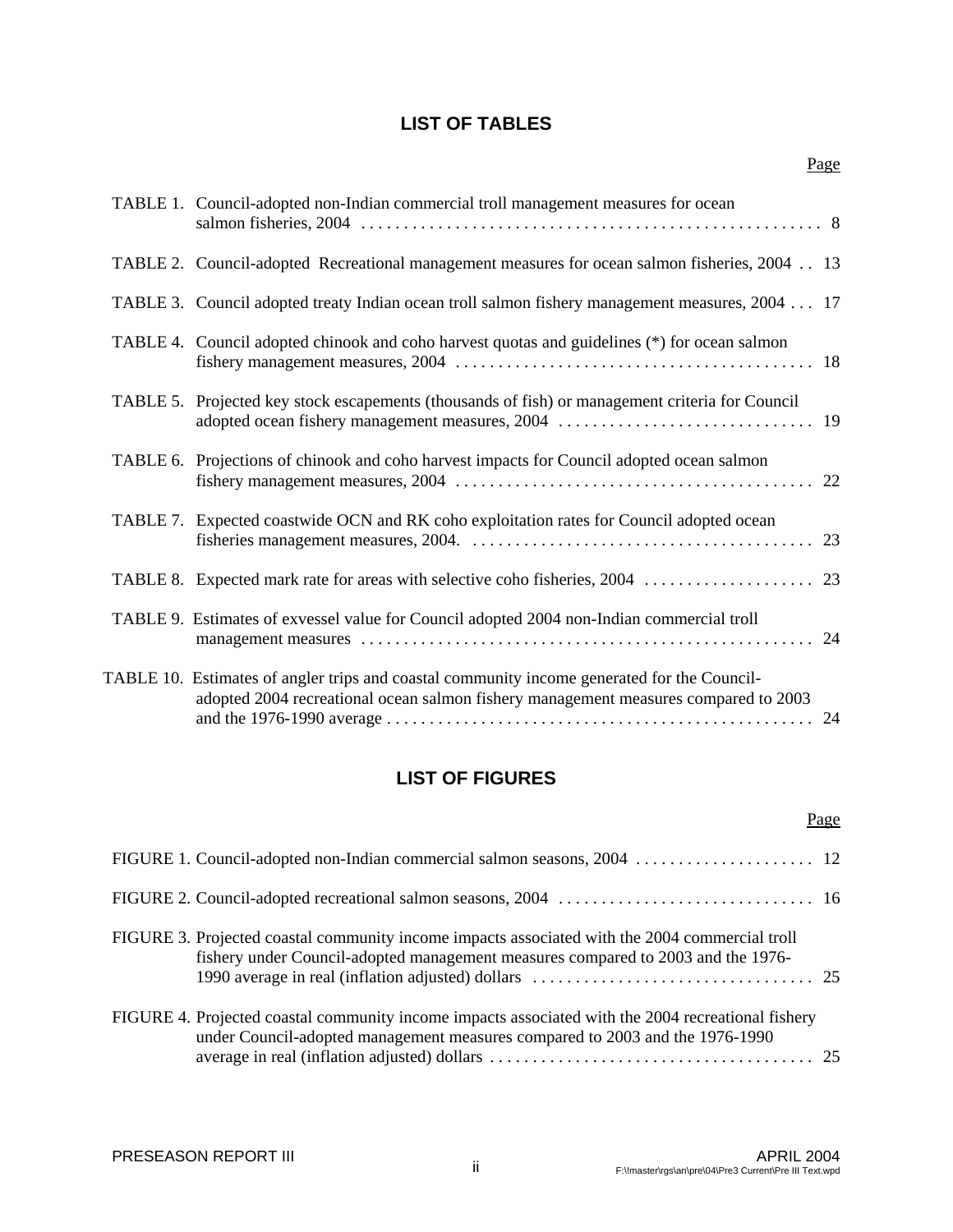## **LIST OF ACRONYMS AND ABBREVIATIONS**

| <b>AEO</b>  | adult equivalent                                                                   |  |  |  |  |  |
|-------------|------------------------------------------------------------------------------------|--|--|--|--|--|
| <b>BO</b>   | biological opinion                                                                 |  |  |  |  |  |
| <b>CDFG</b> | California Department of Fish and Game                                             |  |  |  |  |  |
| Council     | Pacific Fishery Management Council                                                 |  |  |  |  |  |
| <b>EEZ</b>  | <b>Exclusive Economic Zone</b>                                                     |  |  |  |  |  |
| <b>ESA</b>  | <b>Endangered Species Act</b>                                                      |  |  |  |  |  |
| <b>ESU</b>  | <b>Evolutionarily Significant Unit</b>                                             |  |  |  |  |  |
| <b>FMA</b>  | fishery management area                                                            |  |  |  |  |  |
| <b>FMP</b>  | fishery management plan                                                            |  |  |  |  |  |
| <b>HRM</b>  | hook-and-release mortality                                                         |  |  |  |  |  |
| <b>KFMC</b> | Klamath Fishery Management Council                                                 |  |  |  |  |  |
| <b>KMZ</b>  | Klamath Management Zone (the ocean zone between Humbug Mountain and Horse Mountain |  |  |  |  |  |
|             | where management emphasis is on Klamath River fall chinook)                        |  |  |  |  |  |
| <b>MSP</b>  | maximum sustainable production                                                     |  |  |  |  |  |
| <b>NEPA</b> | National Environmental Policy Act                                                  |  |  |  |  |  |
| <b>NMFS</b> | <b>National Marine Fisheries Service</b>                                           |  |  |  |  |  |
| <b>ODFW</b> | Oregon Department of Fish and Wildlife                                             |  |  |  |  |  |
| <b>OCN</b>  | Oregon coastal natural (coho)                                                      |  |  |  |  |  |
| <b>PSC</b>  | Pacific Salmon Commission                                                          |  |  |  |  |  |
| <b>PST</b>  | Pacific Salmon Treaty                                                              |  |  |  |  |  |
| RK          | Rogue/Klamath (hatchery coho)                                                      |  |  |  |  |  |
| <b>SAS</b>  | Salmon Advisory Subpanel                                                           |  |  |  |  |  |
| <b>SRFI</b> | Snake River Fall (chinook) Index                                                   |  |  |  |  |  |
| <b>SRW</b>  | Sacramento River winter (chinook)                                                  |  |  |  |  |  |
| <b>STT</b>  | <b>Salmon Technical Team</b>                                                       |  |  |  |  |  |
| <b>TAC</b>  | total allowable catch                                                              |  |  |  |  |  |
| <b>WCVI</b> | West Coast Vancouver Island                                                        |  |  |  |  |  |
| <b>WDFW</b> | Washington Department of Fish and Wildlife                                         |  |  |  |  |  |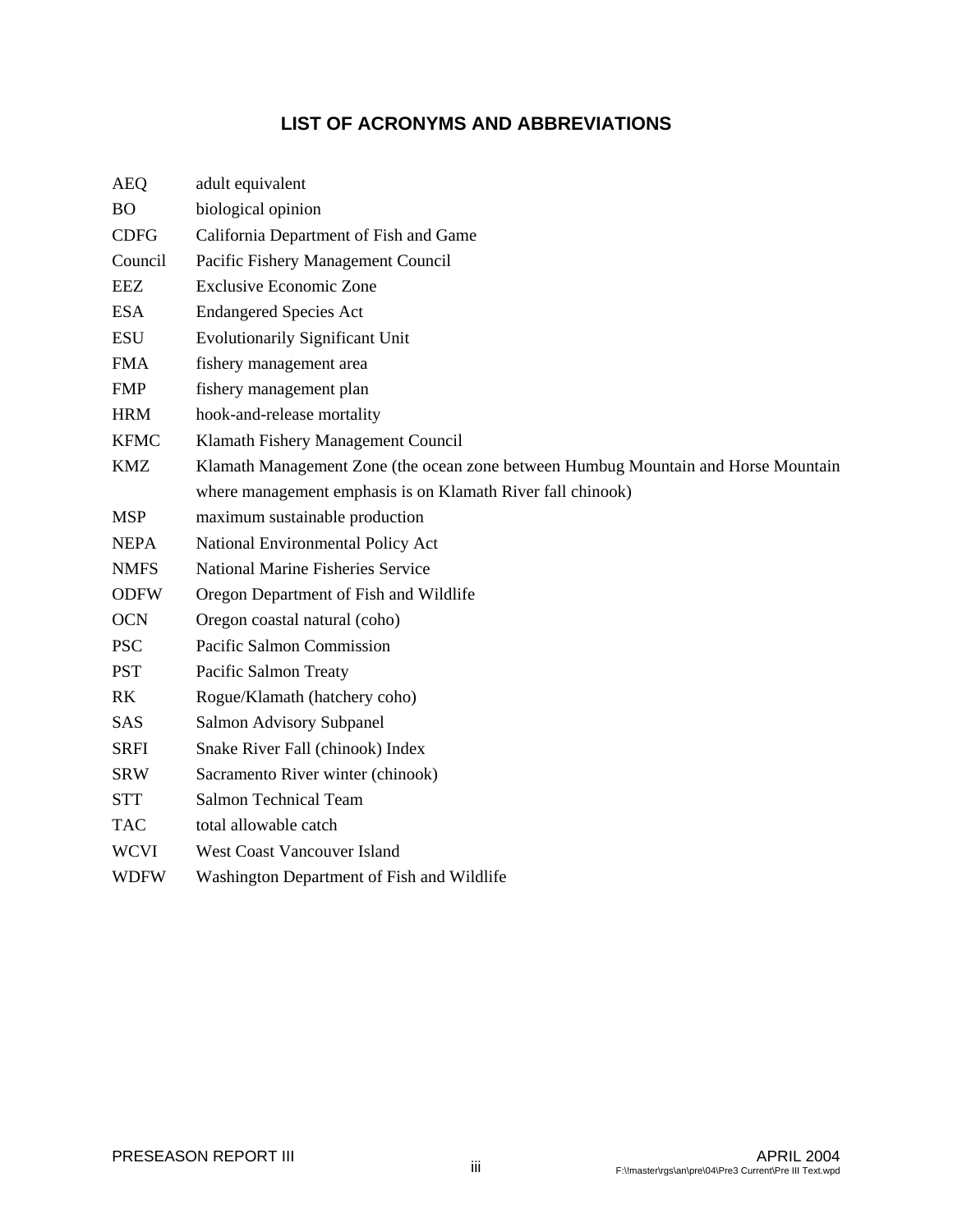(Page Left Intentionally Blank)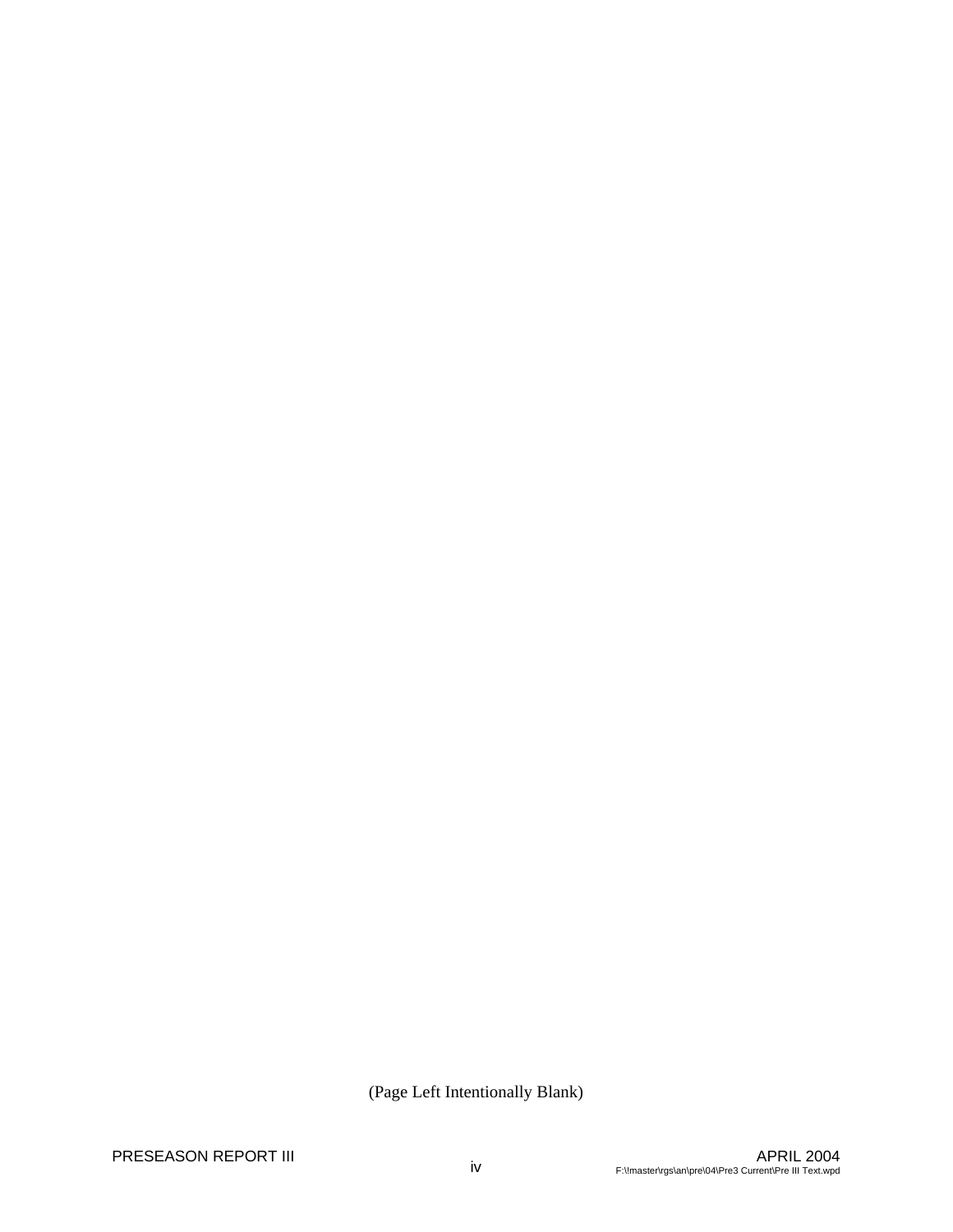## **INTRODUCTION**

This is the last in a series of three preseason reports prepared by the Pacific Fishery Management Council's (Council) Salmon Technical Team (STT) and staff. The reports document and help guide salmon fishery management in the exclusive economic zone (EEZ) from three to 200 nautical miles off the coasts of Washington, Oregon, and California, and within state territorial waters. This report summarizes the STT analysis of the 2004 ocean salmon fishery management measures adopted by the Council for submission to the U.S. Secretary of Commerce, and serves as the basis for the Preferred alternative included in the National Environmental Policy Act (NEPA) analysis of proposed management measures. A biological evaluation of expected impacts on stocks listed under the Endangered Species Act (ESA) is included in Appendix A.

## **ADOPTED MANAGEMENT MEASURES**

The Council's recommendations for the 2004 ocean salmon fishery regulations meet or exceed the objectives of the *Pacific Coast Salmon Plan* (Salmon FMP), obligations under the Pacific Salmon Treaty (PST), and the level of protection required by all consultation standards for salmon species listed under the ESA. The following figures and tables describe the 2004 Council-adopted management measures:

Table 1-Non-Indian commercial ocean salmon management measures, pages 8-11; Figure 1-geographic outline of commercial troll (non-Indian) ocean salmon seasons, page 12; Table 2-recreational ocean salmon management measures, pages 13-15; Figure 2-geographic outline of recreational ocean salmon seasons, page 16; Table 3-treaty Indian commercial ocean management measures, page 17; and Table 4-allowable catch quotas for chinook and coho, page 18.

In addition, Tables 5, 6, and 7 provide information on the biological impacts and landing estimates for the Council's management recommendations. Table 8 displays the expected mark (healed adipose fin clip) rate for coho encountered in mark-selective fisheries. Tables 9 and 10, and Figures 3 and 4 provide information on the economic impacts of the proposed fisheries.

The 2004 seasons are constrained primarily by (1) endangered Sacramento River winter chinook south of Point Arena, (2) Klamath River fall chinook south of Cape Falcon; (3) threatened Snake River fall chinook north of Cape Falcon, and (4) management goals for naturally produced coho salmon over the entire Council management area, including southern Oregon and California coastal stocks, which are listed as threatened under the ESA, and Puget Sound, Washington coastal, and Interior Fraser (British Columbia) naturally spawning coho populations subject to provisions of the PST. Both recreational and non-Indian commercial fisheries operate under restrictions that permit retention of coho with healed adipose fin clips, although there is a provision for inseason action to allow the non-Indian commercial troll fishery to retain all legal size coho in the area between Cape Falcon, Oregon and the Queets River, Washington during the month of September.

Regulations and expected fishing patterns for the treaty-Indian troll fisheries were developed by the Hoh, S'Klallam, Makah, Quileute, and Quinault tribes for their respective fisheries. The Council recommendations include continuation of the encounter rate study to be conducted by the Makah Tribe in the Cape Flattery area. The purpose of the study is to estimate encounter rates of chinook and coho salmon during troll fisheries directed at each species. All fish with healed adipose fin clips will be retained, and fish that are taken during periods when the treaty troll fishery is operating will be counted towards the treaty troll quota.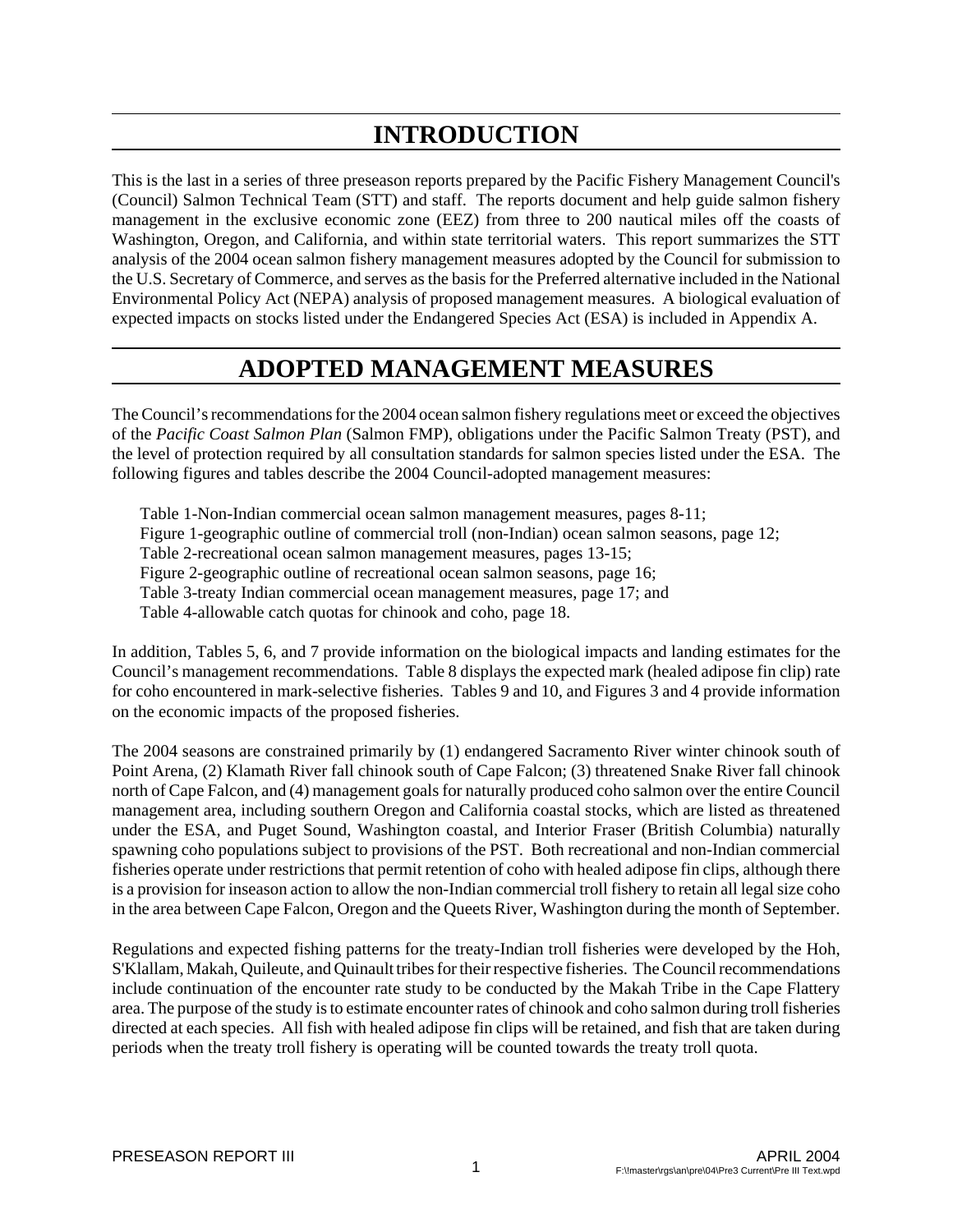### **INSEASON MANAGEMENT**

Some management measures may be modified through inseason action by National Marine Fisheries Service (NMFS) after consultation with the Council Chair, affected management agencies, and pertinent tribes and public (e.g., changing the days or number of days of fishing allowed per calendar week; or modifying open areas, bag limits, species retention limits, and quotas– including trades between commercial and recreational fisheries north of Cape Falcon). Inseason changes are made in order to meet the preseason intent of the management measures described in this document, but must also meet the Council's Salmon FMP goals, especially in regard to conservation and allocation goals, and federally-recognized Indian fishing rights.

It is anticipated the Oregon Department of Fish and Wildlife (ODFW) will permit late-season, chinook-only fisheries in certain areas within state waters in addition to the seasons shown in Tables 1 and 2. Potential seasons include commercial and recreational fisheries at the mouths of the Chetco and Elk Rivers and at the mouth of Tillamook Bay. The State of Washington may also establish limited recreational fisheries in state waters if additional impacts on critical coho and/or chinook stocks can be accommodated within management constraints.

Council intent generally advocates that state-water fisheries have the same basic regulations as adjacent Federal waters, particularly if open simultaneously; however, the Oregon State-water fishery off Tillamook Bay may allow the use of barbed hooks to be consistent with inside regulations.

## **NEW MANAGEMENT MEASURES**

## **South of Cape Falcon**

### **Commercial Measures**

In general, the commercial fishery measures for this area are similar to those for 2003. Changes in the measures include: in the Oregon portion of the Klamath Management Zone (KMZ), the chinook quotas in June and July are 2,600 and 1,600 fish, respectively; in the California portion of the KMZ, the chinook quota in September is 6,000 fish with a 28 inch total length minimum size limit; in the Fort Bragg area, the month of May is closed; the minimum size limit south of Horse Mountain is 27 inches total length beginning July 1 and increases to 28 inches total length in the Fort Bragg area in September. In 2005, from Cape Falcon to the OR/CA border, the minimum size limit will be 27 inches total length when the season opens March 15.

### **Recreational Measures**

In general, the recreational fishery measures for this area are similar to those for 2003. Changes in the measures include: the extension of the coho selective fishery to the Oregon portion of the KMZ with an overall quota of 75,000 fish. This is the first coho retention fishery in the Oregon portion of the KMZ since 1993. Also, in 2005, the fisheries south of Point Arena will have a unified opening date of April 2 with a minimum size limit of 20 inches total length.

## **North of Cape Falcon**

## **Commercial Measures**

To protect threatened Puget Sound chinook stocks, the Cape Flattery Control Zone is in effect during all non-Indian commercial fisheries.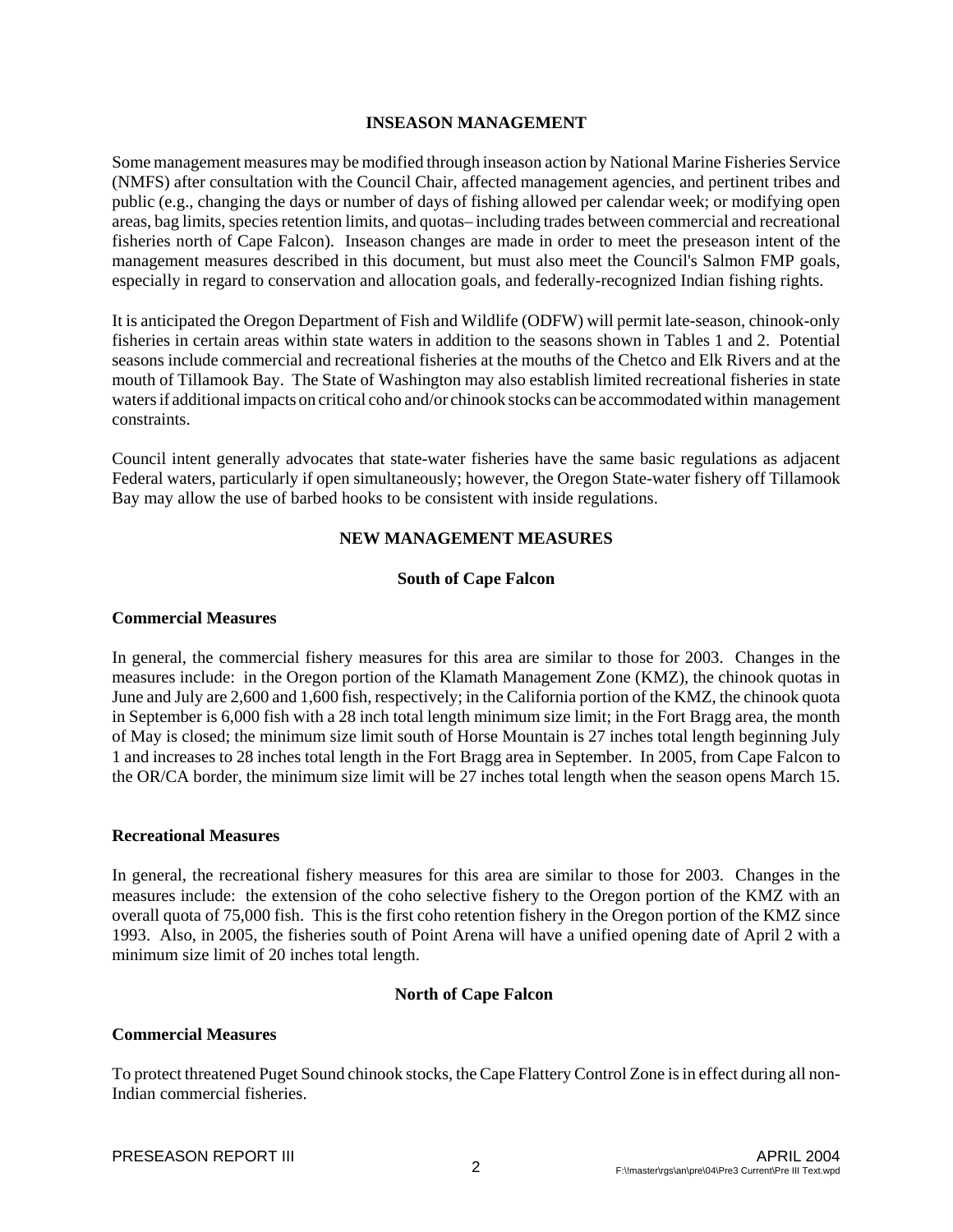To limit impacts on Snake River Fall chinook, the treaty-Indian troll fishery chinook quota was distributed 22,500 during the May/June chinook-directed fishery and 26,500 during July through September 15 all salmon fishery. The non-Indian troll fishery chinook quota was distributed 29,800 during May and June and 14,700 during July through September 15.

To reduce impacts on Interior Fraser coho, the non-Indian troll fishery was restricted to a quota of 8,000 coho in the area north of the Queets River. For purposes of impact assessment, the treaty-Indian troll fishery was anticipated to harvest 55,000 coho in the area north of Cape Alava. In both fisheries, coho may be transferred between areas on an impact-neutral basis.

The non-Indian troll fishery is permitted to retain only coho with a healed adipose fin clip, except an inseason conference call may occur to consider allowing retention of all legal sized coho between Cape Falcon and the Queets River no earlier than September 1 on an impact neutral basis.

To protect threatened Hood Canal summer-run chum, retention of chum is prohibited north of Cape Alava in August and September.

## **Recreational Measures**

To protect threatened Puget Sound chinook stocks, retention of chinook is allowed in Area 4B east of the Bonilla-Tatoosh line only prior to August 1, while the ocean fishery is open in Area 4 (Neah Bay area west of the Bonilla-Tatoosh line and north of Cape Alava).

The chinook minimum size limit is set at 26 inches total length and the season opening dates delayed until June 27 to improve the likelihood of extending the length of the season through Labor Day. The bag limit for 2004 is two fish, no more than one of which may be a chinook, with no chum retention in August and September north of Cape Alava.

Tillamook Head to Cape Falcon closes August 1 to reduce impacts on the northern component of Oregon Coastal Natural (OCN) coho.

## **ESTIMATED SALMON STOCK IMPACTS OF ADOPTED MANAGEMENT MEASURES**

Procedures and assumptions employed in the evaluation of regulatory impacts are reviewed and maintained in records by the STT. In modeling non-retention and mark-selective fishery impacts, the Council has adopted hook-and-release mortality (HRM) rates of 26% for the commercial fishery, 14% for recreational fishery north of Point Arena, California, and 19% for the recreational fishery south of Point Arena. The HRM rate of 14% for the recreational fishery north of Point Arena was adopted in 2001 and is the result of a comprehensive review by the STT. The HRM rate of 19% for the recreational fishery south of Point Arena is based on the proportion of mooching and trolling gear used in the fishery during 2003 and the HRMs of 42.2% and 14% for these two respective gear types. In addition, a drop-off mortality impact is applied to all fisheries. Generally, this impact is calculated as 5% of the total encounters by hook-and-line fisheries.

## **CHINOOK SALMON ASSESSMENT**

Ocean chinook harvest quotas are summarized in Table 4. Table 5 lists expected escapements and other key chinook management criteria, including allocation of Klamath River fall chinook and data relevant to consultation standards for ESA-listed stocks. Expected ocean harvest and incidental non-retention mortality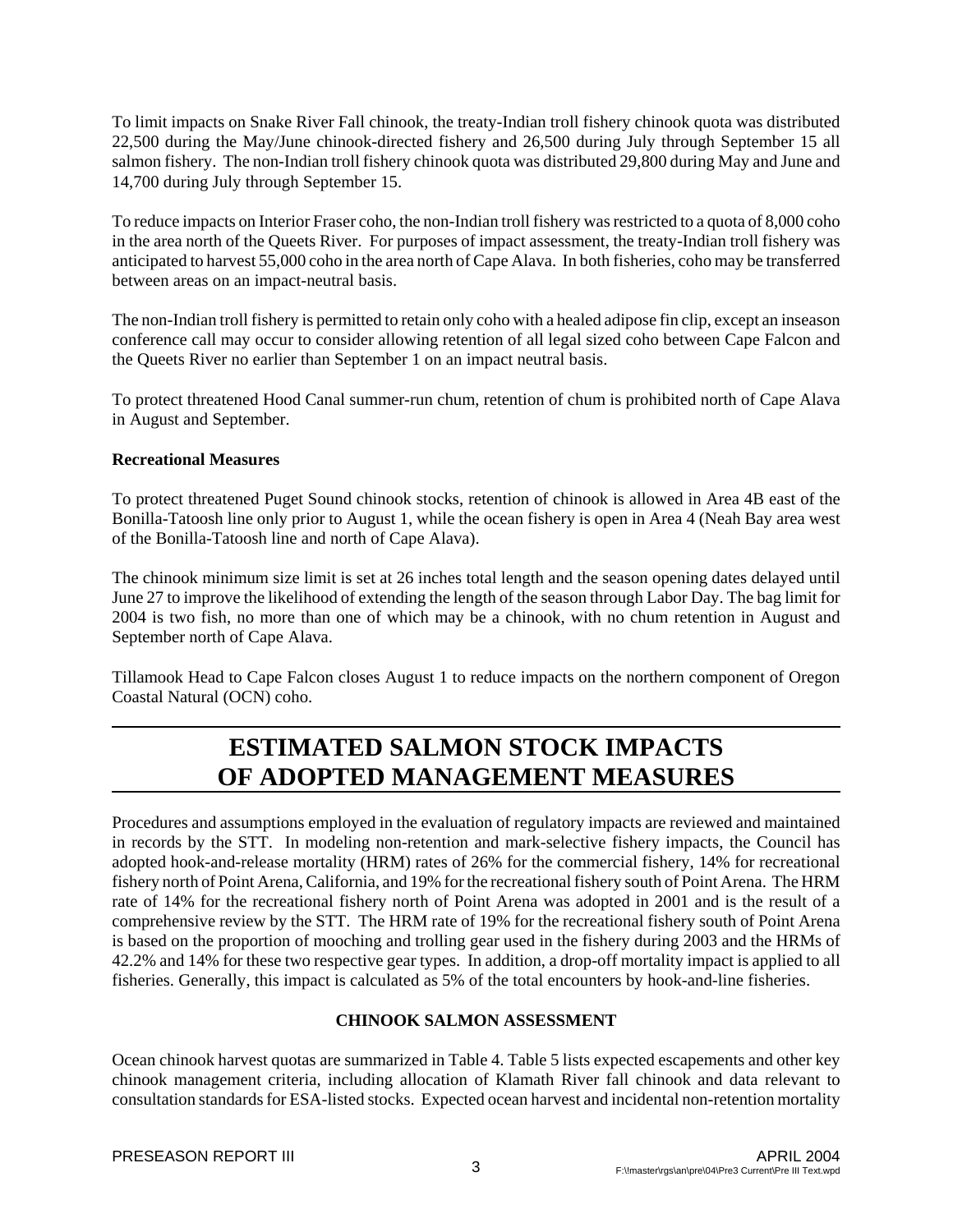are provided in Table 6. Further details of fishery impacts on stocks listed under the ESA are provided in Appendix A.

## **South of Cape Falcon**

Considerations in shaping the chinook fisheries in this area include the protection of ESA listed Sacramento River winter and California Coastal chinook (Appendix A), and achievement of fall chinook spawning escapement goals for the Klamath, Sacramento, and Oregon coastal rivers. In 2004, chinook fisheries in this area are constrained primarily to meet the Klamath River fall chinook escapement goal and harvest allocation objectives, and to satisfy the ESA consultation standard for Sacramento River winter chinook (Table 5).

## **U.S./Mexico Border to Horse Mountain**

Central Valley (primarily Sacramento River) fall chinook is the Council's primary management unit in this area. Under the adopted management measures, the projected spawning escapement for Sacramento River fall chinook is 457,500 adult fish. This is well above the spawner escapement goal range of 122,000 to 180,000 hatchery and natural fall chinook adults combined. Ocean commercial fisheries in this area are expected to land 317,300 chinook; a 39% decrease from the observed 2003 landings (Table 6). Ocean recreational fisheries in this area are expected to land 100,000 chinook; an 18% increase over the observed 2003 landings (Table 6).

## **Horse Mountain to Humbug Mountain**

This area is designated as the KMZ because the primary stock of concern is Klamath River fall chinook. Ocean escapement of Klamath River fall chinook to the Klamath River in 2004 is projected to be 96,800 adults. After river tribal and recreational fishery impacts, the total number of spawners is expected to be 58,200 adults, of which 35,000 are expected to spawn in natural areas.

Management constraints for Klamath River fall chinook usually affect the shaping of many fisheries from central Oregon to central California, as well as inside tribal and recreational fisheries. Therefore, the Council, with assistance from the Klamath Fishery Management Council (KFMC), identifies several specific adult harvest allocation objectives for this stock (Table 5). The Council's adopted regulations are expected to result in:

- 50% (31,100 fish) of the available harvest to the Indian tribes of the Klamath-Trinity River Basin with federally-recognized fishing rights (Yurok and Hoopa Valley tribes);
- 15% (4,700 fish) of the non-Indian harvest to the Klamath River recreational fishery;
- 85% (26,500 fish) of the non-Indian harvest to the ocean fisheries:
- 14.1% (3,700 fish) of the ocean harvest to the KMZ recreational fishery; and
- 51% and 49% (11,000 and 10,300 fish) of the ocean commercial harvest to the States of California and Oregon, respectively.

Ocean commercial fisheries in the KMZ area are expected to land 16,900 chinook (all stocks); an 82% increase over the 2003 commercial landings (Table 6). Ocean recreational fisheries in the KMZ area are expected to land 29,200 chinook (all stocks); a 106% increase over the 2003 recreational landings (Table 6).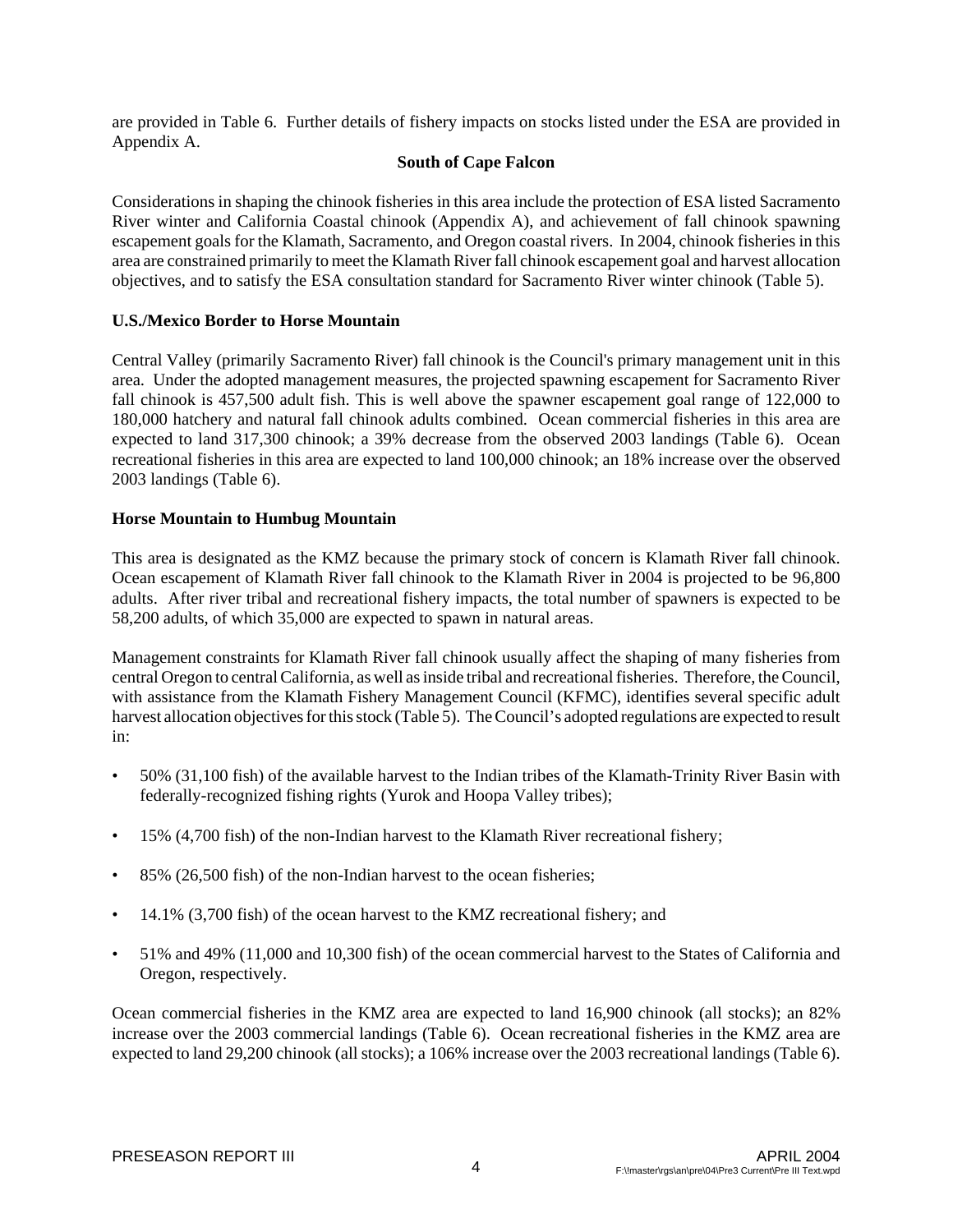### **Humbug Mountain to Cape Falcon**

The primary chinook stocks of concern for this area originate in California and Oregon coastal river systems. Klamath and Sacramento River fall chinook also contribute significantly to the harvest. The ocean escapement of these stocks in 2004 is expected to be sufficient to provide for estuary and freshwater fisheries and meet spawner escapement goals.

Chinook impacts in this area are primarily associated with the commercial fisheries as recreational fishing effort is generally focused on coho. Recreational coho fishing was closed from 1994 to 1998 and reopened to limited mark-selective harvest of coho with a healed adipose fin clip in 1999. For 2004, the commercial chinook fishery opened March 15 and continues through October 31, with closed periods in July and August and increases to the minimum size limits. The closures and size limit changes were necessary to meet the KFMC-recommended sharing of Klamath River fall chinook ocean commercial harvest between the States of Oregon and California. Additionally, the closure of two days at the end of August assists in accurately accounting for Klamath River fall chinook impacts occurring prior to September 1. After August, most mature fall chinook in this area are no longer available to ocean fisheries, and impacts at that time primarily affect ocean escapement in the following year. Ocean harvests after September 1 are counted against the allowable harvest for the following year. Thus, the increased size limits in the September through October period should reduce the Klamath River fall chinook harvest counted toward the 2005 allowable harvest and allocation of these fish. As in recent years, commercial troll gear restrictions have also been recommended to reduce coho impacts (Table 1).

## **North of Cape Falcon**

Management objectives for chinook fisheries in this area are to comply with NMFS ESA consultation standards established for ESA-listed stocks, meet treaty Indian sharing obligations, and to the extent possible, provide for viable ocean and inriver fisheries while meeting natural stock escapement objectives and hatchery fall chinook brood stock needs. Lower Columbia River and Bonneville Pool hatchery fall chinook have historically been the major contributors to ocean fishery catches in the Council area north of Cape Falcon. This year impact limits on ESA-listed Snake River wild fall chinook constrained ocean fisheries in this area. All NMFS consultation standards for ESA-listed stocks are expected to be met.

The 2004 non-Indian chinook quotas in this area provide for landings of 44,500 in the commercial troll and 44,500 in the recreational fisheries. The 2003 actual non-Indian chinook landings were 69,775 in the commercial troll and 36,536 in the recreational fishery.

The treaty-Indian commercial troll fishery is constrained by a quota of 49,000 chinook in ocean management areas and Area 4B combined (Table 3). The fishery consists of a chinook-directed fishery in May and June with a quota of 22,500 chinook and an all-salmon season beginning in July with a 26,500 chinook quota. There is no roll-over of any chinook that are not harvested during the May/June chinook-directed fishery. The observed chinook harvest in 2003 was 34,674 (Table 6).

## **COHO SALMON ASSESSMENT**

Ocean coho harvest quotas are summarized in Table 4. Table 5 lists expected escapements and other key coho management criteria, including data relevant to meeting consultation standards for ESA- listed stocks. Expected coho harvest and incidental non-retention mortality are shown in Table 6. Table 7 provides a detailed accounting of impacts on OCN and Rogue/Klamath (RK) hatchery coho by fishery. Further details of the fishery impacts on stocks listed under the ESA can be found in Appendix A. Table 8 provides estimates of the percentage of marked coho expected to be encountered in mark-selective fisheries.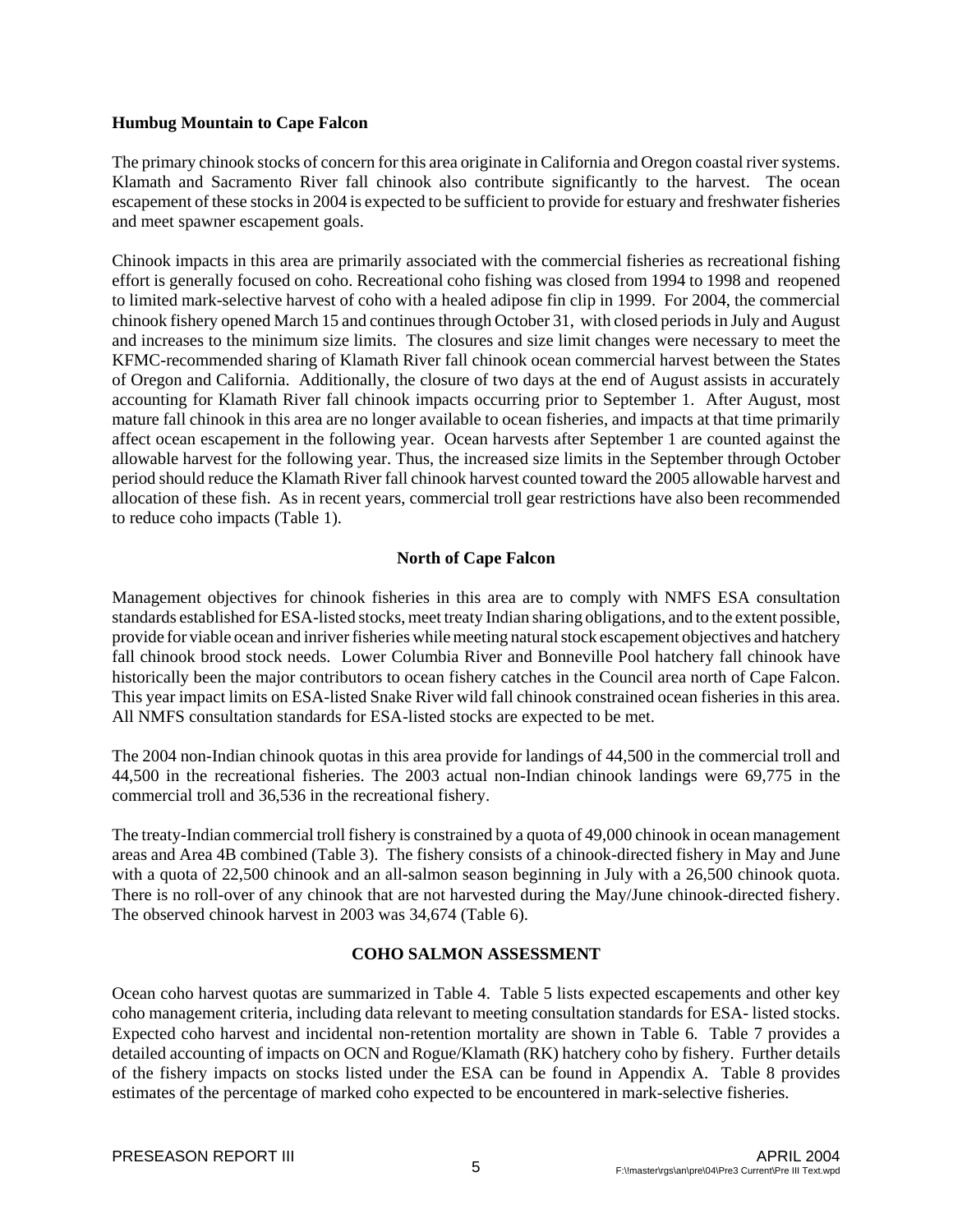### **South of Cape Falcon**

All natural coho stocks originating south of Cape Falcon have been listed under the Federal ESA, although there is no Federal protection under the ESA for Oregon Coastal coho at this time as a result of the February 24, 2004, decision by the Ninth Circuit Court of Appeals. NMFS guidance is that the three northern OCN coho stock components be managed in accordance with Amendment 13 of the salmon FMP and the OCN Coho Work Group 2000 report (adopted by the Council as "expert biological advice to help guide Council management of OCN coho"). For 2004, both the Work Group report and exploitation rate matrix in Amendment 13 require that the exploitation rate in marine and freshwater fisheries combined be no more than 15%. For Southern Oregon/Northern California Coastal coho, the NMFS ESA consultation standard requires that the ocean exploitation rate on RK hatchery stocks be no more than 13%. For the Central California Coastal coho, the NMFS consultation standard prohibits retention of coho in California ocean fisheries.

Under the adopted management measures, the combined marine and freshwater OCN coho exploitation rate is projected to be 14.7% (Table 7). The number of OCN coho spawners in 2004 is projected to be 129,500 adults. This compares with 238,000 adults observed in 2003. The marine exploitation rate for RK hatchery coho is projected to be 8.6%. At present, there are no preseason spawner projections for either Southern Oregon/Northern California Coastal or Central California Coastal coho. Ocean escapement of the early and late hatchery stocks of Columbia River coho are expected to be sufficient to meet hatchery egg-take goals (Table 5).

Coho retention is prohibited for the commercial and recreational fisheries south of Cape Falcon, except for a mark-selective recreational fishery of 75,000 coho with healed adipose fin clips between Cape Falcon and the Oregon/California border, opening June 19 and closing no later than August 31. In 2003, the markselective fishery was limited to 88,000 coho with healed adipose fin clips between Cape Falcon and Humbug Mountain.

In addition to the recreational quota for 75,000 coho marked with healed adipose fin clips, the estimated nonretention (drop-off plus hook-and-release) mortality for non-Indian ocean commercial and recreational fisheries in the area south of Cape Falcon is 12,600 and 24,700 coho, respectively (Table 6).

## **North of Cape Falcon**

Coho fisheries north of Cape Falcon are constrained by management objectives and treaty-Indian obligations for individual stock management units. For 2004, the Salmon FMP limits the exploitation rate on OCN coho in marine and freshwater fisheries combined to 15% or less. Additionally, ocean and Puget Sound fisheries were structured to constrain total exploitation rates on Interior Fraser coho to 10% or less in accordance with the provisions of the southern coho management plan adopted by the Pacific Salmon Commission in February 2002. Ocean escapements for the pertinent coho stocks under the proposed regulations are presented in Table 5. Ocean escapement levels for all natural coho stocks north of the Columbia River are expected to meet or exceed their long-term spawner escapement goals and comply with the management objectives adopted by state and tribal co-managers. The actual spawner escapements will be determined by the combined impact of ocean and inside fisheries. Management objectives in 2004 for these stocks have been agreed to by state and tribal co-managers under the terms of U.S. District Court orders. Ocean escapements of early and late Columbia River hatchery stocks are projected to be sufficient to meet normal egg-take goals, treaty Indian obligations, and to allow some harvest opportunity for Columbia River non-Indian fisheries.

For 2004, retained coho in all non-Indian troll and recreational ocean fisheries north of Cape Falcon must have healed adipose fin clips, except an inseason conference call may occur to consider allowing retention of all legal sized coho between Cape Falcon and the Queets River no earlier than September 1 in the non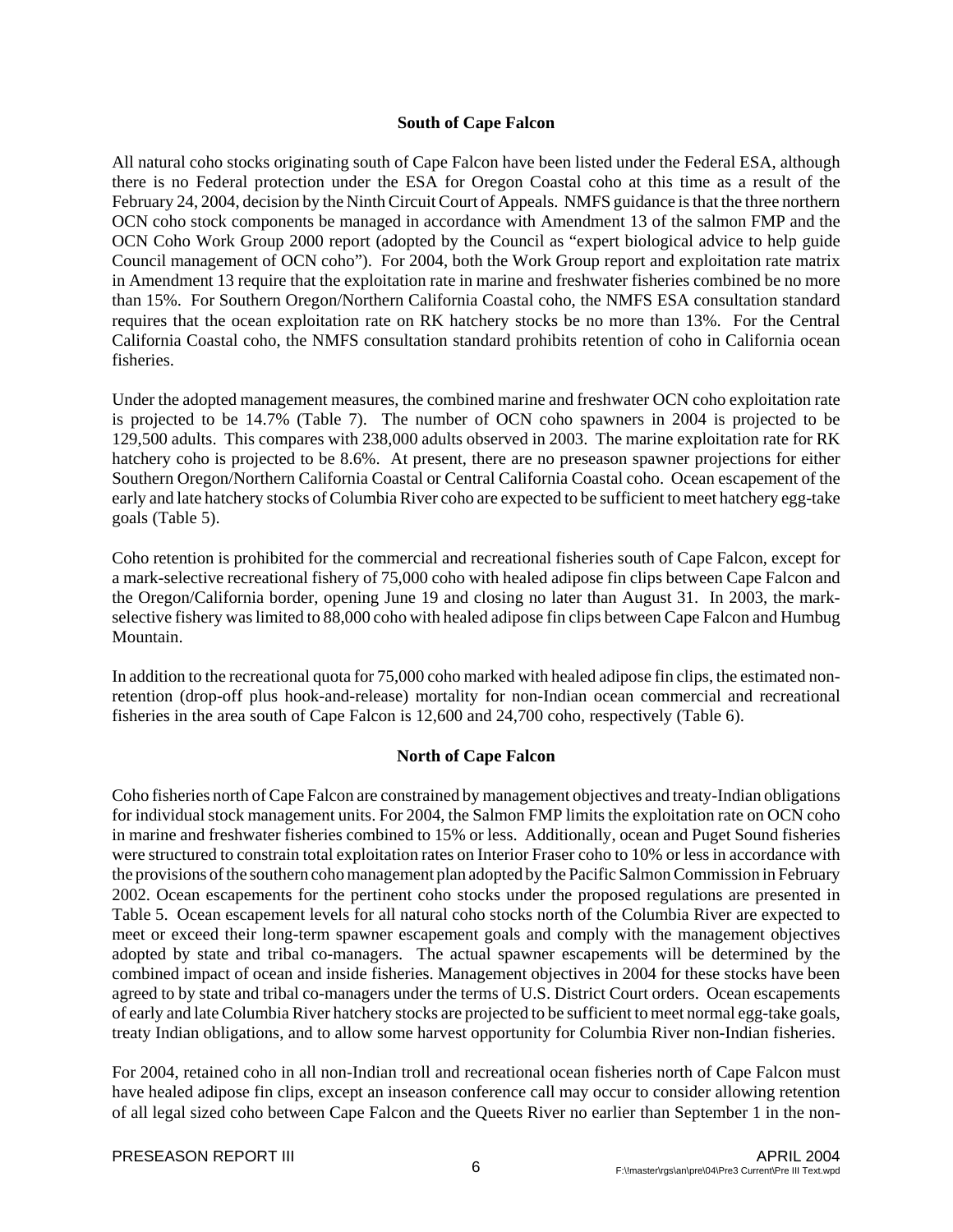Indian troll fishery. Non-Indian commercial and recreational fisheries in this area will be constrained by coho quotas of 67,500 and 202,500 fish with healed adipose fin clips, respectively. The total allowable harvest by the non-Indian commercial and recreational fisheries for coho in 2004 is 270,000, compared to 300,000 in 2003. The 2003 non-Indian commercial and recreational catches of coho were 15,700 and 168,800, respectively (Table 6).

The coho quota for the treaty-Indian troll fishery in ocean management areas, including Washington State statistical area 4B for the May to September period, is 75,000 coho, a decrease from the 2003 quota of 90,000. If the treaty Indian troll catch taken from Areas 4/4B is projected inseason to exceed 55,000 coho, the total treaty Indian troll quota will be adjusted to ensure the exploitation rate impact of the treaty Indian troll fishery on Interior Fraser coho does not exceed the level anticipated under the assumptions employed for impact assessment. Actual coho catch by the treaty Indian troll fishery in 2003 was estimated at 11,000.

## **SOCIOECONOMIC IMPACTS OF PROPOSED REGULATIONS**

This section provides economic impact estimates for expected non-Indian fishing activities under the Council's proposed ocean commercial and recreational fishery regulations. Economic costs and benefits associated with changes in levels of ocean escapement (costs and benefits of spawner escapement and inside harvest) are not included. No attempt is made to estimate the economic value of the treaty-Indian commercial catch, although these landings do generate personal income for the local and state economies. The procedures and methods used to analyze the economic impacts follow those documented in previous preseason reports and the annual reviews of ocean salmon fisheries.

The economic effects of the proposed options for non-Indian fisheries are shown in Tables 9 and 10. Table 9 shows troll impacts expressed in terms of estimates of potential exvessel value, and Table 10 shows recreational impacts in terms of trips generated and coastal community personal income expected to be associated with the recreational fishery under each option. The exvessel values provided for the troll fishery options in Table 9 and income impact values provided for the recreational fishery options in Table 10 are not directly comparable.

Figures 3 and 4 show estimated coastal community income impacts for both the troll and recreational options compared to historic impacts in real (inflation adjusted) dollars.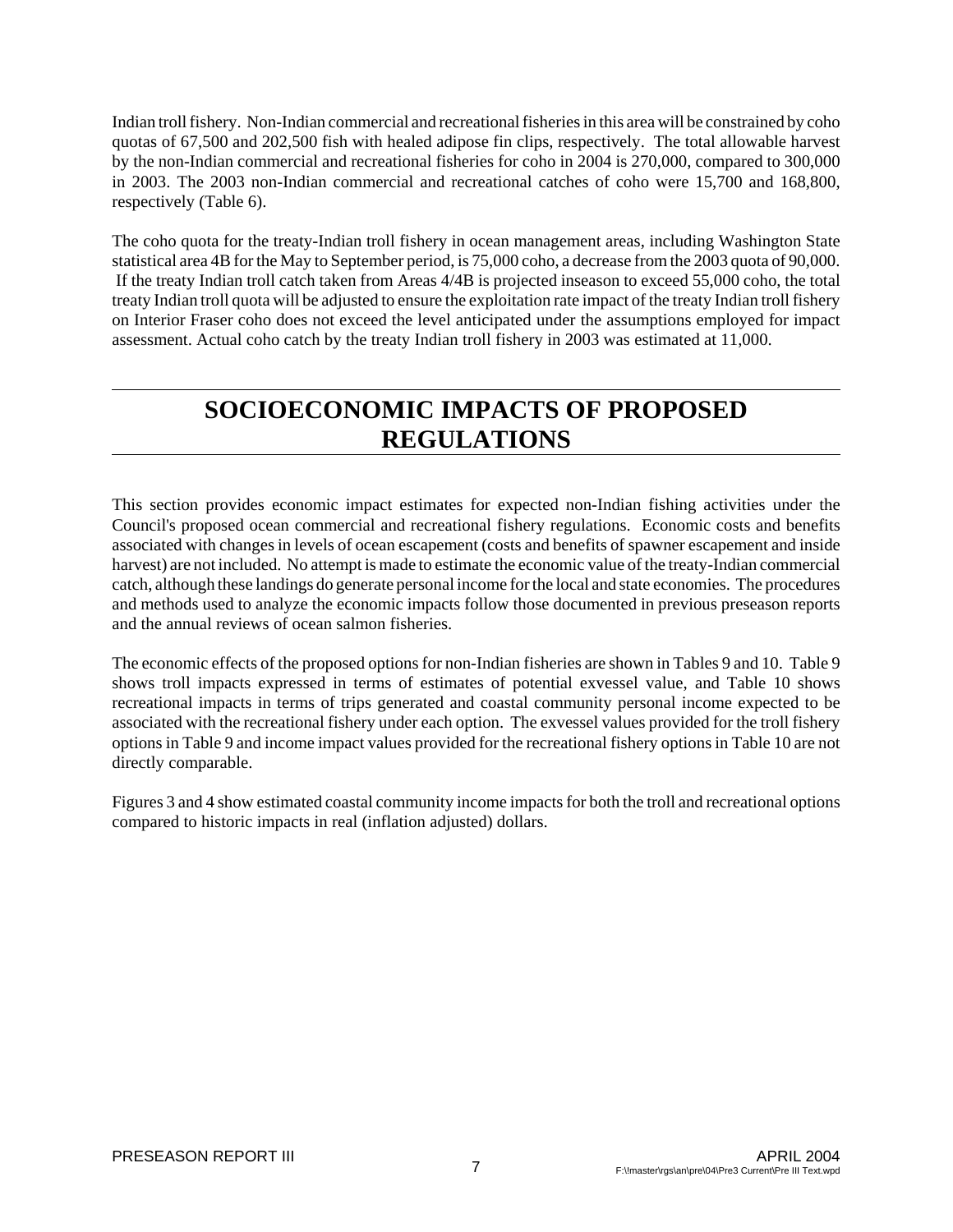#### TABLE 1. Council-adopted **non-Indian commercial troll** management measures for ocean salmon fisheries, 2004. (Page 1 of 4)

#### **A. SEASON DESCRIPTION**

#### **North of Cape Falcon**

#### **Supplementary Management Information:**

- 1. Overall non-Indian total allowable catch (TAC): 89,000 chinook and 270,000 coho, with no preseason trade between recreational and commercial fisheries.
- 2. Non-Indian commercial troll TAC: 44,500 chinook and 67,500 coho.
- 3. Treaty Indian commercial ocean troll quotas of: 49,000 chinook (22,500 in May/June; 26,500 for all-salmon season July through September 15 with no rollover allowed from the May/June season); and 75,000 coho.

#### **U.S./Canada Border to Cape Falcon**

May 1 through earlier of June 30 or 29,800 chinook quota. The fishery will be managed to provide a remaining quota of 500 chinook for a June 26 through 30 open period with a 50 fish, per vessel landing limit for the five-day open period.

All salmon except coho (C.7). Cape Flattery and Columbia Control Zones closed (C.5). See gear restrictions and definitions (C.2, C.3). Washington permitted vessels must land their fish within the area, and within 24 hours of any closure of this fishery. Oregon permitted vessels must land their fish within the area or in Garibaldi, Oregon, and within 24 hours of any closure of this fishery. State regulations require Oregon licensed limited fish sellers and fishers intending to transport and deliver their catch outside the area notify ODFW one hour prior to transport away from the port of landing by calling 541-867-0300 Ext. 271. Notification shall include vessel name and number, number of salmon by species, location of delivery, and estimated time of delivery. Inseason actions may modify harvest guidelines in later fisheries to achieve or prevent exceeding the overall allowable troll harvest impacts (C.8).

#### **U.S./Canada Border to Cape Falcon**

July 8 through earlier of September 15 or 14,700 preseason chinook guideline or a 67,500 coho quota. The 67,500 coho quota includes a subarea quota of 8,000 coho for the area between the U.S./Canada border and the Queets River (C.8).

Fishery is open Thursday through Monday prior to August 11, and Wednesday through Sunday thereafter. Landing and possession limit of 125 chinook per vessel per five-day open period. An inseason conference call may occur no later than August 10 to consider reducing the landing and possession limit beginning August 11. All salmon, except no chum retention north of Cape Alava, Washington in August and September (C.7); all retained coho must have a healed adipose fin clip, except an inseason conference call may occur to consider allowing retention of all legal sized coho between Cape Falcon and the Queets River no earlier than September 1. Cape Flattery and Columbia Control Zones closed (C.5). See gear restrictions and definitions (C.2, C.3). Washington permitted vessels must land their fish within the area, and within 24 hours of any closure of this fishery. Oregon permitted vessels must land their fish within the area or in Garibaldi, Oregon, and within 24 hours of any closure of this fishery. State regulations require Oregon licensed limited fish sellers and fishers intending to transport and deliver their catch outside the area notify ODFW one hour prior to transport away from the port of landing by calling 541-867-0300 Ext. 271. Notification shall include vessel name and number, number of salmon by species, location of delivery, and estimated time of delivery. Trip limits, gear restrictions, and guidelines may be implemented or adjusted inseason (C.8).

#### **South of Cape Falcon**

#### **Cape Falcon to Florence South Jetty**

March 15 through June 30; July 7 through 12; July 19 through 27; August 1 through 14; August 19 through 24; and September 1 through October 31 (C.9).

All salmon except coho (C.7). Chinook 26 inch total length minimum size limit prior to May 1, 27 inches total length May 1 through September 30, and 28 inches total length October 1 through 31 (B). See gear restrictions and definitions (C.2, C.3) and Oregon State regulations for a description of special regulations at the mouth of Tillamook Bay.

In 2005, the season will open March 15 for all salmon except coho, with a 27 inch chinook minimum size limit. This opening could be modified following Council review at its November 2004 meeting.

#### **Florence South Jetty to Humbug Mt.**

March 15 through July 6; July 13 through 18; July 26 through 29; August 1 through 8; August 15 through 22; August 26 through 29; and September 1 through October 31 (C.9).

All salmon except coho (C.7). Chinook 26 inch total length minimum size limit prior to May 1, 27 inches total length May 1 through September 30, and 28 inches total length October 1 through 31 (B). See gear restrictions and definitions (C.2, C.3).

In 2005, the season will open March 15 for all salmon except coho, with a 27 inch total length chinook minimum size limit. This opening could be modified following Council review at its November 2004 meeting.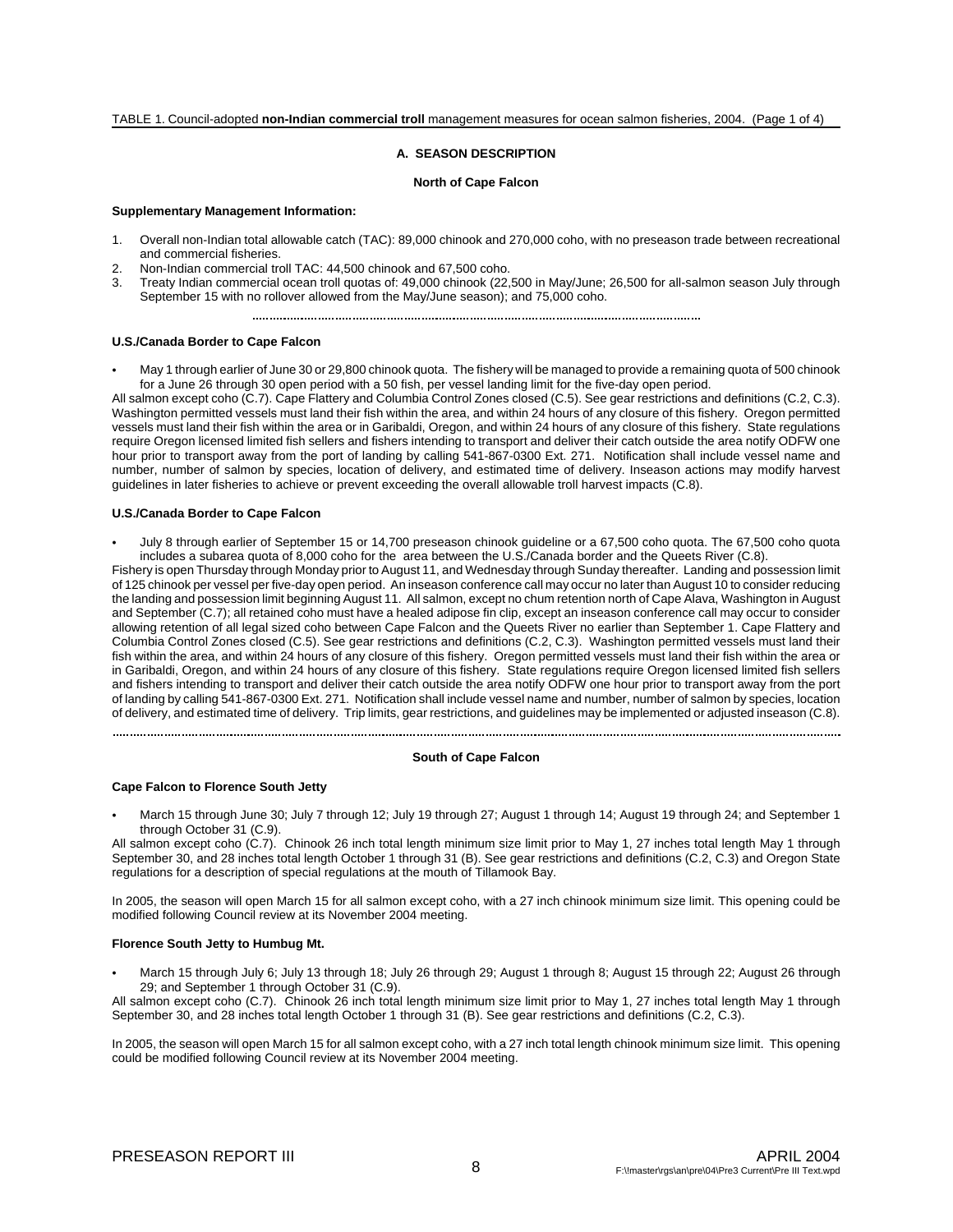#### TABLE 1. Council-adopted **non-Indian commercial troll** management measures for ocean salmon fisheries, 2004. (Page 2 of 4)

#### **A. SEASON DESCRIPTION (Continued)**

#### **Humbug Mt. to OR/CA Border**

- March 15 through May 31.
- June 1 through earlier of June 30 or 2,600 chinook quota;
- July 1 through earlier of July 31 or 1,600 chinook quota;
- August 1 through earlier of August 29 or 2,500 chinook quota;
- September 1 through earlier of September 30 or 3,000 chinook quota (C.9)

All salmon except coho. Chinook 26 inch total length minimum size limit prior to May 1, 27 inches total length May 1 through August 29, and 28 inches total length September 1 through 30. No transfer of remaining quota from earlier fisheries allowed (C.9). Possession and landing limit of 50 fish per trip, per vessel June 1 through August 31, and 65 fish per trip per vessel in September. See gear restrictions and definitions (C.2, C.3). For seasons from June 1 through September 30, vessels must land their fish in Gold Beach, Port Orford, or Brookings, Oregon, and within 24 hours of closure. State regulations require fishers intending to transport and deliver their catch to other locations after first landing in one of these ports notify ODFW prior to transport away from the port of landing by calling 541-867-0300 Ext. 271, with vessel name and number, number of salmon by species, location of delivery, and estimated time of delivery.

In 2005 the season will open March 15 for all salmon except coho, with a 27 inch total length minimum size limit. This opening could be modified following Council review at its November 2004 meeting.

#### **OR/CA Border to Humboldt South Jetty**

September 1 through earlier of September 30 or 6,000 chinook quota.

All salmon except coho. Chinook minimum size limit of 28 inches total length. Possession and landing limit of 30 fish per day per vessel. All fish caught in this area must be landed within the area. See compliance requirements (C.1) and gear restrictions and definitions (C.2, C.3). Klamath Control Zone closed (C.5.). When the fishery is closed between the OR-CA border and Humbug Mt. and open to the south, vessels with fish on board caught in the open area off California may seek temporary mooring in Brookings, Oregon, prior to landing in California only if such vessels first notify the Chetco River Coast Guard Station via VHF channel 22A between the hours of 0500 and 2200 and provide the vessel name, number of fish on board, and estimated time of arrival.

#### **Horse Mt. to Point Arena (Fort Bragg)**

July 10 through August 29; September 1 through 30.

All salmon except coho. Chinook minimum size limit of 27 inches total length through August 31; 28 inches total length September 1 through 30. Vessels must land and deliver their fish within 24 hours of any closure of this fishery. See gear restrictions and definitions (C.2, C.3).

#### **Point Arena to U.S./Mexico Border**

May 1 through August 29; September 1 through 30.

All salmon except coho. Chinook minimum size limit 26 inches total length prior to July 1 and 27 inches total length beginning July 1 through September 30. Vessels must land and deliver their fish within 24 hours of any closure of this fishery. See gear restrictions and definitions (C.2, C.3).

#### **Point Reyes to Point San Pedro**

October 1; October 4 through 8; and October 11 through 15.

All salmon except coho. Chinook minimum size limit 26 inches total length. See gear restrictions and definitions (C.2, C.3).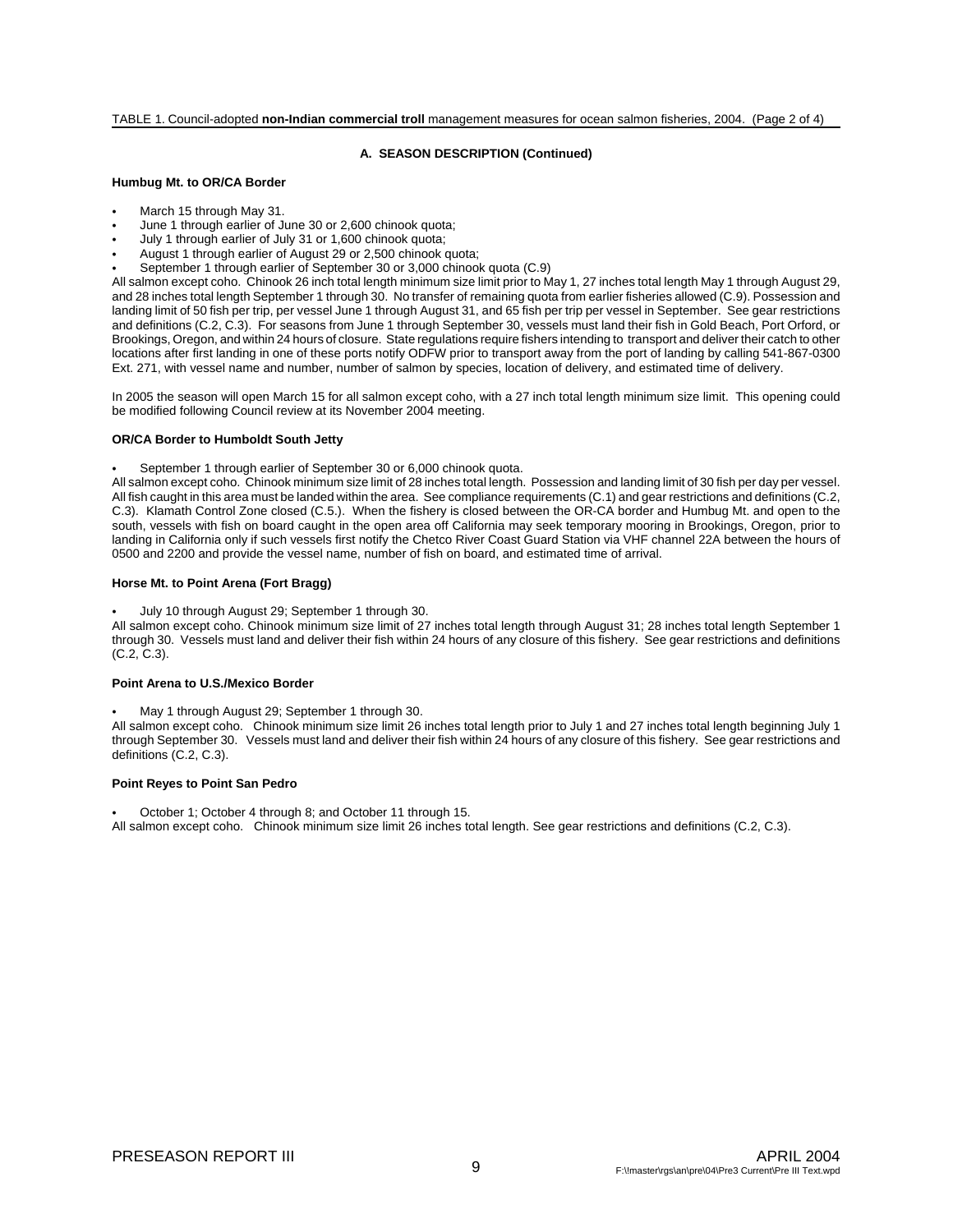TABLE 1. Council-adopted **non-Indian commercial troll** management measures for ocean salmon fisheries, 2004. (Page 3 of 4)

| B. MINIMUM SIZE (Inches) (See C.1)                  |                 |          |                              |                          |      |  |
|-----------------------------------------------------|-----------------|----------|------------------------------|--------------------------|------|--|
|                                                     | Chinook<br>Coho |          |                              |                          |      |  |
| Area (when open)                                    | Total           | Head-off | Total                        | Head-off                 | Pink |  |
| North of Cape Falcon                                | 28.0            | 21.5     | 16.0                         | 12.0                     | None |  |
| Cape Falcon to Humbug Mt.                           |                 |          |                              |                          |      |  |
| Prior to May 1, 2004                                | 26.0            | 19.5     |                              |                          | None |  |
| May 1 to September 30, and beginning March 15, 2005 | 27.0            | 20.5     |                              | ۰.                       | None |  |
| October 1 through 31                                | 28.0            | 21.5     |                              |                          | None |  |
| Humbug Mt. to OR/CA Border                          |                 |          |                              |                          |      |  |
| Prior to May 1, 2004                                | 26.0            | 19.5     |                              |                          | None |  |
| May 1 to August 31, and beginning March 15, 2005    | 27.0            | 20.5     |                              |                          | None |  |
| September 1 through 30                              | 28.0            | 21.5     |                              | $\overline{\phantom{0}}$ | None |  |
| OR/CA Border to Point Arena                         |                 |          |                              |                          |      |  |
| July 1 through August 31                            | 27.0            | 20.5     | $\qquad \qquad \blacksquare$ | -                        | None |  |
| September 1 through 30                              | 28.0            | 21.5     |                              | ٠                        | None |  |
| Point Arena to U.S./Mexico Border                   |                 |          |                              |                          |      |  |
| May 1 to June 30, and October 1 to 15               | 26.0            | 19.5     |                              |                          | None |  |
| July 1 through September 30                         | 27.0            | 20.5     |                              |                          | None |  |

#### **C. REQUIREMENTS, DEFINITIONS, RESTRICTIONS, OR EXCEPTIONS**

C.1. Compliance with Minimum Size or Other Special Restrictions: All salmon on board a vessel must meet the minimum size or other special requirements for the area being fished and the area in which they are landed if that area is open. Salmon may be landed in an area that is closed only if they meet the minimum size or other special requirements for the area in which they were caught.

#### C.2. Gear Restrictions:

- a. Single point, single shank, barbless hooks are required in all fisheries.
- b. *Cape Falcon, Oregon to the OR/CA border*: No more than 4 spreads are allowed per line.
- c. *OR/CA border to U.S./Mexico border*: No more than 6 lines are allowed per vessel, and barbless circle hooks are required when fishing with bait by any means other than trolling.

#### C.3. Gear Definitions:

- a. *Trolling defined*: Fishing from a boat or floating device that is making way by means of a source of power, other than drifting by means of the prevailing water current or weather conditions.
- b. *Troll fishing gear defined*: One or more lines that drag hooks behind a moving fishing vessel. In that portion of the fishery management area (FMA) off Oregon and Washington, the line or lines must be affixed to the vessel and must not be intentionally disengaged from the vessel at any time during the fishing operation.
- c. *Spread defined*: A single leader connected to an individual lure or bait.
- d. *Circle hook defined*: A hook with a generally circular shape and a point which turns inward, pointing directly to the shank at a 90° angle.
- C.4. Transit Through Closed Areas with Salmon on Board: It is unlawful for a vessel to have troll or recreational gear in the water while transiting any area closed to fishing for a certain species of salmon, while possessing that species of salmon; however, fishing for species other than salmon is not prohibited if the area is open for such species, and no salmon are in possession.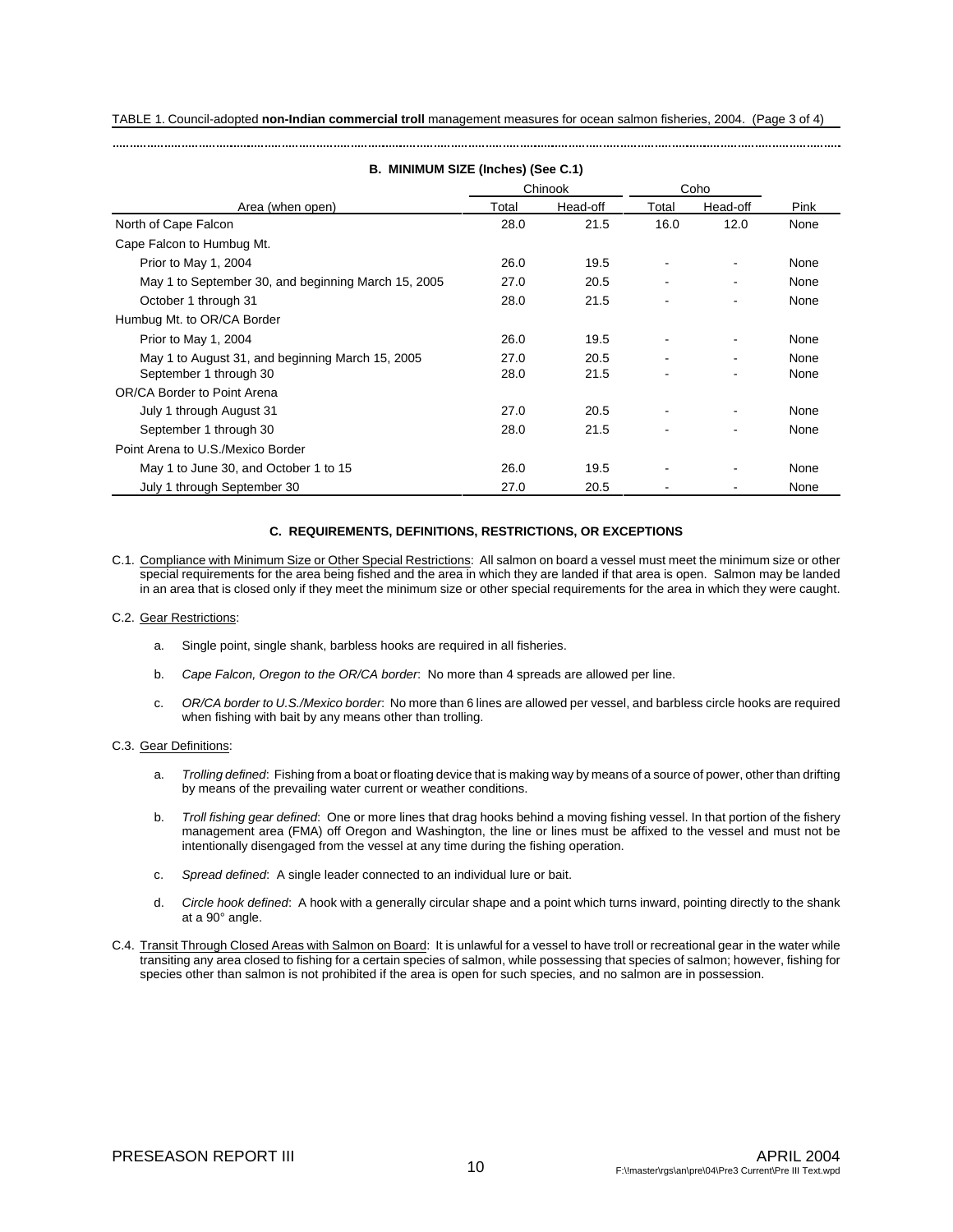#### **C. REQUIREMENTS, DEFINITIONS, RESTRICTIONS, OR EXCEPTIONS (Continued)**

#### C.5. Control Zone Definitions:

- a. *Cape Flattery Control Zone* The area from Cape Flattery (48°23'00" N. lat.) to the northern boundary of the U.S. EEZ; and the area from Cape Flattery south to 48°10'00" N. lat. and east of 125°05'00" W. long.
- b. *Columbia Control Zone* An area at the Columbia River mouth, bounded on the west by a line running northeast/southwest between the red lighted Buoy #4 (46°13'35" N. lat., 124°06'50" W. long.) and the green lighted Buoy #7 (46°15'09' N. lat., 124°06'16" W. long.); on the east, by the Buoy #10 line which bears north/south at 357° true from the south jetty at 46°14'00" N. lat.,124°03'07" W. long. to its intersection with the north jetty; on the north, by a line running northeast/southwest between the green lighted Buoy #7 to the tip of the north jetty (46°14'48" N. lat., 124°05'20" W. long.), and then along the north jetty to the point of intersection with the Buoy #10 line; and, on the south, by a line running northeast/southwest between the red lighted Buoy #4 and tip of the south jetty (46°14'03" N. lat., 124°04'05" W. long.), and then along the south jetty to the point of intersection with the Buoy #10 line.
- c. *Klamath Control Zone* The ocean area at the Klamath River mouth bounded on the north by 41°38'48" N. lat. (approximately six nautical miles north of the Klamath River mouth); on the west, by 124°23'00" W. long. (approximately 12 nautical miles off shore); and on the south, by 41°26'48" N. lat. (approximately six nautical miles south of the Klamath River mouth).
- C.6. Notification When Unsafe Conditions Prevent Compliance with Regulations: If prevented by unsafe weather conditions or mechanical problems from meeting special management area landing restrictions, vessels must notify the U.S. Coast Guard and receive acknowledgment of such notification prior to leaving the area. This notification shall include the name of the vessel, port where delivery will be made, approximate amount of salmon (by species) on board, and the estimated time of arrival.
- C.7. Incidental Halibut Harvest: During authorized periods, the operator of a vessel that has been issued an incidental halibut harvest license may retain Pacific halibut caught incidentally in Area 2A while trolling for salmon. Halibut retained must be no less than 32 inches in total length, measured from the tip of the lower jaw with the mouth closed to the extreme end of the middle of the tail, and must be landed with the head on. License applications for incidental harvest must be obtained from the International Pacific Halibut Commission (phone: 206-634-1838). Applicants must apply prior to April 1 of each year. Incidental harvest is authorized only during May and June troll seasons and after June 30 if quota remains and if announced on the NMFS hotline (phone: 800-662- 9825). ODFW and Washington Department of Fish and Wildlife (WDFW) will monitor landings. If the landings are projected to exceed the 44,554 pound preseason allocation or the total Area 2A non-Indian commercial halibut allocation, NMFS will take inseason action to close the incidental halibut fishery.

License holders may land no more than one Pacific halibut per each three chinook, except one Pacific halibut may be landed without meeting the ratio requirement, and no more than 35 halibut may be landed per trip. Pacific halibut retained must be no less than 32 inches in total length (with head on).

A "C-shaped" yelloweye rockfish conservation area is an area to be avoided for salmon trolling. NMFS and the Council request salmon trollers voluntarily avoid this area in order to protect yelloweye rockfish. The area is defined in the Pacific Council Halibut Catch Sharing Plan in the North Coast subarea (Washington marine area 3), with the following coordinates in the order listed:

48°18' N. lat.; 125°18' W. long.; 48°18' N. lat.; 124°59' W. long.; 48°11' N. lat.; 124°59' W. long.; 48°11' N. lat.; 125°11' W. long.; 48°04' N. lat.; 125°11' W. long.; 48°04' N. lat.; 124°59' W. long.; 48°00' N. lat.; 124°59' W. long.; 48°00' N. lat.; 125°18' W. long.; and connecting back to 48°18' N. lat.; 125°18' W. long.

- C.8. Inseason Management: In addition to standard inseason actions or modifications already noted under the season description, the following inseason guidance is provided to NMFS:
	- a. Chinook remaining from the May through June non-Indian commercial troll harvest guideline north of Cape Falcon may be transferred to the July through September harvest guideline on a fishery impact equivalent basis.
	- b. NMFS may transfer fish between the recreational and commercial fisheries north of Cape Falcon if there is agreement among the representatives of the SAS.
	- c. At the March 2005 meeting, the Council will consider inseason recommendations for special regulations for any experimental fisheries (proposals must meet Council protocol and be received in November 2004).
- C.9. Consistent with Council management objectives, the State of Oregon may establish additional late-season, chinook-only fisheries in state waters. Check state regulations for details.
- C.10. For the purposes of California Department of Fish and Game (CDFG) Code, Section 8232.5, the definition of the KMZ for the ocean salmon season shall be that area from Humbug Mt., Oregon, to Horse Mt., California.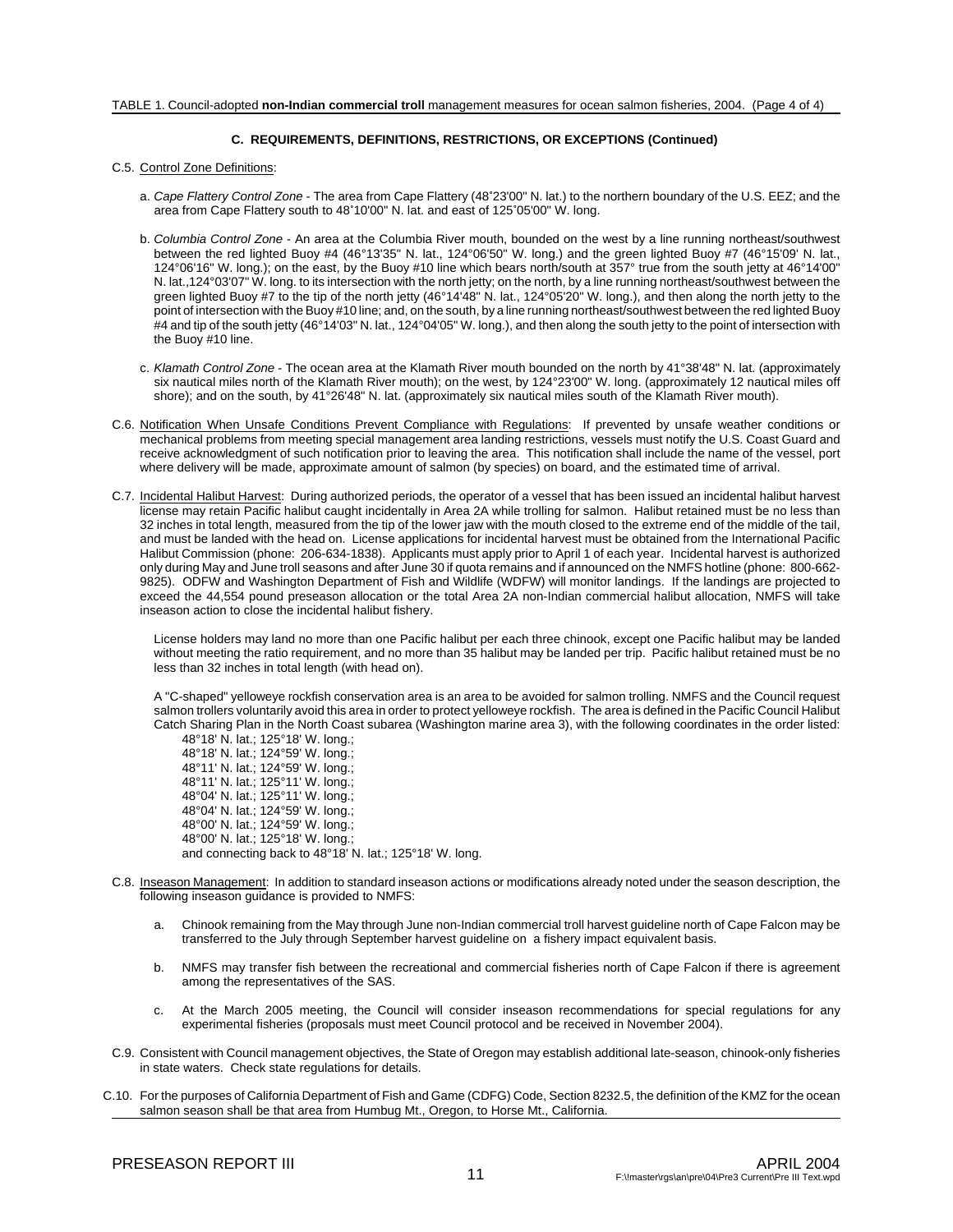

FIGURE 1. Council-adopted non-Indian commercial salmon seasons, 2004. Dates are first or last days of the month unless otherwise specified.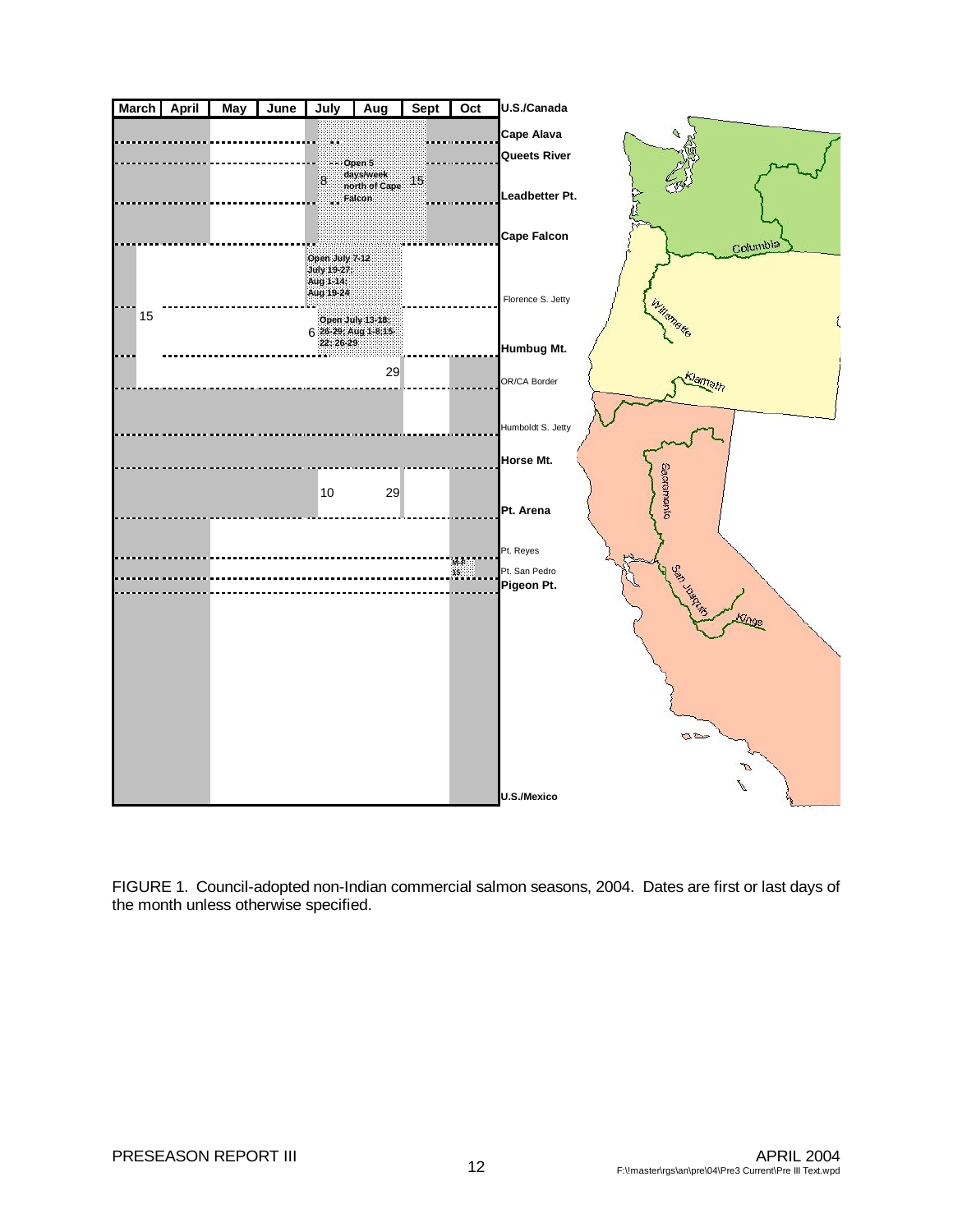#### **A. SEASON DESCRIPTION**

#### **North of Cape Falcon**

#### **Supplementary Management Information:**

- 1. Overall non-Indian TAC: 89,000 chinook and 270,000 coho, with no preseason trade between commercial and recreational fisheries.
- 2. Recreational TAC: 44,500 chinook and 202,500 coho.
- 3. No Area 4B add-on fishery.
- 4. Buoy 10 fishery opens August 1, with an expected landed catch of 10,500 coho in August and 4,500 coho in September.

#### 

#### **U.S./Canada Border to Cape Alava (Neah Bay Area)**

June 27 through earlier of September 19 or 21,050 coho subarea quota, with a subarea guideline of 3,700 chinook. Seven days per week. All salmon, except no chum retention August 1 through September 19, two fish per day (C.1), no more than one of which may be a chinook (chinook 26-inch total length minimum size limit) (B). All retained coho must have a healed adipose fin clip. See gear restrictions and definitions (C.2, C.3). Beginning August 1, chinook non-retention east of the Bonilla-Tatoosh line (C.4.c) during the Council managed ocean fishery. Inseason management may be used to sustain season length and keep harvest within the overall

## recreational TAC for north of Cape Falcon (C.5). **Cape Alava to Queets River (La Push Area)**

- June 27 through earlier of September 19 or 5,200 coho subarea quota with a subarea quideline of 1,900 chinook;
- September 25 through October 10 or 100 coho quota or 100 chinook quota in the area north of 47°50'00 N. lat. and south of 47°58'00" N. lat. in state waters (inside three nautical miles) (C.6).

Seven days per week. All salmon, two fish per day (C.1), no more than one of which may be a chinook (chinook 26-inch total length minimum size limit) (B). All retained coho must have a healed adipose fin clip. See gear restrictions and definitions (C.2, C.3). Inseason management may be used to sustain season length and keep harvest within the overall chinook recreational TAC for north of Cape Falcon (C.5).

#### **Queets River to Leadbetter Point (Westport Area)**

• June 27 through earlier of September 19 or 74,900 coho subarea quota with a subarea guideline of 30,800 chinook. Sun. through Thurs, except there may be a conference call no later than July 28 to consider opening seven days per week. All salmon, two fish per day (C.1), no more than one of which may be a chinook (chinook 26-inch total length minimum size limit) (B). All retained coho must have a healed adipose fin clip. See gear restrictions and definitions (C.2, C.3). Inseason management may be used to sustain season length and keep harvest within the overall chinook recreational TAC for north of Cape Falcon (C.5).

#### **Leadbetter Point to Cape Falcon (Columbia River Area)**

June 27 through earlier of September 30 or 101,250 coho subarea quota with a subarea guideline of 8,000 chinook. Sunday through Thursday, except there may be a conference call no later than July 28 to consider opening seven days per week. All salmon, two fish per day (C.1), no more than one of which may be a chinook (chinook 26-inch total length minimum size limit) (B). All retained coho must have a healed adipose fin clip. See gear restrictions and definitions (C.2, C.3). Columbia Control Zone closed (C.4.a). Closed between Cape Falcon and Tillamook Head beginning August 1. Inseason management may be used to sustain season length and keep harvest within the overall chinook recreational TAC for north of Cape Falcon (C.5).

### **South of Cape Falcon**

#### **Cape Falcon to Humbug Mt.**

Except as provided below during the selective fishery, the season will be March 15 through October 31 (C.6). All salmon except coho. Two fish per day (C.1). See gear restrictions and definitions (C.2, C.3).

In 2005 the season will open March 15 for all salmon except coho. Two fish per day (C.1). Same gear restrictions as in 2004. This opening could be modified following Council review at its November 2004 meeting.

#### Selective fishery: **Cape Falcon to OR/CA Border**

• June 19 through earlier of August 31 or a landed catch of 75,000 coho.

Open seven days per week, all salmon, two fish per day (C.1). All retained coho must have a healed adipose fin clip. Open days may be adjusted inseason to utilize the available quota (C.5). All salmon except coho seasons reopen the earlier of September 1 or attainment of the coho quota.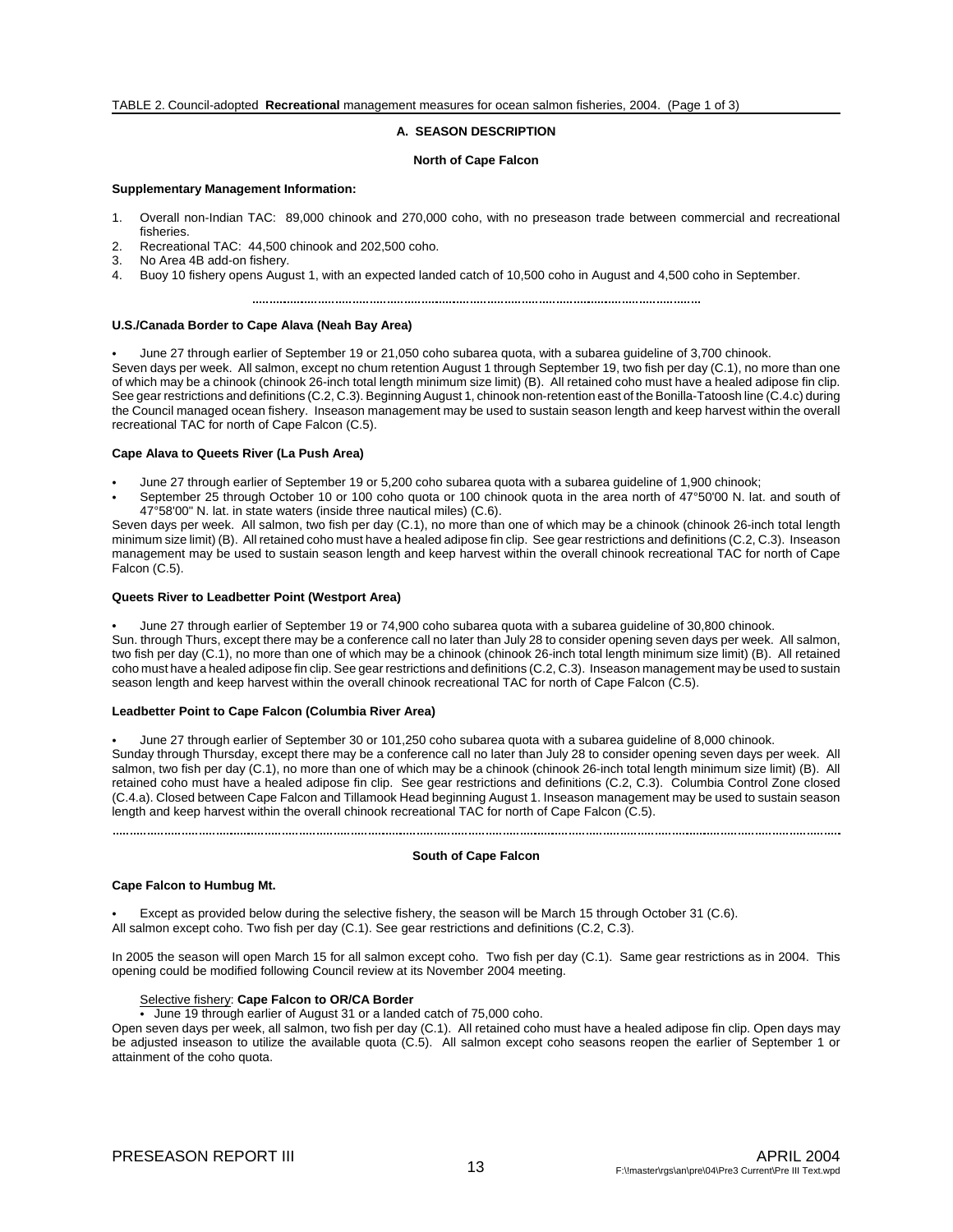#### TABLE 2. Council-adopted **Recreational** management measures for ocean salmon fisheries, 2004. (Page 2 of 3)

#### **Humbug Mt. to Horse Mt. (Klamath Management Zone)**

Except as provided above during the selective fishery, the season will be May 15 through September 12 (C.6). All salmon except coho. Seven days per week, two fish per day (C.1). See gear restrictions and definitions (C.2, C.3). Klamath Control Zone closed August 1 through 31 (C.4.b).

#### **A. SEASON DESCRIPTION (Continued) Horse Mt. to Point Arena (Fort Bragg)**

## February 14 through November 14.

All salmon except coho. Two fish per day (C.1). Chinook minimum size limit 24 inches total length through April 30 and 20 inches total length thereafter (B). See gear restrictions and definitions (C.2, C.3).

In 2005, season opens February 12 (nearest Saturday to February 15) for all salmon except coho. Two fish per day (C.1), chinook minimum size limit 20 inches total length and the same gear restrictions as in 2004.

#### **Point Arena to Pigeon Point (San Francisco)**

April 17 through November 14.

All salmon except coho. Two fish per day (C.1). Chinook minimum size limit 24 inches total length through April 30 and 20 inches total length thereafter (B). See gear restrictions and definitions (C.2, C.3).

In 2005, the season will open April 2 for all salmon except coho. Two fish per day (C.1), 20-inch total length minimum size limit and the same gear restrictions as in 2004.

#### **Pigeon Point to U.S./Mexico Border**

#### April 3 through October 3.

All salmon except coho. Two fish per day (C.1). Chinook minimum size limit 24 inches total length through April 30 and 20 inches total length thereafter (B). See gear restrictions and definitions (C.2, C.3).

In 2005, the season will open April 2 for all salmon except coho. Two fish per day (C.1), chinook 20-inch total length minimum size limit and the same gear restrictions as in 2004.

#### **B. MINIMUM SIZE (Total Length in Inches)** (See C.1)

| Area (when open)                                           | Chinook | Coho | Pink                     |
|------------------------------------------------------------|---------|------|--------------------------|
| North of Cape Falcon                                       | 26.0    | 16.0 | None                     |
| Cape Falcon to Horse Mt.                                   | 20.0    | 16.0 | None, except 20.0 off CA |
| Horse Mountain to U.S./Mexico Border: Prior to May 1, 2004 | 24.0    | $\,$ | 20.0                     |
| Beginning May 1, 2004                                      | 20.0    | ۰    | 20.0                     |

#### **C. REQUIREMENTS, DEFINITIONS, RESTRICTIONS, OR EXCEPTIONS**

C.1. Compliance with Minimum Size and Other Special Restrictions: All salmon on board a vessel must meet the minimum size or other special requirements for the area being fished and the area in which they are landed if that area is open. Salmon may be landed in an area that is closed only if they meet the minimum size or other special requirements for the area in which they were caught.

Ocean Boat Limits: Off the coast of Washington, Oregon, and California, each fisher aboard a vessel may continue to use angling gear until the combined daily limits of salmon for all licensed and juvenile anglers aboard has been attained (additional state restrictions may apply).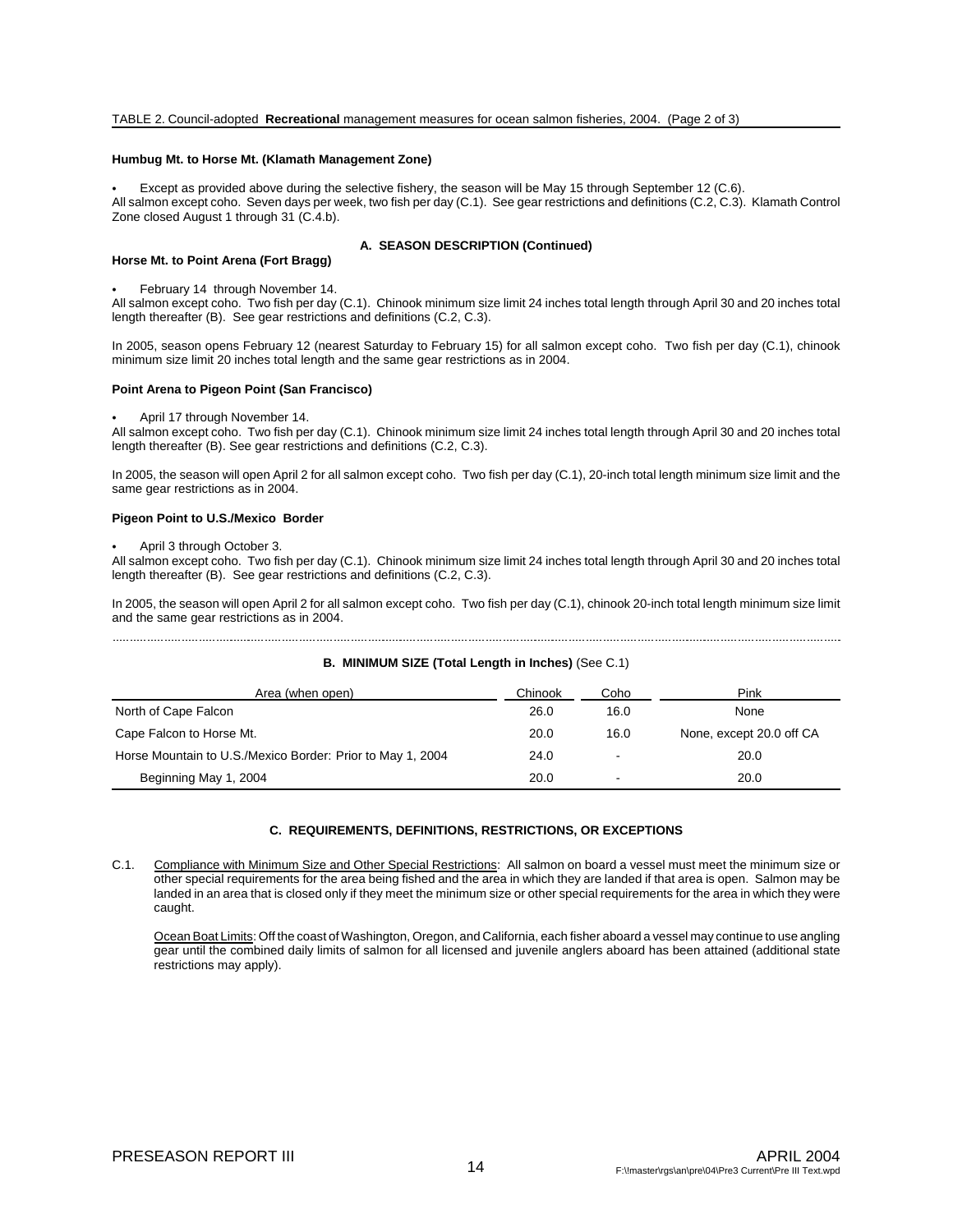#### TABLE 2. Council-adopted **Recreational** management measures for ocean salmon fisheries, 2004. (Page 3 of 3)

#### **C. REQUIREMENTS, DEFINITIONS, RESTRICTIONS, OR EXCEPTIONS (Continued)**

- C.2. Gear Restrictions: All persons fishing for salmon, and all persons fishing from a boat with salmon on board, must meet the gear restrictions listed below for specific areas or seasons.
	- a. *U.S./Canada Border to Point Conception, California*: No more than one rod may be used per angler; and single point, single shank, barbless hooks are required for all fishing gear. [Note: ODFW regulations in the state-water fishery off Tillamook Bay may allow the use of barbed hooks to be consistent with inside regulations.]
	- b. *Cape Falcon, Oregon to Point Conception, California*: Anglers must use no more than two single point, single shank, barbless hooks.
	- c. *Horse Mt., California to Point Conception, California*: Single point, single shank, barbless circle hooks (below) must be used if angling with bait by any means other than trolling, and no more than two such hooks shall be used. When angling with two hooks, the distance between the hooks must not exceed five inches when measured from the top of the eye of the top hook to the inner base of the curve of the lower hook, and both hooks must be permanently tied in place (hard tied). Circle hooks are not required when artificial lures are used without bait.

#### C.3. Gear Definitions:

- a. *Recreational fishing gear defined*: Angling tackle consisting of a line with no more than one artificial lure or natural bait attached. Off Oregon and Washington, the line must be attached to a rod and reel held by hand or closely attended; the rod and reel must be held by hand while playing a hooked fish. No person may use more than one rod and line while fishing off Oregon or Washington. Off California, the line must be attached to a rod and reel held by hand or closely attended. Weights directly attached to a line may not exceed four pounds (1.8 kg). While fishing off California north of Point Conception, no person fishing for salmon, and no person fishing from a boat with salmon on board, may use more than one rod and line. Fishing includes any activity which can reasonably be expected to result in the catching, taking, or harvesting of fish.
- b. *Trolling defined*: Angling from a boat or floating device that is making way by means of a source of power, other than drifting by means of the prevailing water current or weather conditions.
- c. *Circle hook defined*: A hook with a generally circular shape and a point which turns inward, pointing directly to the shank at a 90° angle.

#### C.4. Control Zone Definitions:

- a. *Columbia Control Zone*: An area at the Columbia River mouth, bounded on the west by a line running northeast/southwest between the red lighted Buoy #4 (46°13'35" N. lat., 124°06'50" W. long.) and the green lighted Buoy #7 (46°15'09' N. lat., 124°06'16" W. long.); on the east, by the Buoy #10 line which bears north/south at 357° true from the south jetty at 46°14'00" N. lat., 124°03'07" W. long. to its intersection with the north jetty; on the north, by a line running northeast/southwest between the green lighted Buoy #7 to the tip of the north jetty (46°14'48" N. lat., 124°05'20" W. long. and then along the north jetty to the point of intersection with the Buoy #10 line; and on the south, by a line running northeast/southwest between the red lighted Buoy #4 and tip of the south jetty (46°14'03" N. lat., 124°04'05" W. long.), and then along the south jetty to the point of intersection with the Buoy #10 line.
- b. *Klamath Control Zone*: The ocean area at the Klamath River mouth bounded on the north by 41°38'48" N. lat. (approximately six nautical miles north of the Klamath River mouth); on the west, by 124°23'00" W. long. (approximately 12 nautical miles off shore); and, on the south, by 41°26'48" N. lat. (approximately 6 nautical miles south of the Klamath River mouth).
- c. *The Bonilla-Tatoosh Line*: A line running from the western end of Cape Flattery to Tatoosh Island Lighthouse (48/23'30" N. lat., 124°44'12" W. long.) to the buoy adjacent to Duntze Rock (48°28'00" N. lat., 124°45'00" W. long.), then in a straight line to Bonilla Point (48°35'30" N. lat., 124°43'00" W. long.) on Vancouver Island, British Columbia.
- C.5. Inseason Management: Regulatory modifications may become necessary inseason to meet preseason management objectives such as quotas, harvest guidelines, and season duration. Actions could include modifications to bag limits, or days open to fishing, and extensions or reductions in areas open to fishing. NMFS may transfer coho inseason among recreational subareas north of Cape Falcon to help meet the recreational season duration objectives (for each subarea) after conferring with representatives of the affected ports and the SAS recreational representatives north of Cape Falcon. NMFS may also transfer fish between the recreational and commercial fisheries north of Cape Falcon if there is agreement among the representatives of the SAS.
- C.6. Additional Seasons in State Territorial Waters: Consistent with Council management objectives, the States of Washington and Oregon may establish limited seasons in state waters. Oregon State-water fisheries are limited to chinook salmon. Check state regulations for details.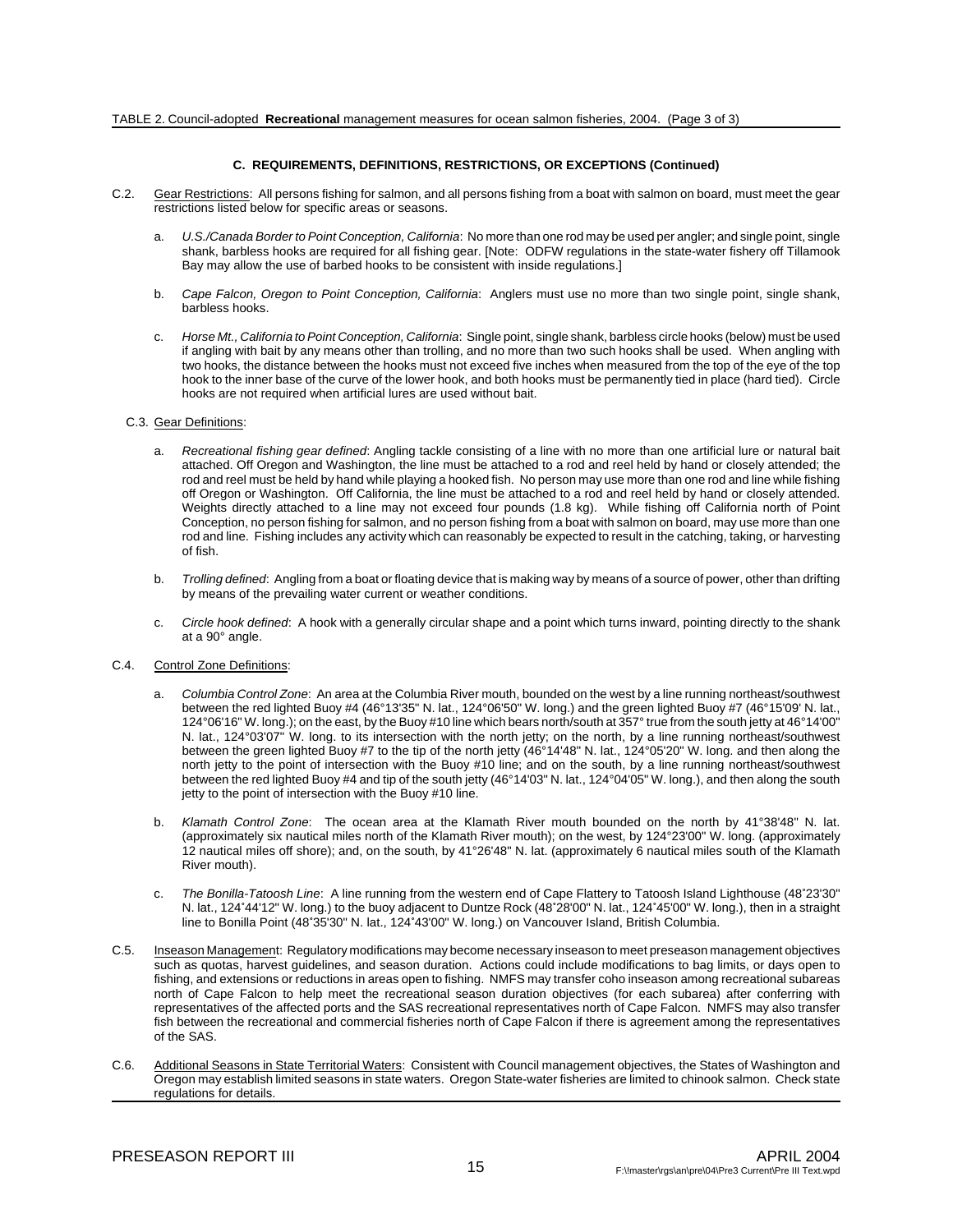

FIGURE 2. Council-adopted recreational salmon seasons, 2004. Dates are first or last days of the month unless otherwise specified.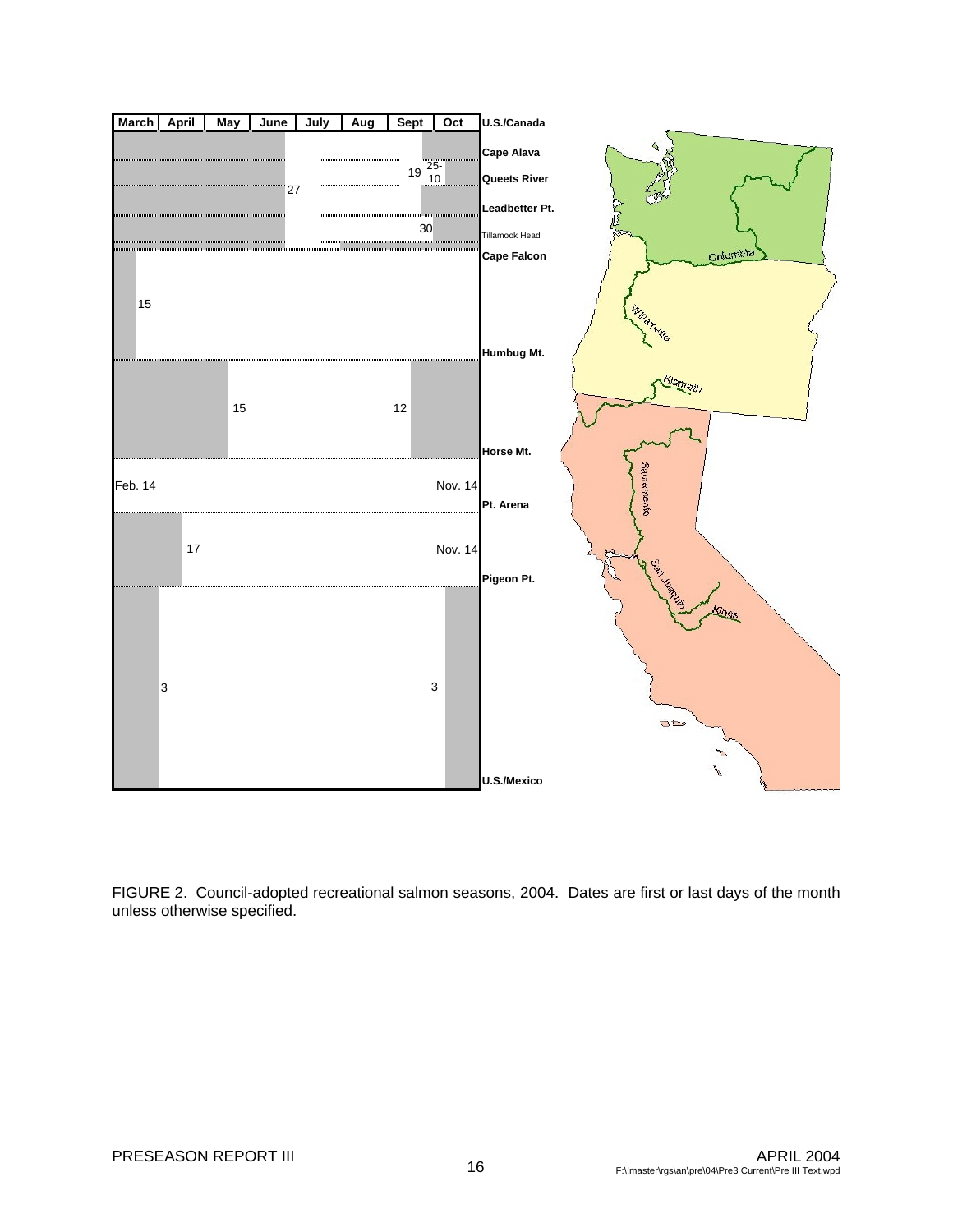|                                                                                                  |                                                                                                  |                          | Minimum Sizeb/<br>(Inches) |                |                                                                              |
|--------------------------------------------------------------------------------------------------|--------------------------------------------------------------------------------------------------|--------------------------|----------------------------|----------------|------------------------------------------------------------------------------|
| Tribe and Area Boundaries <sup>a/</sup>                                                          | Open Seasons                                                                                     | Salmon<br><b>Species</b> | Chinook                    | Coho           | Special<br>Restrictions by Area                                              |
| Statistical Area 4B (All)                                                                        | S'KLALLAM - Washington State May 1 through earlier of June 30 or<br>chinook quota. <sup>c/</sup> | All except<br>coho       | 24                         | $\blacksquare$ | Barbless hooks. No<br>more than eight fixed<br>lines per boat; 72            |
|                                                                                                  | July 1 through earliest of September<br>15 or chinook or coho quota. <sup>6</sup>                | All                      | 24                         | 16             | hook maximum per<br>boat.                                                    |
| MAKAH - Washington State<br>Statistical Area 4B and that<br>portion of the FMA north of          | May 1 through earlier of June 30 or<br>chinook quota. <sup>c</sup>                               | All except<br>coho       | 24                         |                | Barbless hooks. No<br>more than eight fixed<br>lines per boat or no          |
| 48°02'15" N. lat. (Norwegian<br>Memorial) and east of<br>125°44'00" W. long.                     | July 1 through earliest of<br>September 15 or chinook or coho<br>quota <sup>c/</sup>             | All                      | 24                         | 16             | more than four hand-<br>held lines per<br>person.                            |
| QUILEUTE - That portion of the<br>FMA between 48°07'36" N. lat.<br>(Sand Point) and 47°31'42" N. | May 1 through earlier of June 30 or<br>chinook quota. <sup>c.</sup>                              | All except<br>coho       | 24                         |                | Barbless hooks. No<br>more than eight fixed<br>lines per boat. <sup>d/</sup> |
| lat. (Queets River) and east of<br>125°44'00" W. long.                                           | July 1 through earliest of<br>September 15 or chinook or coho<br>quota. <sup>c/</sup>            | All                      | 24                         | 16             |                                                                              |
| HOH - That portion of the FMA<br>between 47°54'18" N. lat.<br>(Quillayute River) and             | May 1 through earlier of June 30 or<br>chinook quota. <sup>c</sup>                               | All except<br>coho       | 24                         | $\blacksquare$ | Barbless hooks. No<br>more than eight fixed<br>lines per boat. <sup>d/</sup> |
| 47°21'00" N. lat. (Quinault<br>River) and east of<br>125°44'00" W. long.                         | July 1 through earliest of<br>September 15 or chinook or coho<br>quota. <sup>c/</sup>            | All                      | 24                         | 16             |                                                                              |
| QUINAULT - That portion of the<br>FMA between 47°40'06" N. lat.<br>(Destruction Island) and      | May 1 through earlier of June 30 or<br>chinook quota.                                            | All except<br>coho       | 24                         |                | Barbless hooks. No<br>more than eight fixed<br>lines per boat. <sup>d/</sup> |
| 46°53'18" N. lat. (Point<br>Chehalis) and east of<br>125°44'00" W. long.                         | July 1 through earliest of<br>September 15 or chinook or coho<br>quota. <sup>c/</sup>            | All                      | 24                         | 16             |                                                                              |

#### TABLE 3. Council adopted treaty Indian ocean troll salmon fishery management measures, 2004. (Page 1 of 1)

a/ All boundaries may be changed to include such other areas as may, hereafter, be authorized by a Federal court for that tribe's treaty fishery.

b/ Applicable lengths in inches for dressed, head-off salmon, are 18 inches for chinook and 12 inches for coho. There are no minimum size or retention limits for ceremonial and subsistence harvest.

c/ The overall treaty Indian troll ocean quotas are 49,000 chinook and 75,000 coho. The overall chinook quota is divided into 22,500 chinook in the May/June chinook-directed fishery and 26,500 chinook in the July through September all-salmon season. If the chinook quota for the May/June fishery is not fully utilized, the excess fish cannot be transferred into the later all-salmon season. The quotas include troll catches by the S'Klallam and Makah tribes in Washington State Statistical Area 4B from May 1 through September 15. If the treaty Indian troll catch taken from areas 4/4B is projected inseason to exceed 55,000 coho, the total treaty Indian troll quota will be adjusted to ensure the exploitation rate impact of the treaty Indian troll fishery on Interior Fraser coho does not exceed the level anticipated under the assumptions employed for impact assessment. The Quileute Tribe will continue a ceremonial and subsistence fishery during the time frame of September 15 through October 15; fish taken during this fishery are to be counted against treaty troll quotas established for the 2004 season.

d/ The area within a six nautical mile radius of the mouths of the Queets River (47°31'42" N. lat.) and the Hoh River (47°45'12" N. lat.) will be closed to commercial fishing. A closure within two nautical miles of the mouth of the Quinault River (47°21'00" N. lat.) may be enacted by the Quinault Nation and/or the State of Washington and will not adversely affect the Secretary of Commerce's management regime.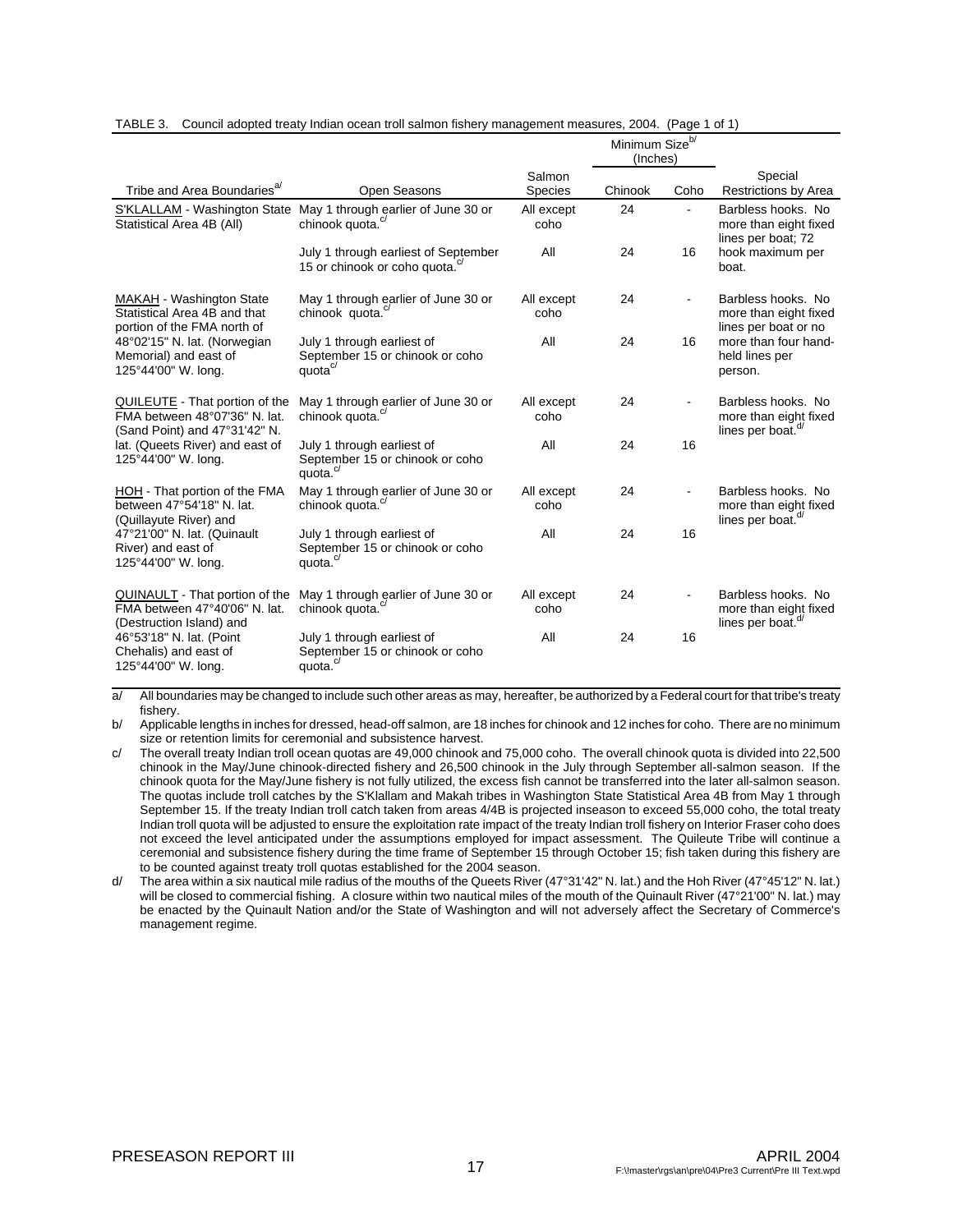#### TABLE 4. Council adopted chinook and coho **harvest quotas and guidelines (\*)** for ocean salmon fishery management measures, 2004. (Page 1 of 1)

| Fishery or Quota Designation                                  | Chinook  | Coho                 |
|---------------------------------------------------------------|----------|----------------------|
| <b>NORTH OF CAPE FALCON</b>                                   |          |                      |
| TREATY INDIAN COMMERCIAL TROLL <sup>a/</sup>                  | 49,000   | 75,000 <sup>b/</sup> |
| NON-INDIAN COMMERCIAL TROLL                                   |          |                      |
| U.S./Canada Border to Cape Falcon (All Except Coho)           | 29,800   |                      |
| U.S./Canada Border to Cape Falcon (All Species) <sup>c/</sup> | 14,700   | $67,500^{d/2}$       |
| Subtotal Non-Indian Commercial Troll                          | 44,500   | 67,500               |
| RECREATIONAL <sup>c/</sup>                                    |          |                      |
| U.S./Canada Border to Cape Alava <sup>c/</sup>                | $3.700*$ | 21,050               |
| Cape Alava to Queets River <sup>c/</sup>                      | $2,000*$ | 5,300                |
| Queets River to Leadbetter Point <sup>c/</sup>                | 31,200*  | 74,900               |
| Leadbetter Point to Cape Falcon <sup>c/</sup>                 | $8,100*$ | 101,250              |
| Subtotal Recreational <sup>e/</sup>                           | 45,000   | 202,500              |
| TOTAL NORTH OF CAPE FALCON                                    | 138,500  | 345.000              |
| <b>SOUTH OF CAPE FALCON</b>                                   |          |                      |
| COMMERCIAL TROLL (all except coho)                            |          |                      |
| Humbug Mt. to OR/CA border (June through September)           | 9,700    |                      |
| OR/CA Border to Humboldt S. Jetty (September)                 | 6.000    |                      |
| Subtotal Troll                                                | 15,700   |                      |
| <b>RECREATIONAL</b>                                           |          |                      |
| Cape Falcon to OR/CA Border <sup>c/</sup>                     |          | 75,000               |
| TOTAL SOUTH OF CAPE FALCON                                    | 15,700   | 75,000               |

 $a$  For the Makah encounter rate study, legal sized fish retained in open periods will be included in the tribal quota.<br>b/ If the treaty Indian troll catch taken from areas  $4/4B$  is projected inseason to exceed 55,000 co

If the treaty Indian troll catch taken from areas 4/4B is projected inseason to exceed 55,000 coho, the total treaty Indian troll quota will be adjusted to ensure the exploitation rate impact of the treaty Indian troll fishery on Interior Fraser coho does not exceed the level anticipated under the assumptions employed for impact assessment.

c/ The coho quota is a landed catch of coho with a healed adipose fin clip, except that in the north of Cape Falcon commercial fishery, there is a provision for a potential non-selective coho fishery after September 1. See Table 1 for details of the proposals.

d/ The 67,500 coho quota includes a subarea quota of 8,000 coho for the area between the U.S./Canada border and the Queets River. e/ Does not include Buoy 10 fishery (10,500 coho August, 4,500 coho September).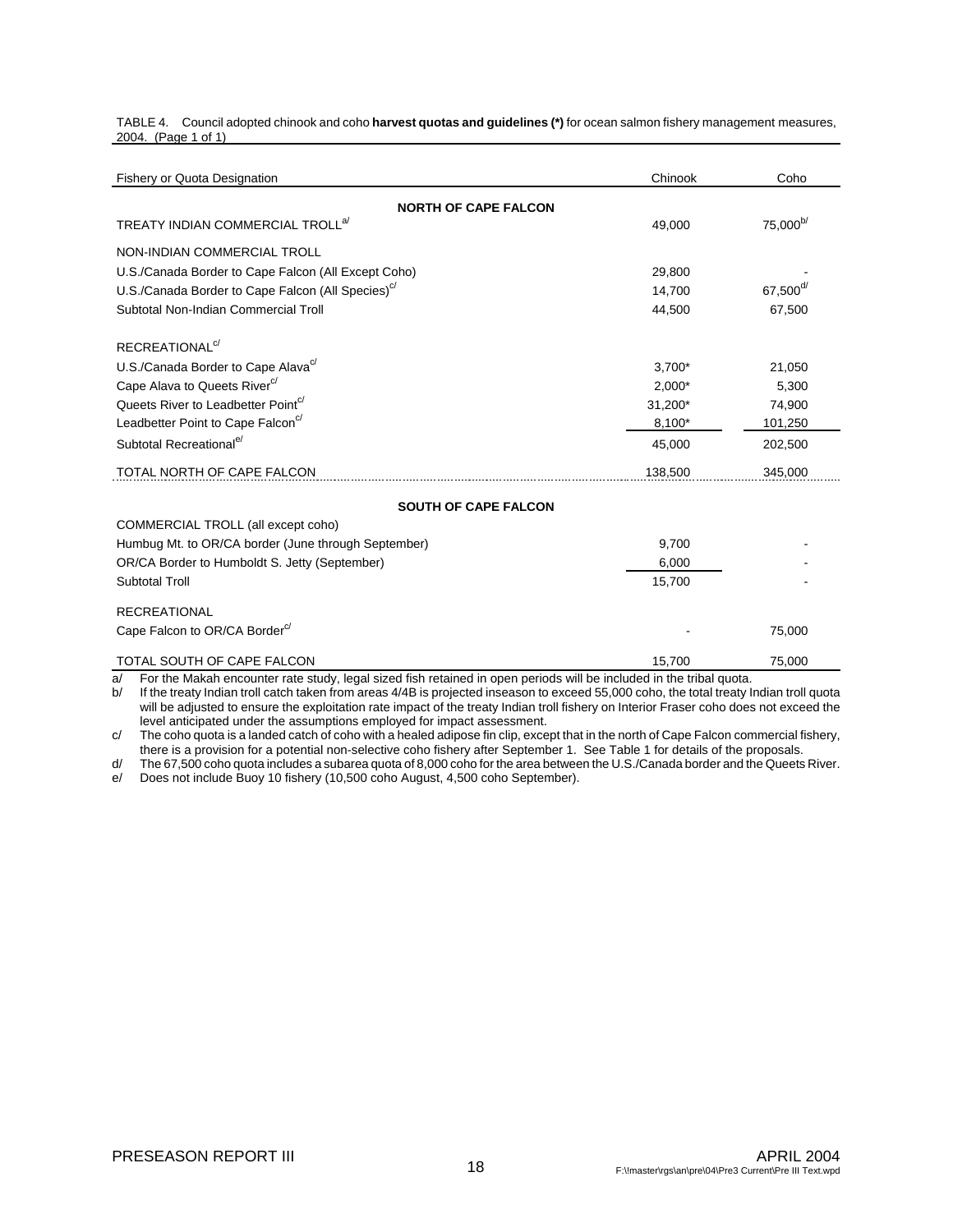|  |  | TABLE 5. Projected key stock escapements (thousands of fish) or management criteria for Council adopted ocean fishery management measures, 2004. <sup>a/</sup> (Page 1 of 3) |  |  |
|--|--|------------------------------------------------------------------------------------------------------------------------------------------------------------------------------|--|--|
|  |  |                                                                                                                                                                              |  |  |

| Key Stock/Criteria                               | Projected Ocean<br>Escapement <sup>b/</sup><br>or Other Criteria<br>(Council Area<br>Fisheries) |        | Spawner Objective or Other Comparative Standard as Noted                                                                                                                                                                                                                                                                                                                                                                                                                                                                                                                                                                                                                                                                                                                                                                                                   |
|--------------------------------------------------|-------------------------------------------------------------------------------------------------|--------|------------------------------------------------------------------------------------------------------------------------------------------------------------------------------------------------------------------------------------------------------------------------------------------------------------------------------------------------------------------------------------------------------------------------------------------------------------------------------------------------------------------------------------------------------------------------------------------------------------------------------------------------------------------------------------------------------------------------------------------------------------------------------------------------------------------------------------------------------------|
|                                                  |                                                                                                 |        | <b>CHINOOK</b>                                                                                                                                                                                                                                                                                                                                                                                                                                                                                                                                                                                                                                                                                                                                                                                                                                             |
|                                                  |                                                                                                 |        |                                                                                                                                                                                                                                                                                                                                                                                                                                                                                                                                                                                                                                                                                                                                                                                                                                                            |
| Columbia Upriver Brights                         | 287.0                                                                                           | 60.0   | Minimum ocean escapement to attain 43.5 adults over McNary Dam, with normal distribution and no<br>mainstem harvest.                                                                                                                                                                                                                                                                                                                                                                                                                                                                                                                                                                                                                                                                                                                                       |
| Mid-Columbia Brights                             | 88.8                                                                                            | 16.6   | Minimum ocean escapement to attain 5.75 adults for Bonneville Hatchery and 2.0 for Little White<br>Salmon Hatchery egg-take, assuming average conversion and no mainstem harvest.                                                                                                                                                                                                                                                                                                                                                                                                                                                                                                                                                                                                                                                                          |
| Columbia Lower River Hatchery Tules              | 79.0                                                                                            | 31.1   | Minimum ocean escapement to attain 14.1 adults for hatchery egg-take, with average conversion<br>and no lower river mainstem or tributary harvest.                                                                                                                                                                                                                                                                                                                                                                                                                                                                                                                                                                                                                                                                                                         |
| Columbia Lower River Natural Tules <sup>c/</sup> | 46%                                                                                             | ≤49%   | ESA guidance met by a total adult equivalent fishery exploitation rate on Coweeman tules (NMFS<br>ESA consultation standard).                                                                                                                                                                                                                                                                                                                                                                                                                                                                                                                                                                                                                                                                                                                              |
| Columbia Lower River Wild (threatened)           | $24.1^{d/2}$                                                                                    | 5.7    | MSY spawner goal for North Lewis River fall chinook (NMFS ESA consultation standard).                                                                                                                                                                                                                                                                                                                                                                                                                                                                                                                                                                                                                                                                                                                                                                      |
| Spring Creek Hatchery Tules                      | 150.0                                                                                           | 11.1   | Minimum ocean escapement to attain 7.0 adults for Spring Creek Hatchery egg-take, assuming<br>average conversion and no mainstem harvest.                                                                                                                                                                                                                                                                                                                                                                                                                                                                                                                                                                                                                                                                                                                  |
| Snake River Fall (threatened) SRFI               | 70%                                                                                             | ≤70%   | Of 1988-1993 base period exploitation rate for all ocean fisheries (NMFS ESA consultation<br>standard).                                                                                                                                                                                                                                                                                                                                                                                                                                                                                                                                                                                                                                                                                                                                                    |
| <b>Klamath River Fall</b>                        | 35.0                                                                                            | 35.0   | Minimum number of adult spawners to natural spawning areas.                                                                                                                                                                                                                                                                                                                                                                                                                                                                                                                                                                                                                                                                                                                                                                                                |
| Federally recognized tribal harvest              | 50.0%                                                                                           | 50.0%  | Equals 31.1 (thousand) adult fish for Yurok and Hoopa tribal fisheries.                                                                                                                                                                                                                                                                                                                                                                                                                                                                                                                                                                                                                                                                                                                                                                                    |
| Age-4 ocean harvest rate                         | 15.0%                                                                                           | ≤16.0% | NMFS ESA consultation standard for threatened California coastal chinook.                                                                                                                                                                                                                                                                                                                                                                                                                                                                                                                                                                                                                                                                                                                                                                                  |
| KMZ sport fishery allocation                     | 14.1%                                                                                           |        | None specified for 2004.                                                                                                                                                                                                                                                                                                                                                                                                                                                                                                                                                                                                                                                                                                                                                                                                                                   |
| CA:OR troll fishery allocation                   | 51:49                                                                                           | 51:49  | KFMC recommendation for 2004.                                                                                                                                                                                                                                                                                                                                                                                                                                                                                                                                                                                                                                                                                                                                                                                                                              |
| River recreational fishery allocation            | 15.0%                                                                                           |        | ≥15.0% Agreed to by California Fish and Game Commission; equals 4.7 (thousand) adult fish for recreational<br>inriver fisheries.                                                                                                                                                                                                                                                                                                                                                                                                                                                                                                                                                                                                                                                                                                                           |
| Sacramento River Winter (endangered)             | Yes                                                                                             |        | Recreational season between Point Arena and Pigeon Point shall open no earlier than the first<br>Saturday in April and close no later than the second Sunday in November; the recreational season<br>between Pigeon Point and the U.S./Mexico Border shall open no earlier than the first Saturday in<br>April and close no later than the first Sunday in October. The minimum size limit shall be at least 20<br>inches total length. Commercial seasons between Point Arena and the U.S./Mexico border shall<br>open no earlier than May 1 and close no later than September 30, with the exception of an October<br>season conducted Monday through Friday between Point Reyes and Point San Pedro, which shall<br>end no later than October 15. The minimum size limit shall be at least 26 inches total length. (NMFS<br>ESA consultation standard). |
| Sacramento River Fall                            | 457.5                                                                                           |        | 122.0-180.0 Sacramento River fall natural and hatchery adult spawners.                                                                                                                                                                                                                                                                                                                                                                                                                                                                                                                                                                                                                                                                                                                                                                                     |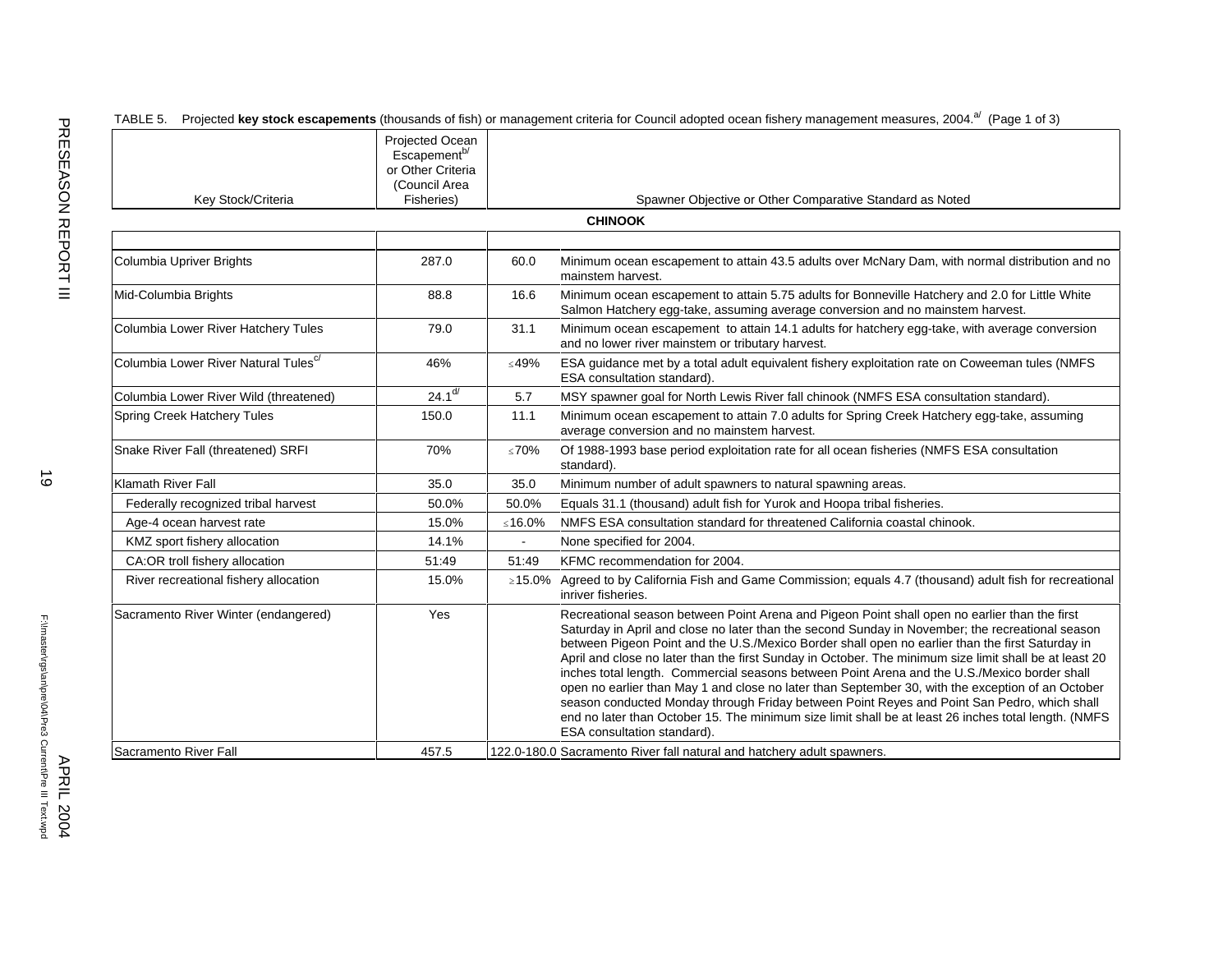|  |  |  | TABLE 5. Projected key stock escapements (thousands of fish) or management criteria for Council adopted ocean fishery management measures, 2004. <sup>a/</sup> (Page 2 of 3) |  |
|--|--|--|------------------------------------------------------------------------------------------------------------------------------------------------------------------------------|--|
|  |  |  |                                                                                                                                                                              |  |

|                                     | Projected Ocean<br>Escapement <sup>b/</sup><br>or Other Criteria<br>(Council Area |              |                                                                                                                                                                                                 |
|-------------------------------------|-----------------------------------------------------------------------------------|--------------|-------------------------------------------------------------------------------------------------------------------------------------------------------------------------------------------------|
| Key Stock/Criteria                  | Fisheries)                                                                        |              | Spawner Objective or Other Comparative Standard as Noted                                                                                                                                        |
|                                     |                                                                                   |              | <b>COHO</b>                                                                                                                                                                                     |
|                                     | Option I                                                                          |              |                                                                                                                                                                                                 |
| Interior Fraser (Thompson River)    | 10% (5.3%)                                                                        | $\leq 10\%$  | Total exploitation rate for all U.S. fisheries south of the U.S./Canada border based on 2002 PSC<br>coho agreement. <sup>c/</sup>                                                               |
| Skagit                              | 35% (5.0%)<br>130.9                                                               | ≤60%<br>30.0 | 2004 total exploitation rate ceiling based on 2002 Pacific Salmon Commission (PSC) coho<br>agreement <sup>c/</sup><br>MSP level of adult spawners Identified in FMP.                            |
| Stillaguamish                       | 39% (6.7%)<br>26.6                                                                | ≤50%<br>17.0 | 2004 total exploitation rate ceiling based on 2002 PSC coho agreement <sup>c/</sup><br>MSP level of adult spawners Identified in FMP.                                                           |
| Snohomish                           | 35% (6.7%)<br>134.0                                                               | ≤60%<br>70.0 | 2004 total exploitation rate ceiling based on 2002 PSC coho agreement <sup>c/</sup><br>MSP level of adult spawners Identified in FMP.                                                           |
| <b>Hood Canal</b>                   | 35% (5.4%)<br>79.7                                                                | ≤65%<br>21.5 | 2004 total exploitation rate ceiling based on 2002 PSC coho agreement <sup>c/</sup><br>MSP level of adult spawners Identified in FMP.                                                           |
| Strait of Juan de Fuca              | 13% (5.5%)<br>31.8                                                                | ≤60%<br>12.8 | 2004 total exploitation rate ceiling based on 2002 PSC coho agreement <sup>c/</sup><br>MSP level of adult spawners Identified in FMP.                                                           |
| <b>COASTAL NATURAL:</b>             |                                                                                   |              |                                                                                                                                                                                                 |
| Quillayute Fall                     | 17.7                                                                              | $6.3 - 15.8$ | MSY adult spawner range (not annual target). Annual management objectives may be different and<br>are subject to agreement between WDFW and the treaty tribes under U.S. District Court orders. |
| Hoh                                 | 6.6                                                                               | $2.0 - 5.0$  | MSY adult spawner range (not annual target). Annual management objectives may be different and<br>are subject to agreement between WDFW and the treaty tribes under U.S. District Court orders. |
| <b>Queets Wild</b>                  | 14.7                                                                              | $5.8 - 14.5$ | MSY adult spawner range (not annual target). Annual management objectives may be different and<br>are subject to agreement between WDFW and the treaty tribes under U.S. District Court orders. |
| Queets Supplemental                 | 1.5                                                                               |              |                                                                                                                                                                                                 |
| <b>Grays Harbor</b>                 | 101.1                                                                             | 35.4         | MSP level of adult spawners. Annual management objectives may be different and are subject to<br>agreement between WDFW and the treaty tribes under U.S. District Court orders.                 |
| Oregon Coastal Natural (threatened) | 14.7%                                                                             | ≤15.0%       | Marine and freshwater fishery exploitation rate.                                                                                                                                                |
| Northern California (threatened)    | 8.6%                                                                              | ≤13.0%       | Marine fishery exploitation rate for RK hatchery coho (NMFS ESA consultation standard).                                                                                                         |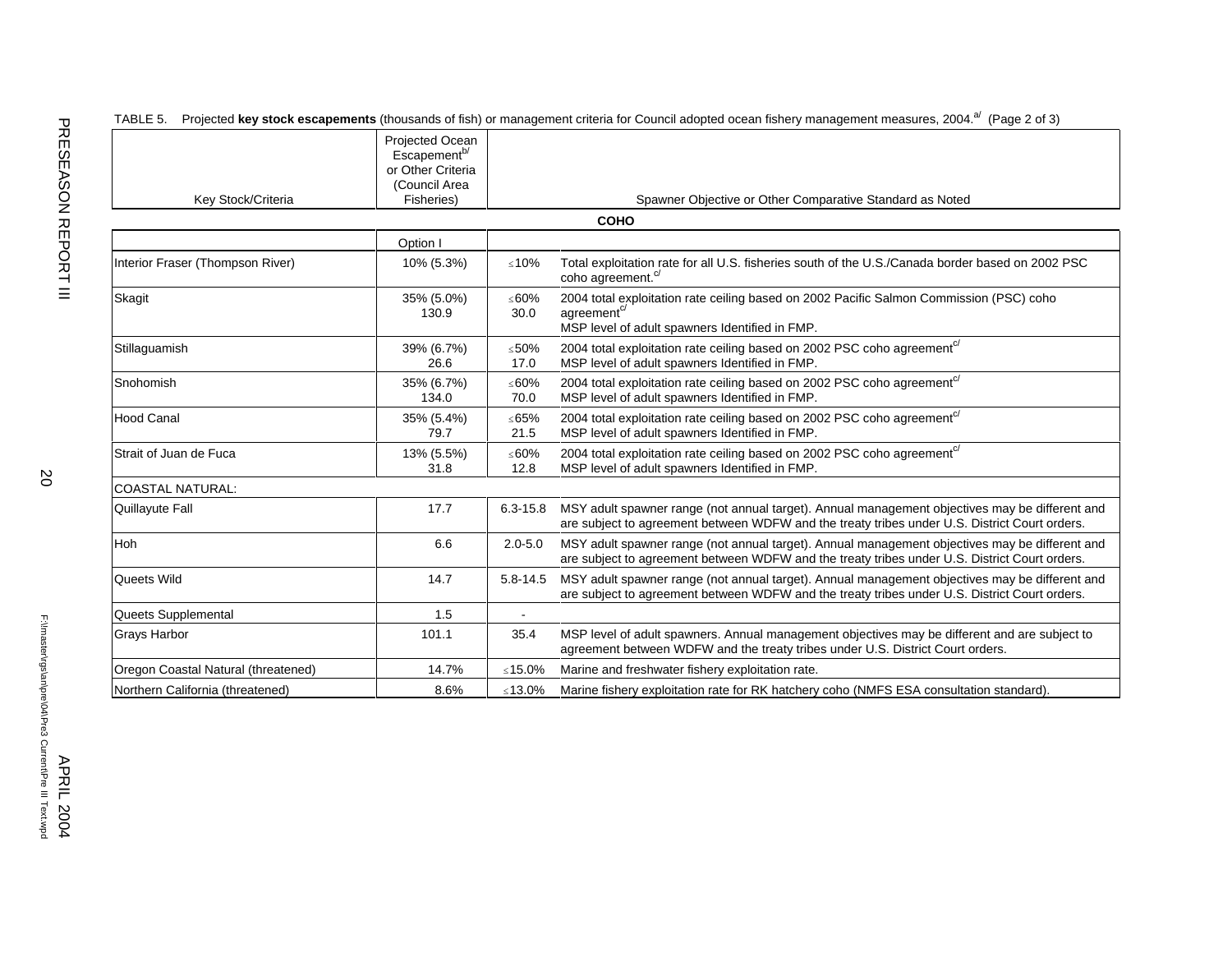#### TABLE 5. Projected key stock escapements (thousands of fish) or management criteria for Council adopted ocean fishery management measures, 2004.<sup>a/</sup> (Page 3 of 3)

|                    | Projected Ocean<br>Escapement <sup>b/</sup> |                                                          |
|--------------------|---------------------------------------------|----------------------------------------------------------|
|                    | or Other Criteria                           |                                                          |
|                    | (Council Area                               |                                                          |
| Key Stock/Criteria | Fisheries)                                  | Spawner Objective or Other Comparative Standard as Noted |

**COHO** (continued)

| ICOLUMBIA RIVER:              |       |      |                                                                                                                                                        |
|-------------------------------|-------|------|--------------------------------------------------------------------------------------------------------------------------------------------------------|
| Upper Columbia                | 50%   | 50%  | Minimum percentage of the run to Bonneville Dam.                                                                                                       |
| Columbia River Hatchery Early | 157.0 | 38.7 | Minimum ocean escapement to attain hatchery egg-take goal of 16.0 early adult coho, with average<br>conversion and no mainstem or tributary fisheries. |
| Columbia River Hatchery Late  | 84.1  | 19.4 | Minimum ocean escapement to attain hatchery egg-take goal of 11.3 late adult coho, with average<br>conversion and no mainstem or tributary fisheries.  |

a/ Projections assume a West Coast Vancouver Island (WCVI) coho total mortality of 1,400; Southeast Alaska all gear TAC of 373,900 chinook per PST agreement; Northern B.C. sporttroll TAC of 237,800 chinook per PST agreement; WCVI troll and outside sport TAC of 192,500 (162,500 troll) chinook per PST agreement.

b/ Ocean escapement is the number of salmon escaping ocean fisheries and entering freshwater with the following exceptions. Ocean escapement for Puget Sound stocks is the estimated number of salmon entering Area 4B that are available to U.S. net fisheries in Puget Sound and spawner escapement after impacts from the Canadian, U.S. ocean, and Puget Sound troll and recreational fisheries have been deducted. Numbers in parentheses represent Council area exploitation rates for Puget sound coho stocks. For Columbia River early and late coho stocks, ocean escapement represents the number of coho after the Buoy 10 fishery.

c/ Annual management objectives may be different than Salmon FMP goals and are subject to agreement between WDFW and the treaty tribes under U.S. District Court orders. Total exploitation rate includes Alaskan, Canadian, Council area, Puget Sound, and freshwater fisheries and is calculated as total fishing mortality divided by total fishing mortality plus spawning escapement.

d/ Includes minor contributions from East Fork Lewis River and Sandy River.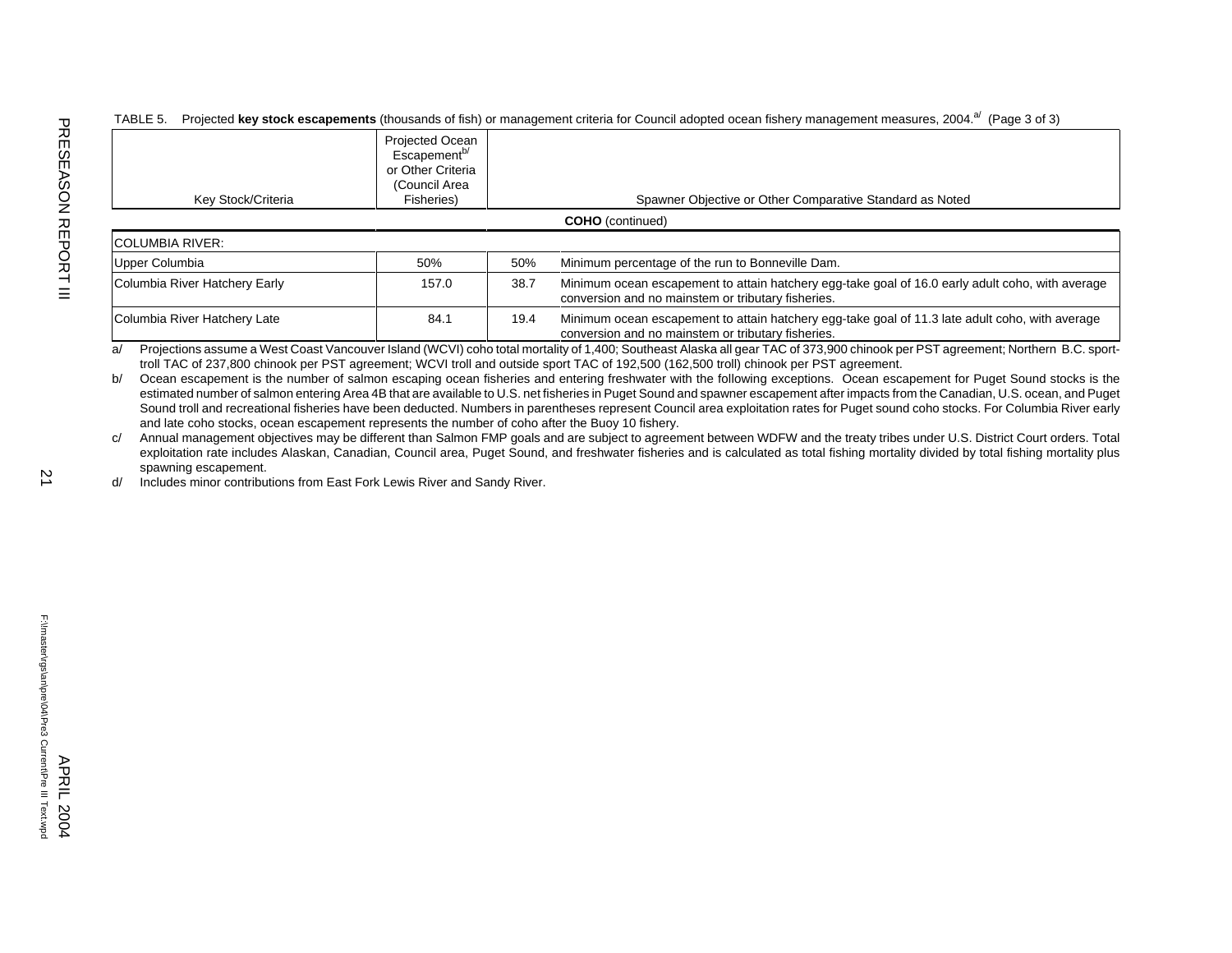|                                           |            | 2004                                      |                                             |       | Observed in 2003 |  |  |  |
|-------------------------------------------|------------|-------------------------------------------|---------------------------------------------|-------|------------------|--|--|--|
|                                           | 2004 Catch | <b>Bycatch</b><br>Mortality <sup>a/</sup> | 2004<br>Bycatch<br>Projection <sup>b/</sup> |       | <b>Bycatch</b>   |  |  |  |
| Area and Fishery                          | Projection | Projection                                |                                             | Catch | Mortality        |  |  |  |
| <b>OCEAN FISHERIES:</b>                   |            |                                           | <b>CHINOOK (thousands of fish)</b>          |       |                  |  |  |  |
| NORTH OF CAPE FALCON                      |            |                                           |                                             |       |                  |  |  |  |
| <b>Treaty Indian Commercial Troll</b>     | 49.0       | 8.1                                       | 18.4                                        | 34.7  | 5.1              |  |  |  |
| Non-Indian Commercial Troll               | 44.5       | 12.5                                      | 33.8                                        | 69.8  | 26.6             |  |  |  |
| Recreational                              | 44.5       | 8.9                                       | 34.0                                        | 36.5  | 6.5              |  |  |  |
| CAPE FALCON TO HUMBUG MT.                 |            |                                           |                                             |       |                  |  |  |  |
| <b>Commercial Troll</b>                   | 332.1      | 36.5                                      | 83.0                                        | 312.4 | 38.0             |  |  |  |
| Recreational                              | 24.0       | 2.2                                       | 6.5                                         | 32.9  | 3.3              |  |  |  |
| HUMBUG MT. TO HORSE MT.                   |            |                                           |                                             |       |                  |  |  |  |
| <b>Commercial Troll</b>                   | 16.9       | 1.5                                       | 3.1                                         | 9.3   | 0.8              |  |  |  |
| Recreational                              | 29.2       | 3.2                                       | 11.1                                        | 14.2  | 1.6              |  |  |  |
| SOUTH OF HORSE MT.                        |            |                                           |                                             |       |                  |  |  |  |
| Commercial                                | 317.3      | 28.6                                      | 58.9                                        | 484.6 | 43.6             |  |  |  |
| Recreational                              | 100.0      | 11.0                                      | 32.5                                        | 84.3  | 9.3              |  |  |  |
| <b>TOTAL OCEAN FISHERIES</b>              |            |                                           |                                             |       |                  |  |  |  |
| <b>Commercial Troll</b>                   | 759.8      | 87.2                                      | 197.2                                       | 910.8 | 114.1            |  |  |  |
| Recreational                              | 197.7      | 25.3                                      | 84.1                                        | 167.9 | 20.7             |  |  |  |
| <b>INSIDE FISHERIES:</b>                  |            |                                           |                                             |       |                  |  |  |  |
| Buoy 10                                   | <b>NA</b>  | <b>NA</b>                                 | <b>NA</b>                                   | 19.4  | <b>NA</b>        |  |  |  |
|                                           |            | <b>COHO</b> (thousands of fish)           |                                             |       |                  |  |  |  |
| NORTH OF CAPE FALCON                      |            |                                           |                                             |       |                  |  |  |  |
| <b>Treaty Indian Commercial Troll</b>     | 75.0       | 5.1                                       | 16.6                                        | 11.0  | 0.6              |  |  |  |
| Non-Indian Commercial Troll <sup>d/</sup> | 67.5       | 28.8                                      | 93.0                                        | 15.7  | 5.6              |  |  |  |
| Recreational <sup>d/</sup>                | 202.5      | 43.0                                      | 307.3                                       | 168.8 | 23.6             |  |  |  |
| SOUTH OF CAPE FALCON                      |            |                                           |                                             |       |                  |  |  |  |
| <b>Commercial Troll</b>                   |            | 12.6                                      | 40.8                                        |       | 43.2             |  |  |  |
| Recreational <sup>d/</sup>                | 75.0       | 24.7                                      | 176.2                                       | 83.8  | 21.6             |  |  |  |
| <b>TOTAL OCEAN FISHERIES</b>              |            |                                           |                                             |       |                  |  |  |  |
| <b>Commercial Troll</b>                   | 142.5      | 46.5                                      | 150.4                                       | 26.7  | 49.4             |  |  |  |
| Recreational <sup>d/</sup>                | 277.5      | 67.7                                      | 483.5                                       | 252.6 | 45.2             |  |  |  |
| <b>INSIDE FISHERIES:</b>                  |            |                                           |                                             |       |                  |  |  |  |
| Area 4B <sup>d/</sup>                     |            |                                           |                                             |       |                  |  |  |  |
| Buoy 10 <sup>d/</sup>                     | 15.0       | 3.3                                       | 23.9                                        | 54.3  | 6.2              |  |  |  |

TABLE 6. Projections of chinook and coho **harvest impacts** for Council adopted ocean salmon fishery management measures, 2004. (Page 1 of 1)

a/ The bycatch mortality reported in this table consists of drop-off mortality (includes predation on hooked fish) plus hook-and-release mortality (HRM) of chinook and coho salmon in Council-area fisheries. Drop-off mortality for both chinook and coho is assumed to be equal to 5% of total encounters. The HRM rates used for both chinook and coho are:

Commercial: 26%.

Recreational, north of Point Arena: 14%.

Recreational, south of Point Arena: 19% (based on the expected proportion of fish that will be caught using mooching versus trolling gear, and the HRMs of 42.2% and 14% for these two respective gear types).

b/ Bycatch calculated as dropoff mortality plus fish released.

c/ Includes Oregon territorial water, late season chinook fisheries.

d/ Includes one or more selective fishery options that allow only retention of coho marked with a healed adipose fin clip.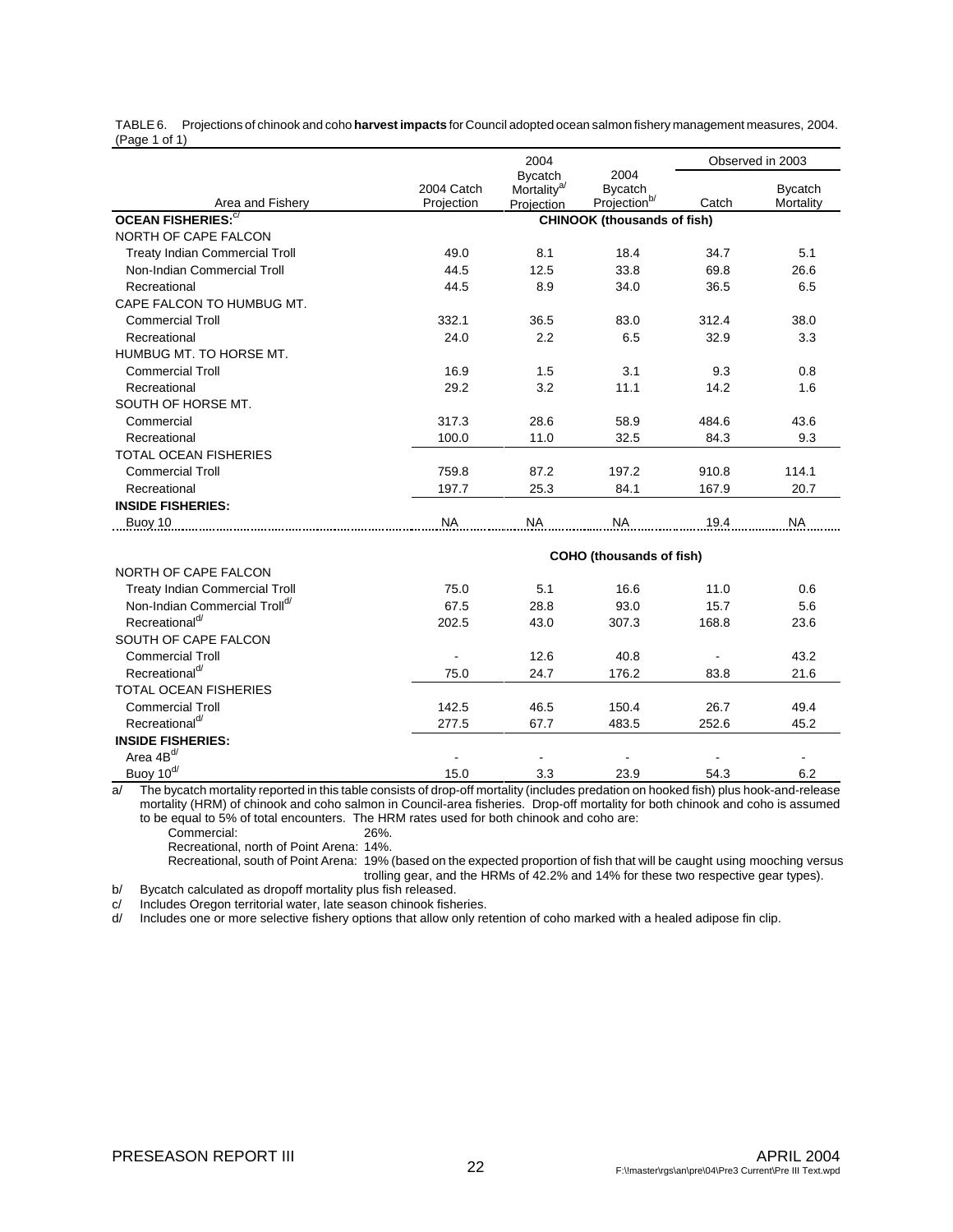|                                 | <b>Exploitation Rate (Percent)</b> |           |  |
|---------------------------------|------------------------------------|-----------|--|
| <b>FISHERY</b>                  | <b>OCN</b>                         | <b>RK</b> |  |
| SOUTHEAST ALASKA                | 0.0                                | 0.0       |  |
| <b>BRITISH COLUMBIA</b>         | 0.3                                | 0.1       |  |
| <b>PUGET SOUND/STRAITS</b>      | 0.1                                | 0.0       |  |
| NORTH OF CAPE FALCON            |                                    |           |  |
| <b>Treaty Indian Troll</b>      | 0.9                                | 0.0       |  |
| Recreational                    | 1.8                                | 0.1       |  |
| Non-Indian Troll                | 1.2                                | 0.0       |  |
| SOUTH OF CAPE FALCON            |                                    |           |  |
| <b>Recreational:</b>            |                                    |           |  |
| Cape Falcon to Humbug Mt.       | 4.2                                | 0.3       |  |
| Humbug Mt. OR/CA border (KMZ)   | 0.5                                | 0.8       |  |
| OR/CA border to Horse Mt. (KMZ) | 1.0                                | 3.0       |  |
| Fort Bragg                      | 0.6                                | 1.4       |  |
| South of Point Arena            | 0.5                                | 0.9       |  |
| Troll:                          |                                    |           |  |
| Cape Falcon to Humbug Mt.       | 1.2                                | 0.1       |  |
| Humbug Mt. OR/CA border (KMZ)   | 0.1                                | 0.0       |  |
| OR/CA border to Horse Mt. (KMZ) | 0.0                                | 0.2       |  |
| Fort Bragg                      | 0.5                                | 0.8       |  |
| South of Point Arena            | 0.6                                | 0.6       |  |
| BUOY 10                         | 0.3                                | 0.0       |  |
| ESTUARY/FRESHWATER              | 1.0                                | 0.2       |  |
| <b>TOTAL</b>                    | 14.7                               | 8.6       |  |

TABLE 7. Expected coastwide OCN and RK coho **exploitation** rates for Council adopted ocean fisheries management measures, 2004. (Page 1 of 1)

#### TABLE 8. **Expected mark rate** for areas with **selective coho fisheries**, 2004. (Page 1 of 1)

| Area                        | Fishery          | June                     | July                        | August | September | 2003 Observed |  |
|-----------------------------|------------------|--------------------------|-----------------------------|--------|-----------|---------------|--|
|                             |                  |                          | <b>North of Cape Falcon</b> |        |           |               |  |
| Neah Bay (Area 4)           | Recreational     | 30%                      | 44%                         | 34%    | 40%       | 39%           |  |
|                             | Non-Indian Troll |                          | 37%                         | 38%    | 35%       | <b>NA</b>     |  |
| La Push (Area 3)            | Recreational     | 52%                      | 42%                         | 47%    | 14%       | 31%           |  |
|                             | Non-Indian Troll |                          | 44%                         | 40%    | 33%       | <b>NA</b>     |  |
| Westport (Area 2)           | Recreational     | 60%                      | 58%                         | 55%    | 47%       | 53%           |  |
|                             | Non-Indian Troll |                          | 47%                         | 53%    | 33%       | <b>NA</b>     |  |
| Columbia River (Area 1)     | Recreational     | 74%                      | 71%                         | 64%    | 57%       | 57%           |  |
|                             | Non-Indian Troll | $\overline{\phantom{a}}$ | 61%                         | 58%    | 54%       | <b>NA</b>     |  |
| Buoy 10                     | Recreational     |                          |                             | 58%    | 58%       | 61%           |  |
| <b>South of Cape Falcon</b> |                  |                          |                             |        |           |               |  |
| Cape Falcon to Humbug Mt.   | Recreational     |                          |                             |        | -         | 44%           |  |
| Tillamook                   | Recreational     | 64%                      | 53%                         | 49%    | ۰         |               |  |
| Newport                     | Recreational     | 62%                      | 59%                         | 48%    |           |               |  |
| Coos Bay                    | Recreational     | 56%                      | 53%                         | 38%    |           |               |  |
| <b>Brookings</b>            | Recreational     | 53%                      | 39%                         | 31%    |           |               |  |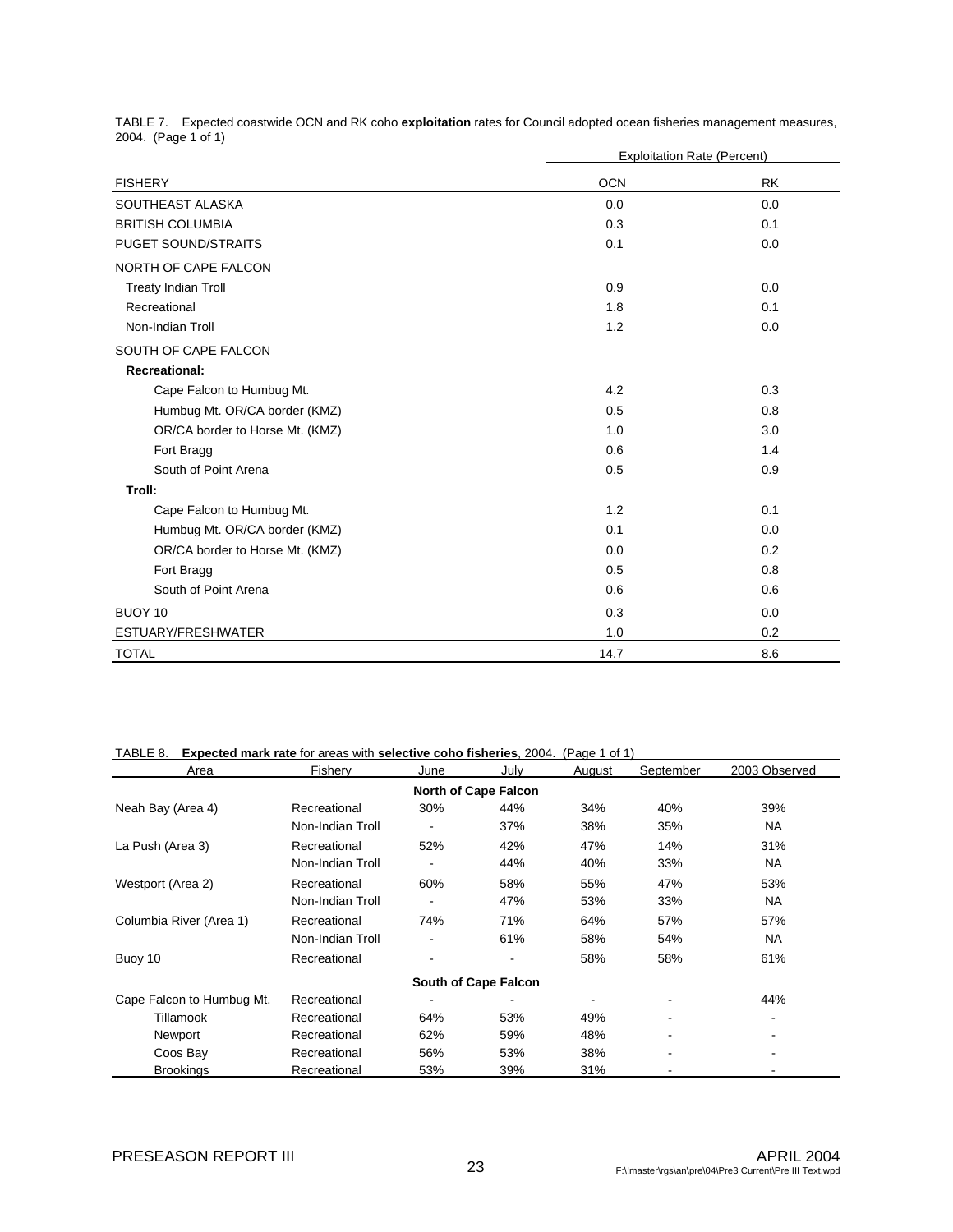|  |  | TABLE 9. Estimates of exvessel value for Council adopted 2004 non-Indian commercial troll management measures. (Page 1 of 1) |  |  |  |  |  |
|--|--|------------------------------------------------------------------------------------------------------------------------------|--|--|--|--|--|
|--|--|------------------------------------------------------------------------------------------------------------------------------|--|--|--|--|--|

|                            | Exvessel Value (thousands of dollars) <sup>a/</sup> |                      |                                                 |                                    |                                             |  |  |
|----------------------------|-----------------------------------------------------|----------------------|-------------------------------------------------|------------------------------------|---------------------------------------------|--|--|
| Management Area            | Projection for<br>2004 <sup>b/</sup>                | Estimate<br>for 2003 | Percent Change<br>from Estimated<br>2003 Values | 1976-1990<br>Average <sup>c/</sup> | Percent Change<br>from 1976-1990<br>Average |  |  |
| NORTH OF CAPE FALCON       | 1.149                                               | 1,380                | $-17%$                                          | 5.651                              | $-80%$                                      |  |  |
| Cape Falcon to Humbug Mt.  | 7,154                                               | 6,757                | 6%                                              | 15.230                             | $-53%$                                      |  |  |
| Humbug Mt to Horse Mt.     | 444                                                 | 242                  | 83%                                             | 7.659                              | $-94%$                                      |  |  |
| Horse Mt. to Point Arena   | 2,537                                               | 5,997                | $-58%$                                          | 7.105                              | $-64%$                                      |  |  |
| South of Point Arena       | 5.343                                               | 5.913                | $-10%$                                          | 14.481                             | $-63%$                                      |  |  |
| TOTAL SOUTH OF CAPE FALCON | 15.478                                              | 18,909               | $-18%$                                          | 44.475                             | $-65%$                                      |  |  |
| <b>WEST COAST TOTAL</b>    | 16.627                                              | 20.289               | $-18%$                                          | 50,125                             | $-67%$                                      |  |  |

a/ Exvessel values are not comparable to the community income impacts shown in Table 10.

b/ Dollar value estimates are based on expected catches in the management area, and 2003 exvessel prices and average weights per fish.

c/ All dollar values are adjusted to 2003 real values.

TABLE 10. Estimates of **angler trips** and coastal community **income** generated for the Council-adopted 2004 **recreational** ocean salmon fishery management measures compared to 2003 and the 1976-1990 average. (Page 1 of 1)

| Angler Trips (thousands)  |                               |                      |                      | Coastal Community Income<br>Impacts (thousands of dollars) <sup>a/</sup> |                      |                      | <b>Projected Percent</b><br>Change in Income<br>Impacts |                                         |
|---------------------------|-------------------------------|----------------------|----------------------|--------------------------------------------------------------------------|----------------------|----------------------|---------------------------------------------------------|-----------------------------------------|
| <b>Management Area</b>    | Projection<br>for $2004^{b/}$ | Estimate<br>for 2003 | 1976-1990<br>Average | Projection<br>for 2004                                                   | Estimate<br>for 2003 | 1976-1990<br>Average | Compared<br>to 2003<br>Estimate                         | Compared<br>to 1976-<br>1990<br>Average |
| NORTH OF CAPE FALCON      | 178                           | 139                  | 271                  | 10.739                                                                   | 8.376                | 15.863               | 28%                                                     | $-32%$                                  |
| Cape Falcon to Humbug Mt. | 92                            | 110                  | 184                  | 5,981                                                                    | 5,828                | 10,147               | 3%                                                      | $-41%$                                  |
| Humbug Mt. to Horse Mt.   | 29                            | 28                   | 117                  | 1,304                                                                    | 1.465                | 5,872                | 3%                                                      | $-74%$                                  |
| Horse Mt. to Point Arena  | 23                            | 23                   | 12                   | 1,652                                                                    | 1,652                | 782                  | $0\%$                                                   | 111%                                    |
| South of Point Arena      | 93                            | 93                   | 116                  | 8,981                                                                    | 9,006                | 12,486               | $0\%$                                                   | $-28%$                                  |
| TOTAL S. OF CAPE FALCON   | 258                           | 255                  | 429                  | 18.117                                                                   | 17,952               | 29,287               | 1%                                                      | $-38%$                                  |
| WEST COAST TOTAL          | 437                           | 394                  | 701                  | 28,856                                                                   | 26,328               | 45,150               | 10%                                                     | $-36%$                                  |

a/ Income impacts are totals for individual communities. Impacts between communities in the management area have not been counted. Income impacts are not comparable to the exvessel values shown in Table 9. All dollar values are adjusted to 2003 real values.

b/ The estimates for the number of trips south of Cape Falcon are based on comparison of the seasons proposed for 2003 to those in place in 2003 and the associated effort levels. The estimates for trips north of Cape Falcon are based on 2003 season retained chinook per angler during the summer season. If chinook harvest guidelines do not limit recreational effort, there may be enough coho available to support approximately twice the number of trips estimated for the north of Cape Falcon area (close to the 1976- 1990 average).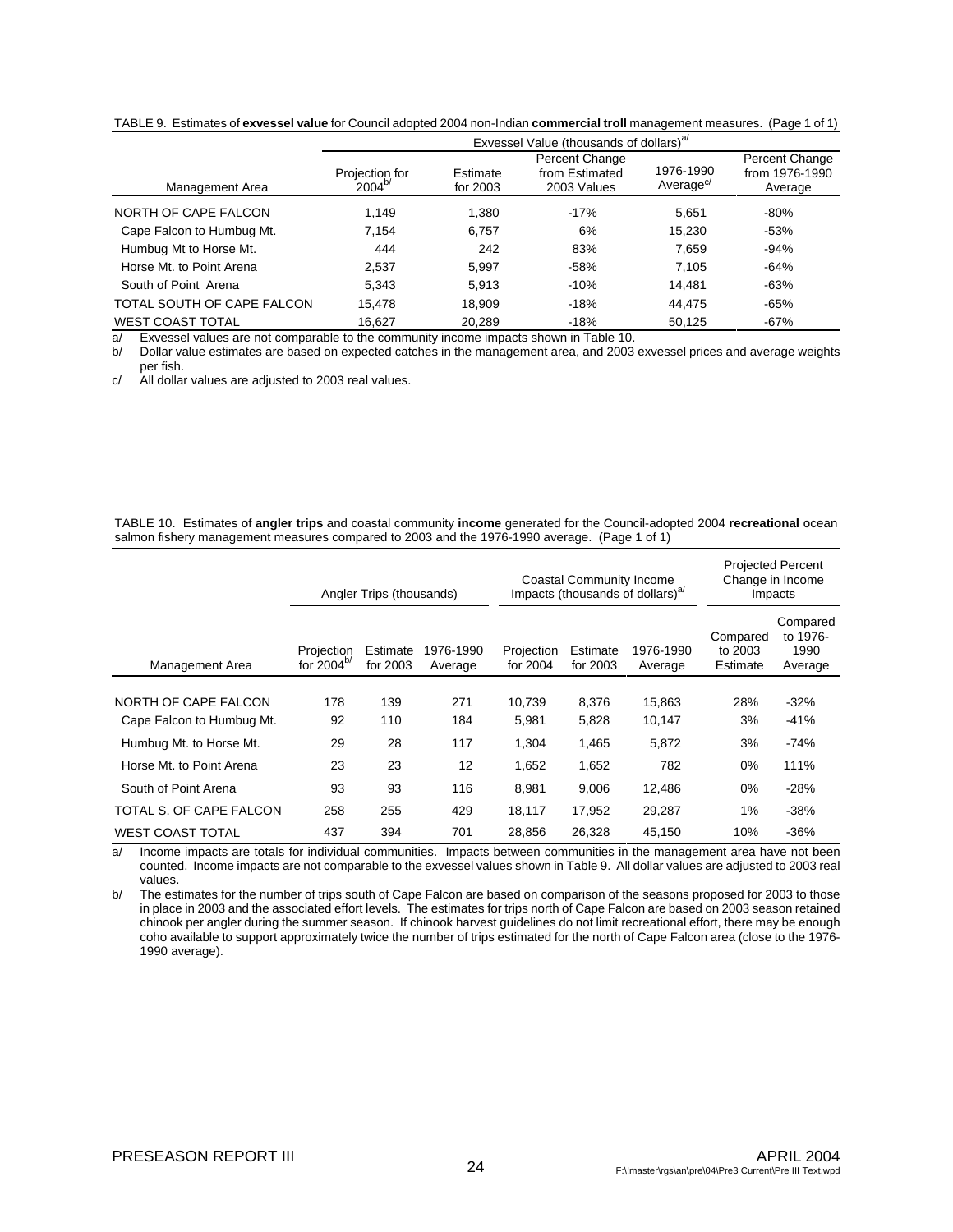

FIGURE 3. Projected coastal community income impacts associated with the 2004 commercial troll fishery under Council-adopted management measures compared to 2003 and the 1976-1990 average in real (inflation adjusted) dollars.



FIGURE 4. Projected coastal community income impacts associated with the 2004 recreational fishery under Council-adopted management measures compared to 2003 and the 1976-1990 average in real (inflation adjusted) dollars.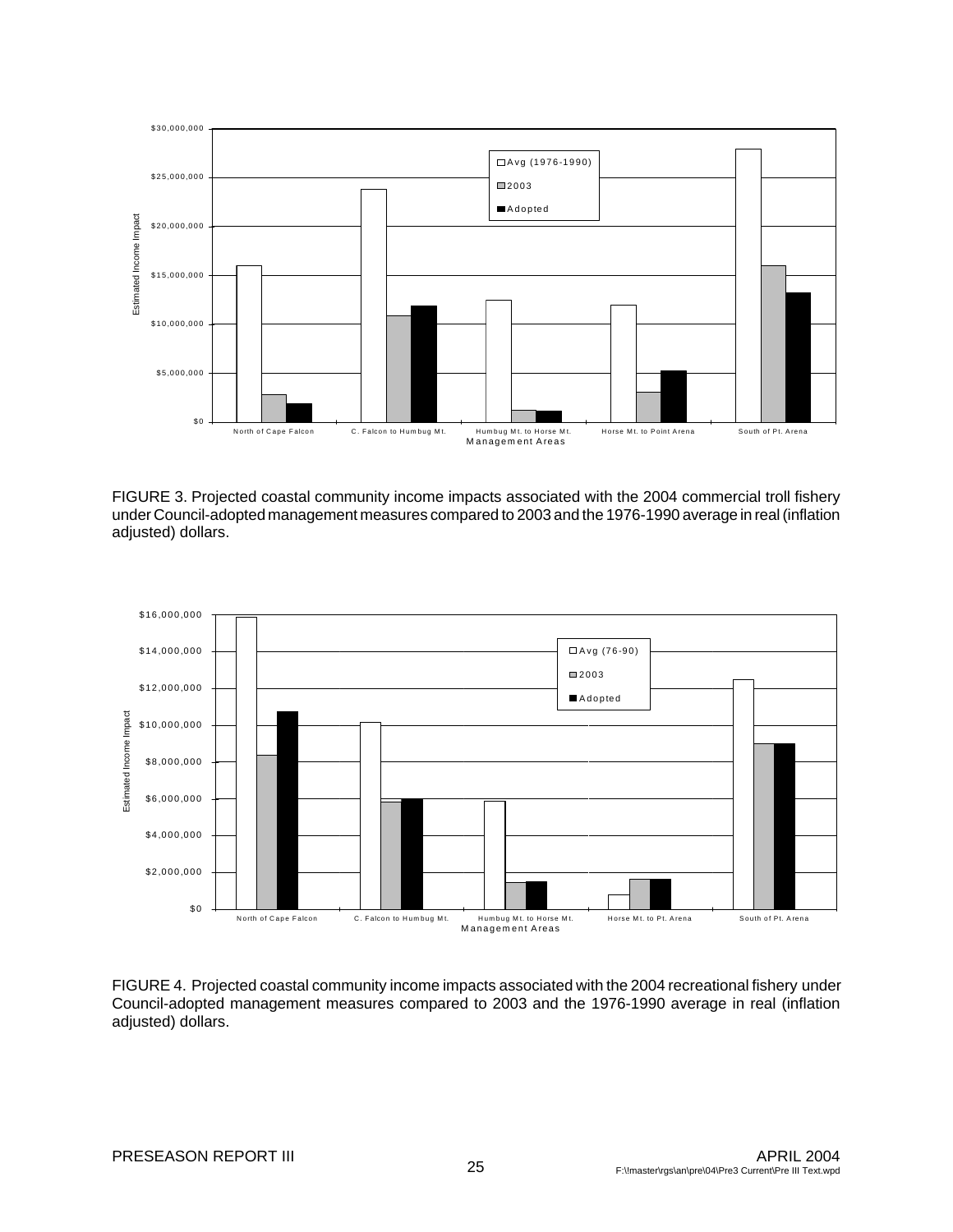(Page left intentionally blank)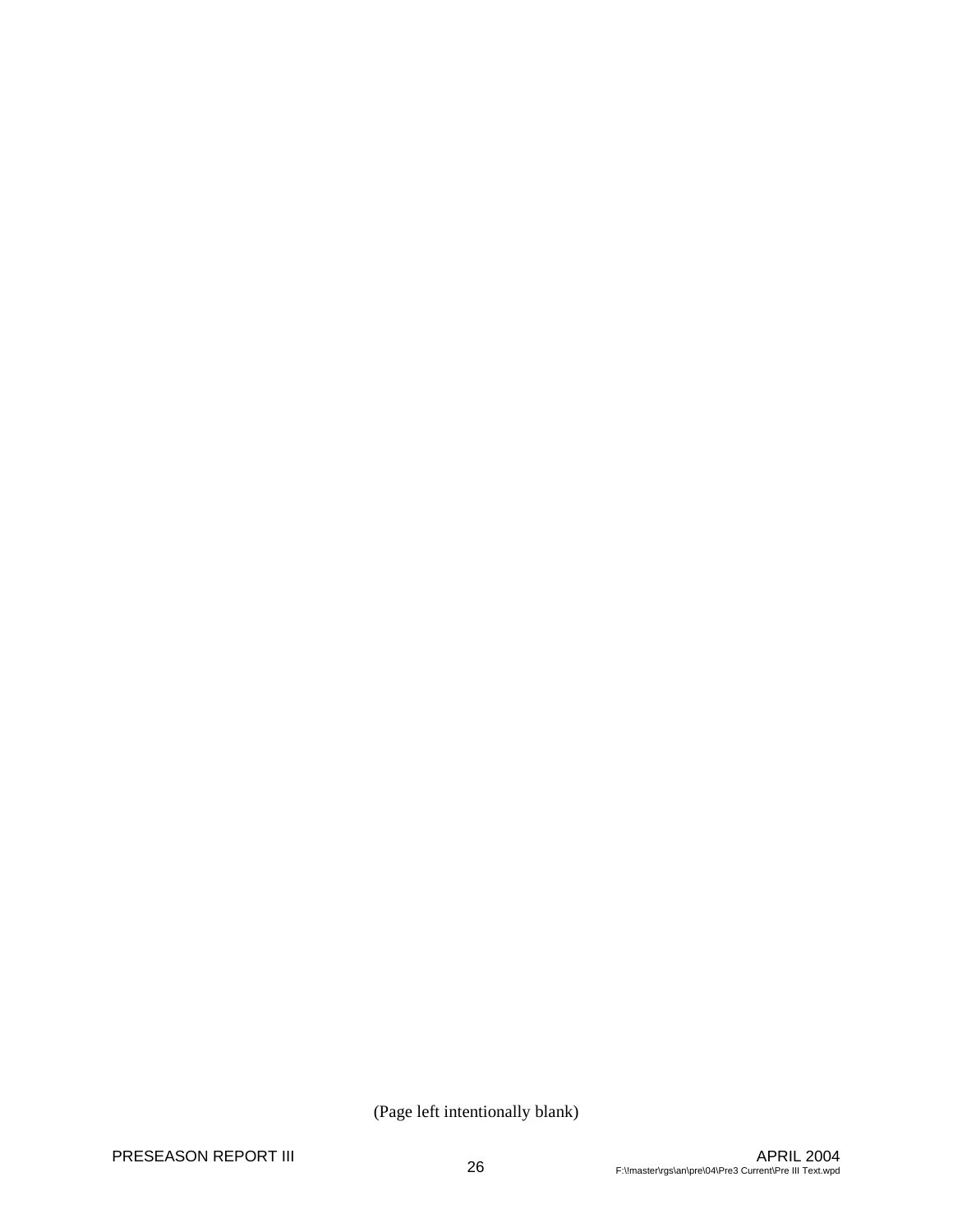## **APPENDIX A BIOLOGICAL EVALUATION OF 2004 COUNCIL-ADOPTED OCEAN SALMON FISHERY IMPACTS ON FISH SPECIES LISTED UNDER THE ENDANGERED SPECIES ACT**

## **INTRODUCTION**

Since 1989, NMFS has listed 16 ESUs of salmon under the ESA (Table A-1). As the listings have occurred, NMFS has initiated formal section 7 consultations and issued biological opinions (Table A-2) that consider the impacts resulting from implementation of the Salmon FMP, or from annual management measures, to listed salmonid species. NMFS has also reinitiated consultation on certain ESUs when new information has become available on the status of the stocks or on the impacts of the Salmon FMP on the stocks. Some opinions have concluded that implementation of the Salmon FMP is not likely to jeopardize the continued existence of certain listed ESUs. Other opinions have found the Salmon FMP is likely to jeopardize certain listed ESUs and have identified reasonable and prudent alternatives that would avoid the likelihood of jeopardizing the continued existence of the ESU under consideration. The consultation standards referred to in this document include (1) reasonable and prudent alternatives, (2) conservation objectives that NMFS conducted section 7 consultation s and arrived at a no-jeopardy conclusion, and (3) NMFS requirements under section 4(d) determinations.

Amendment 12 to the Salmon FMP added to the list of stocks in the salmon management unit the generic category "species listed under the ESA" and the respective escapement goal to "manage consistent with NMFS jeopardy standards or recovery plans to meet immediate conservation needs and long-term recovery of the species". Amendment 14 specified those listed ESUs and clarified which stocks in the FMP management unit were representative of the ESUs.

| <b>Species</b>                     | <b>ESU</b>                                                                                                                                                                                                                                   | <b>Status</b>                                                                                                              | <b>Federal Register Notice</b>                                                                                                                                                                                                        |
|------------------------------------|----------------------------------------------------------------------------------------------------------------------------------------------------------------------------------------------------------------------------------------------|----------------------------------------------------------------------------------------------------------------------------|---------------------------------------------------------------------------------------------------------------------------------------------------------------------------------------------------------------------------------------|
| Chinook Salmon<br>(O. tshawytscha) | Sacramento River Winter<br>Snake River Fall<br>Snake River Spring/Summer<br><b>Puget Sound</b><br>Lower Columbia River<br><b>Upper Willamette River</b><br>Upper Columbia River Spring<br><b>Central Valley Spring</b><br>California Coastal | Endangered<br>Threatened<br>Threatened<br>Threatened<br>Threatened<br>Threatened<br>Endangered<br>Threatened<br>Threatened | 54 FR 32085<br>8/1/89<br>57 FR 14653<br>4/22/92<br>57 FR 14653<br>4/22/92<br>64 FR 14308<br>3/24/99<br>64 FR 14308<br>3/24/99<br>64 FR 14308<br>3/24/99<br>64 FR 14308<br>3/24/99<br>64 FR 50394<br>9/16/99<br>64 FR 50394<br>9/16/99 |
| Chum Salmon<br>(O. keta)           | Hood Canal Summer-Run<br>Columbia River                                                                                                                                                                                                      | Threatened<br>Threatened                                                                                                   | 64 FR 14508<br>3/25/99<br>64 FR 14508<br>3/25/99                                                                                                                                                                                      |
| Coho Salmon<br>(O. kisutch)        | Central California Coastal<br>S. Oregon/ N. California Coastal<br>Oregon Coastal                                                                                                                                                             | Threatened<br>Threatened<br>Threatened <sup>a/</sup>                                                                       | 61 FR 56138<br>10/31/96<br>62 FR 24588<br>5/6/97<br>63 FR 42587<br>8/10/98                                                                                                                                                            |
| Sockeye Salmon<br>(O. nerka)       | <b>Snake River</b><br>Ozette Lake                                                                                                                                                                                                            | Endangered<br>Threatened                                                                                                   | 56 FR 58619<br>11/20/91<br>64 FR 14528<br>3/25/99                                                                                                                                                                                     |

TABLE A-1. Salmon ESUs listed under the ESA.

a/ On February 24, 2004, the Ninth Circuit Court of Appeals dismissed the appeals in the *Alsea Valley Alliance* case and sent the case back to Judge Hogan. The practical effect of the decision is there is no Federal protection under the ESA for Oregon Coastal coho at this time.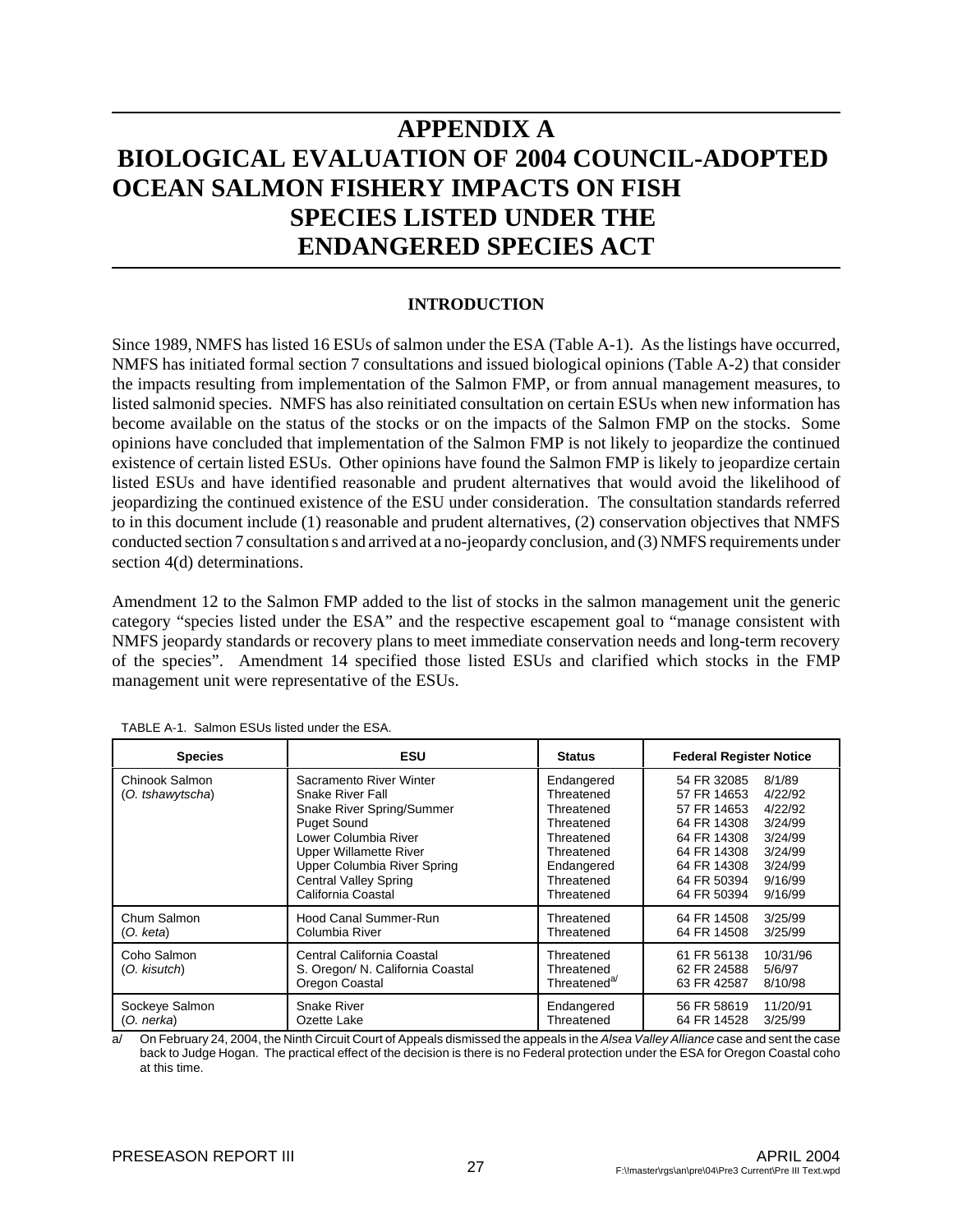TABLE A-2. NMFS' Endangered Species Act consultations and Section 4(d) determinations on ocean fisheries implemented under the Salmon FMP and their duration.

| Date           | <b>Evolutionarily Significant Unit covered and effective period</b>                                                                                                           |
|----------------|-------------------------------------------------------------------------------------------------------------------------------------------------------------------------------|
| March 8, 1996  | Snake River chinook and sockeye (until reinitiated)                                                                                                                           |
| April 28, 1999 | Oregon coastal coho, Southern Oregon/Northern California coastal coho, Central California coastal coho<br>(until reinitiated) <sup>a/</sup>                                   |
| April 28, 2000 | Central Valley spring chinook and California coastal chinook (until reinitiated)                                                                                              |
| April 27, 2001 | Hood Canal summer chum 4(d) limit (until reinitiated)                                                                                                                         |
| April 30, 2001 | Upper Columbia River spring chinook and Upper Willamette River chinook (until reinitiated)                                                                                    |
| April 30, 2001 | Lower Columbia River chinook, Upper Willamette chinook, Upper Columbia spring chinook, Lake Ozette<br>sockeye, ten steelhead ESUs and Columbia River chum (until reinitiated) |
| Pending        | Sacramento River winter chinook                                                                                                                                               |
| Pending        | Puget Sound and Lower Columbia River chinook                                                                                                                                  |

a/ On Feb 4, 2004, the ninth Circuit Court of Appeals dismissed appeals in the *Alsea Valley Alliance* case. Consequently, there are currently no ESA protections in place for OCN coho.

NMFS, in a March 5, 2004 letter to the Council, provided guidance on protective measures for listed species for the 2004 fishing season. The letter summarized the requirements of NMFS' biological opinions and 4(d) rules which are to be applied to the 2004 management season. The ESA consultation standards and the exploitation rate (or other criteria) projected for the 2004 management measures are presented in Table A-3. Some listed stocks are either rarely caught in Council fisheries (e.g., spring chinook from the upper Columbia and Willamette rivers) or already receive sufficient protection from Salmon FMP and ESA consultation standards for other listed ESUs (e.g., Central Valley spring chinook). NMFS has determined that management actions designed to limit catch from these ESUs beyond what will be provided by harvest constraints for other stocks are not necessary.

Additional listed salmonid ESUs found within the Council area, but which are not significantly impacted by Council-managed fisheries include:

#### **Sockeye**

Snake River (endangered) Ozette Lake Sockeye (threatened)

#### **Chum**

Columbia River (threatened) Hood Canal summer (threatened)

### **Steelhead**

Southern California (endangered) Central Valley, California (threatened) South-central California coast (threatened) Central California coast (threatened) Upper Columbia River (endangered) Upper Willamette River (threatened) Middle Columbia River (threatened) Lower Columbia River (threatened) Snake River Basin (threatened) Northern California (threatened)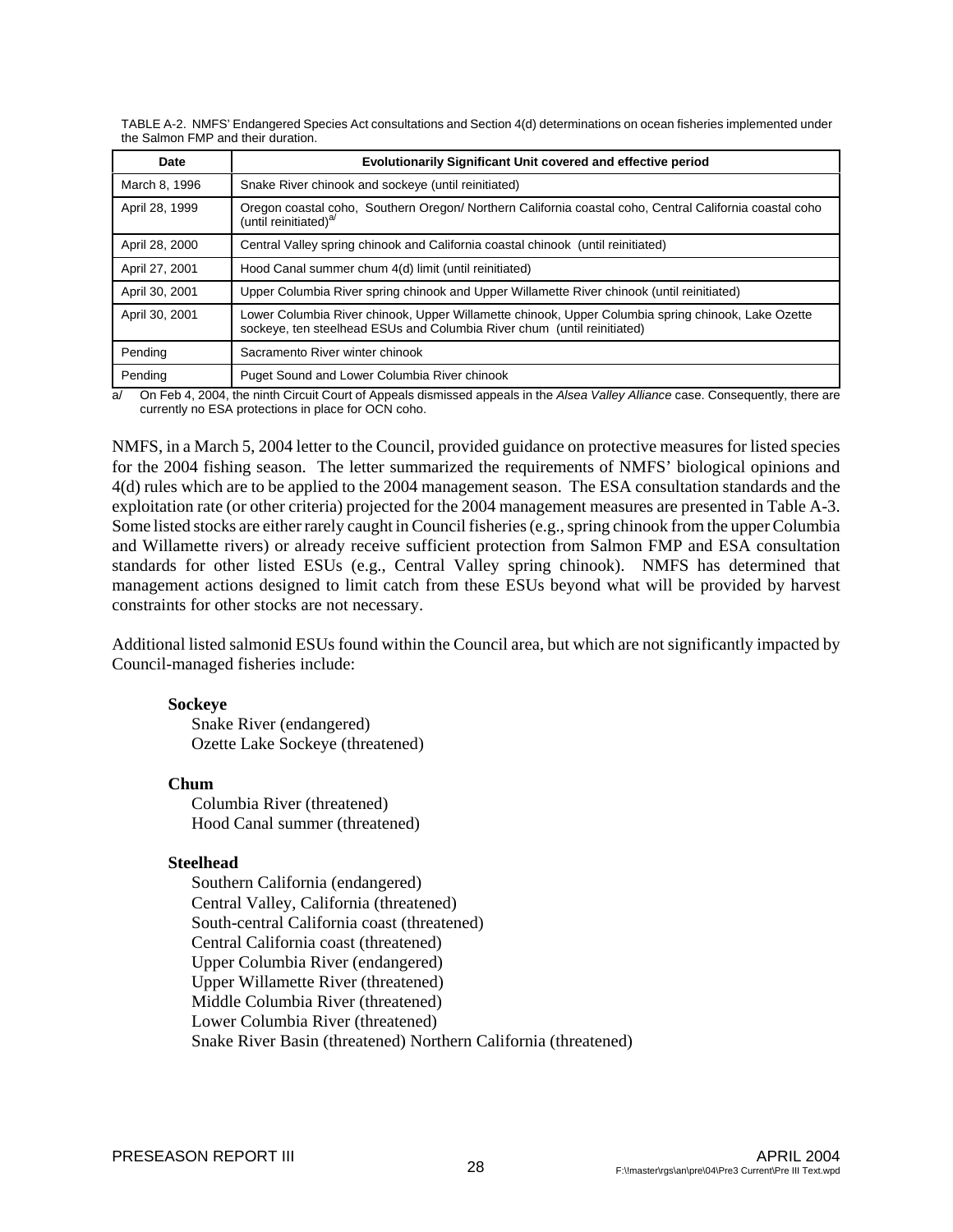|                                                             | <b>Stock Representation</b>                                            |                                                                                                                                                                                                                                                                                                                                                                                                                                                                                                                                                                                                                                                                                                                                                                                                                                                                  | 2004 Management                                                                                                                                                                                                                                                                                                                                                                                                                       |
|-------------------------------------------------------------|------------------------------------------------------------------------|------------------------------------------------------------------------------------------------------------------------------------------------------------------------------------------------------------------------------------------------------------------------------------------------------------------------------------------------------------------------------------------------------------------------------------------------------------------------------------------------------------------------------------------------------------------------------------------------------------------------------------------------------------------------------------------------------------------------------------------------------------------------------------------------------------------------------------------------------------------|---------------------------------------------------------------------------------------------------------------------------------------------------------------------------------------------------------------------------------------------------------------------------------------------------------------------------------------------------------------------------------------------------------------------------------------|
| ESU                                                         | in Salmon FMP                                                          | <b>ESA Consultation Standard</b>                                                                                                                                                                                                                                                                                                                                                                                                                                                                                                                                                                                                                                                                                                                                                                                                                                 | <b>Measures</b>                                                                                                                                                                                                                                                                                                                                                                                                                       |
| Central Valley spring<br>chinook - threatened               | Sacramento River spring                                                | No guidance in addition to the ESA<br>consultation standard for Sacramento<br>winter chinook.                                                                                                                                                                                                                                                                                                                                                                                                                                                                                                                                                                                                                                                                                                                                                                    | The recreational fishery<br>between Point Arena and<br>Pigeon Point is open between<br>April 17 and November 14.<br>The recreational fishery<br>between Pigeon Point and<br>the<br>U.S./<br>Mexico border is open<br>between April 3 and October<br>3.<br>The commercial fishery south<br>of Point Arena is open<br>between May 1 and<br>September 30, and between<br>Point Reyes and Point San<br>Pedro between October 1 and<br>15. |
| Sacramento River<br>winter chinook -<br>endangered          | Sacramento River winter                                                | The recreational season between Point<br>Arena and Pigeon Point shall open no<br>earlier than the first Saturday in April<br>and close no later than the second<br>Sunday in November; the recreational<br>season between Pigeon Point and the<br>U.S./Mexico Border shall open no<br>earlier than the first Saturday in April<br>and close no later than the first Sunday<br>in October. The minimum size limit shall<br>be at least 20 inches total length.<br>Commercial seasons between Point<br>Arena and the U.S./Mexico border shall<br>open no earlier than May 1 and close no<br>later than September 30, with the<br>exception of an October season<br>conducted Monday through Friday<br>between Point Reyes and Point San<br>Pedro, which shall end no later than<br>October 15. The minimum size limit<br>shall be at least 26 inches total length. | Consultation standard for<br>Sacramento River winter<br>chinook is met.                                                                                                                                                                                                                                                                                                                                                               |
| California Coastal<br>chinook - threatened                  | Eel, Mattole, and Mad Rivers                                           | ≤16% age-4 ocean harvest rate on<br>Klamath River fall chinook.                                                                                                                                                                                                                                                                                                                                                                                                                                                                                                                                                                                                                                                                                                                                                                                                  | 15.0<br>% age-4 ocean harvest rate.                                                                                                                                                                                                                                                                                                                                                                                                   |
| Lower Columbia River                                        | · Cowlitz, Kalama, Lewis                                               | • No specific requirements.                                                                                                                                                                                                                                                                                                                                                                                                                                                                                                                                                                                                                                                                                                                                                                                                                                      | Meet hatchery escapement                                                                                                                                                                                                                                                                                                                                                                                                              |
| chinook - threatened                                        | spring<br>• Lower River Hatchery fall<br>• North Fork Lewis River fall | • Brood year adult equivalent<br>exploitation rate on Coweeman tule<br>fall chinook ≤49%.<br>• 5,700 MSY level adult spawning                                                                                                                                                                                                                                                                                                                                                                                                                                                                                                                                                                                                                                                                                                                                    | goals.<br>46% total ocean and<br>freshwater adult equivalent<br>(AEQ)<br>exploitation rate.<br>24,100 adults to the Columbia                                                                                                                                                                                                                                                                                                          |
|                                                             |                                                                        | escapement.                                                                                                                                                                                                                                                                                                                                                                                                                                                                                                                                                                                                                                                                                                                                                                                                                                                      | River mouth.                                                                                                                                                                                                                                                                                                                                                                                                                          |
| <b>Upper Willamette</b><br>chinook - threatened             | <b>Upper Willamette River spring</b>                                   | No specific requirements. Rare<br>occurrence in Council fisheries.                                                                                                                                                                                                                                                                                                                                                                                                                                                                                                                                                                                                                                                                                                                                                                                               | North of Falcon troll fisheries<br>do not begin prior to May 1.                                                                                                                                                                                                                                                                                                                                                                       |
| Upper Columbia River<br>spring chinook -<br>endangered      | Upper Columbia River spring                                            | No specific requirements. Rare<br>occurrence in Council fisheries.                                                                                                                                                                                                                                                                                                                                                                                                                                                                                                                                                                                                                                                                                                                                                                                               | North of Falcon troll fisheries<br>do not begin prior to May 1.                                                                                                                                                                                                                                                                                                                                                                       |
| Snake River fall<br>chinook - threatened                    | Snake River fall                                                       | $\geq$ 30% reduction from the 1988-1993<br>average adult equivalent age-3/age-4<br>exploitation rate for all ocean fisheries.                                                                                                                                                                                                                                                                                                                                                                                                                                                                                                                                                                                                                                                                                                                                    | 30% reduction from 1988-<br>1993 average age 3/4 AEQ<br>ocean exploitation rate.                                                                                                                                                                                                                                                                                                                                                      |
| <b>Snake River</b><br>spring/summer<br>chinook - threatened | Snake River spring/summer                                              | No specific requirements. Rare<br>occurrence in Council fisheries.                                                                                                                                                                                                                                                                                                                                                                                                                                                                                                                                                                                                                                                                                                                                                                                               | North of Falcon troll fisheries<br>do not begin prior to May 1.                                                                                                                                                                                                                                                                                                                                                                       |

|  | TABLE A-3. Impacts of Council adopted 2004 management measures on ESA listed ESUs. (Page 1 of 2) |  |
|--|--------------------------------------------------------------------------------------------------|--|
|  |                                                                                                  |  |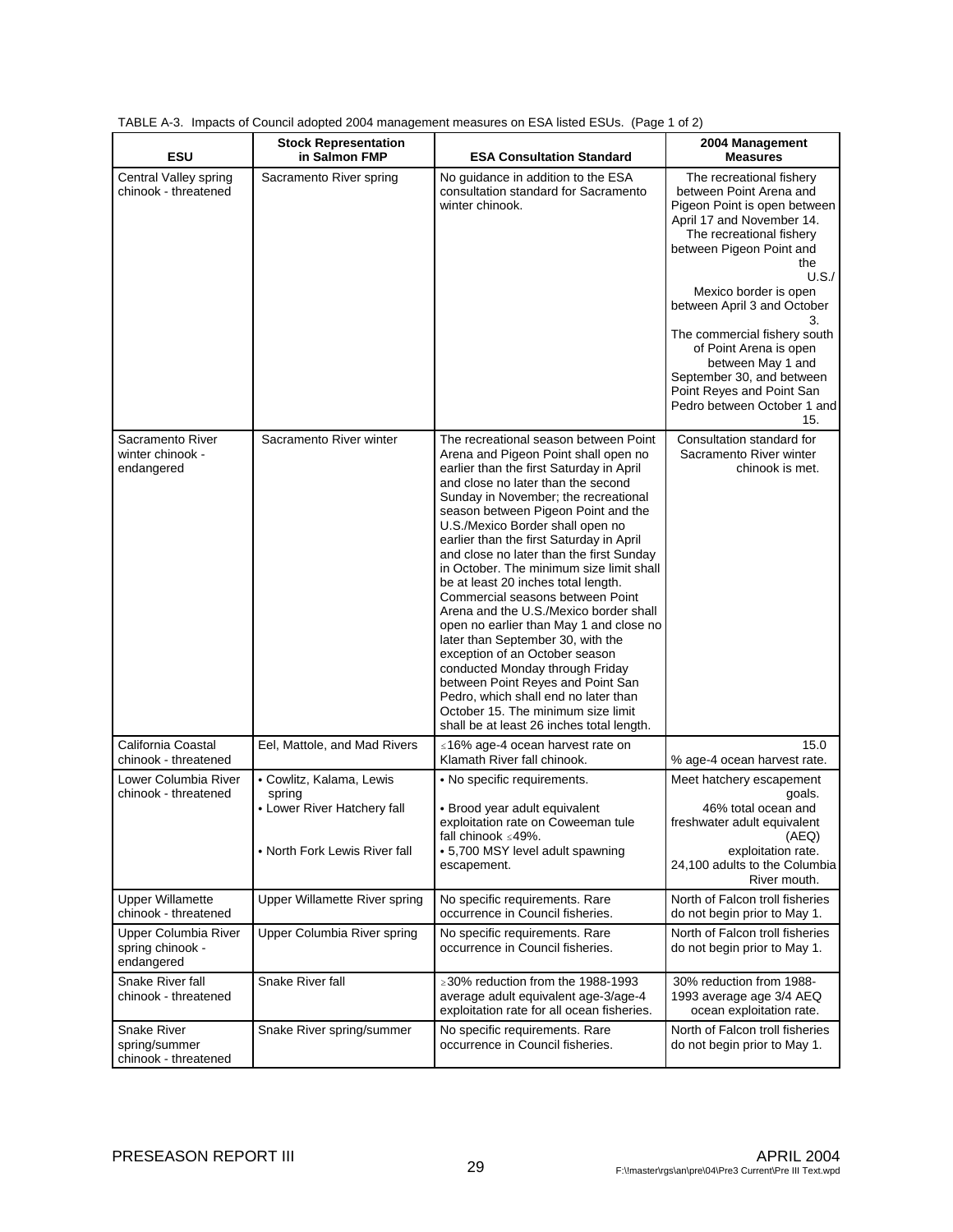| ESU                                                                    | <b>Stock Representation</b><br>in Salmon FMP                                                 | <b>ESA Consultation Standard</b>                                                                                                                                                                        | 2004 Management<br><b>Measures</b>                |                       |
|------------------------------------------------------------------------|----------------------------------------------------------------------------------------------|---------------------------------------------------------------------------------------------------------------------------------------------------------------------------------------------------------|---------------------------------------------------|-----------------------|
| Puget Sound chinook<br>threatened <sup>a/</sup>                        |                                                                                              | <b>Exploitation Rate/Spawner Escapement</b>                                                                                                                                                             | Exploitation<br>Rate                              | Spawner<br>Escapement |
|                                                                        | Elwha summer/fall<br>$\bullet$                                                               | ≤22% Total or<br>≤5% southern U.S.                                                                                                                                                                      | 24%<br>4%                                         | 2.310                 |
|                                                                        | Dungeness spring<br>$\bullet$                                                                | ≤22% Total or<br>≤5% southern U.S.                                                                                                                                                                      | 24%<br>5%                                         | 461                   |
|                                                                        | Mid-Hood Canal<br>$\bullet$<br>summer/fall                                                   | $\leq$ 29% Total or<br>≤13% southern U.S.                                                                                                                                                               | 31%<br>12%                                        | 298                   |
|                                                                        | Skokomish summer/fall<br>Nooksack spring<br>$\bullet$                                        | $\geq$ 1,200 spawners<br>$\bullet$<br>≤20% Total or                                                                                                                                                     | 52%<br>27%                                        | 1,262<br>570          |
|                                                                        |                                                                                              | ≤7% southern U.S.                                                                                                                                                                                       | 6%                                                |                       |
|                                                                        | Skagit summer/fall<br>$\bullet$<br>Skagit spring<br>$\bullet$                                | ≤50% Total<br>≤38% Total                                                                                                                                                                                | 38%<br>33%                                        | 19,929<br>1,183       |
|                                                                        | Stillaquamish summer/fall<br>$\bullet$                                                       | ≤24% Total<br>$\bullet$                                                                                                                                                                                 | 23%                                               | 1,891                 |
|                                                                        | Snohomish summer/fall<br>$\bullet$<br>$\bullet$                                              | ≤18% Total<br>$\bullet$<br>≤31% Total                                                                                                                                                                   | 29%<br>43%                                        | 9,341<br>414          |
|                                                                        | Lake Washington<br>summer/fall                                                               | $\bullet$                                                                                                                                                                                               |                                                   |                       |
|                                                                        | Green River summer/fall<br>$\bullet$                                                         | $\geq$ 5,500 spawners<br>$\bullet$                                                                                                                                                                      | 62%                                               | 5,898                 |
|                                                                        | White River spring<br>$\bullet$<br>Puyallup summer/fall<br>$\bullet$                         | ≤20% Total<br>$\bullet$<br>≤50% Total<br>$\bullet$                                                                                                                                                      | 19%<br>50%                                        | 1,705<br>2,149        |
|                                                                        | <b>Nisqually River</b><br>$\bullet$<br>summer/fall                                           | $\geq$ 1,100 spawners<br>$\bullet$                                                                                                                                                                      | 76%                                               | 2,079                 |
| Central California<br>Coast coho -<br>threatened                       | Not yet represented                                                                          | No retention of coho in commercial and<br>recreational fisheries off California.                                                                                                                        | No retention of coho in<br>California fisheries.  |                       |
| Southern<br>Oregon/Northern<br>California Coastal<br>coho - threatened | • South Oregon coast natural<br>• Northern California                                        | ≤13% marine exploitation rate on<br>Roque/Klamath hatchery coho.                                                                                                                                        | 8.6% marine exploitation rate.                    |                       |
| Oregon Coast coho -<br>threatened                                      | • South Central Oregon coast<br>• North Central Oregon coast<br>• North Oregon coast natural | No ESA consultation standard in effect.<br>Salmon FMP limit of 13%-35% (15% in<br>2004) combined marine/freshwater<br>exploitation rate, depending on parental<br>escapement and marine survival index. | 14.7% Marine and freshwater<br>exploitation rate. |                       |

|  | TABLE A-3. Impacts of Council adopted 2004 management measures on ESA listed ESUs. (Page 2 of 2) |  |
|--|--------------------------------------------------------------------------------------------------|--|
|  |                                                                                                  |  |
|  |                                                                                                  |  |

a/ NMFS has determined the overall impact to the ESU is consistent with their preliminary 4(d) determination. Ultimately, fisheries will have to be managed consistent with their final 4(d) determination.